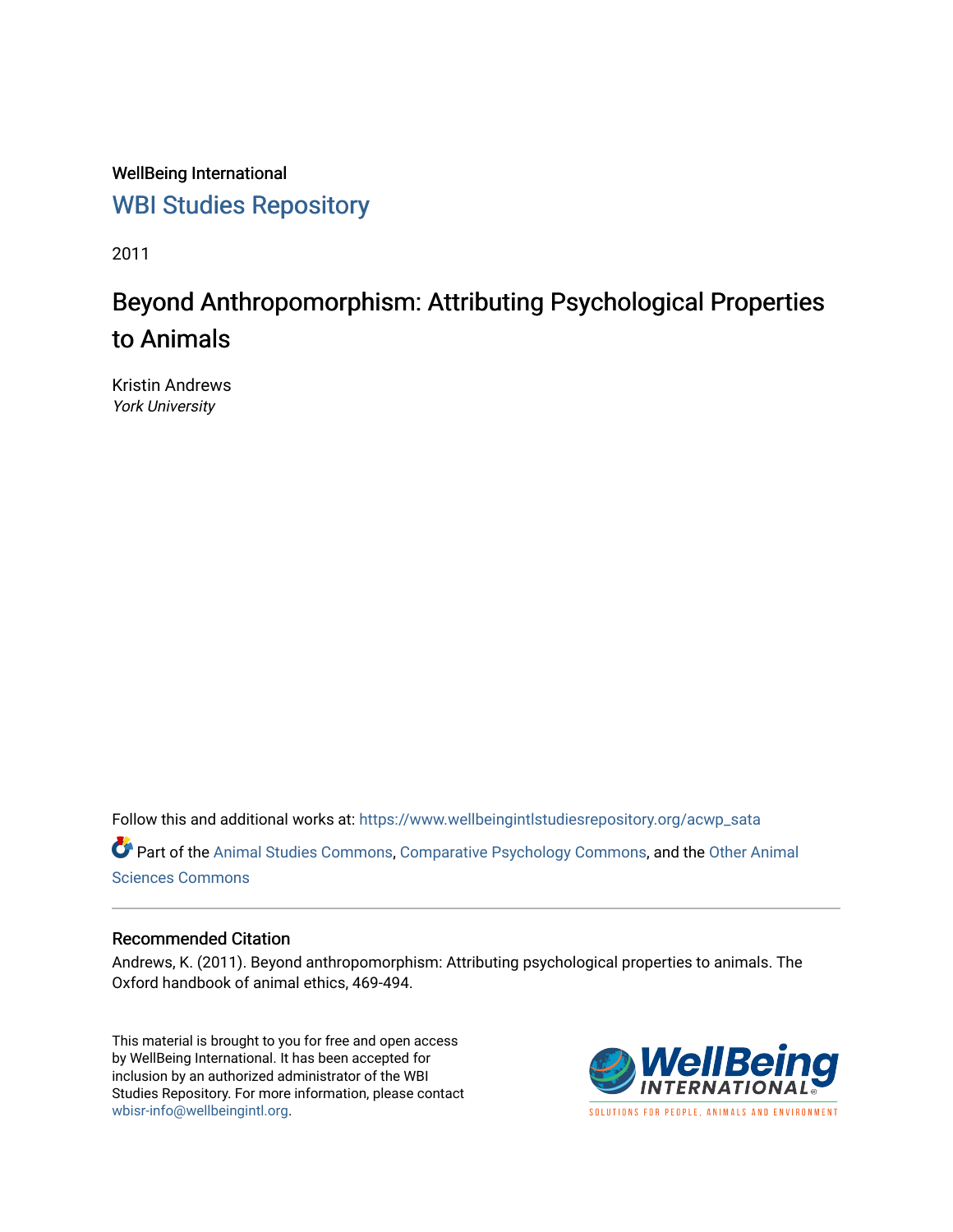# **Beyond Anthropomorphism:**

# **Attributing Psychological Properties to Animals**

#### **Kristin Andrews**

In the context of animal cognitive research, "anthropomorphism" is defined as the attribution of uniquely human mental characteristics to non-human animals. Those who worry about anthropomorphism in research are confronted with the question of which properties are uniquely human. As animals, humans and non-human animals<sup>1</sup> share a number of biological, morphological, relational, and spatial properties. In addition, it is widely accepted and humans and animals share some psychological properties such as the ability to fear or desire. These claims about the properties animals share with humans are often the products of empirical work.

Prima facie one might think that in order to justify the claim that a property is uniquely human, it would be necessary to find empirical evidence supporting the claim that the property is not found in other species. After all, the goal of animal cognition is to determine what sort of cognitive abilities animals use. If scientists were to discover that a cognitive property wasn't found in any species except human species, then the claim that some other animal had that property would be a false charge, and would be an example of anthropomorphism.

However, in practice anthropomorphic worries play a pre-empirical role. Research programs are charged with being anthropomorphic because they are examining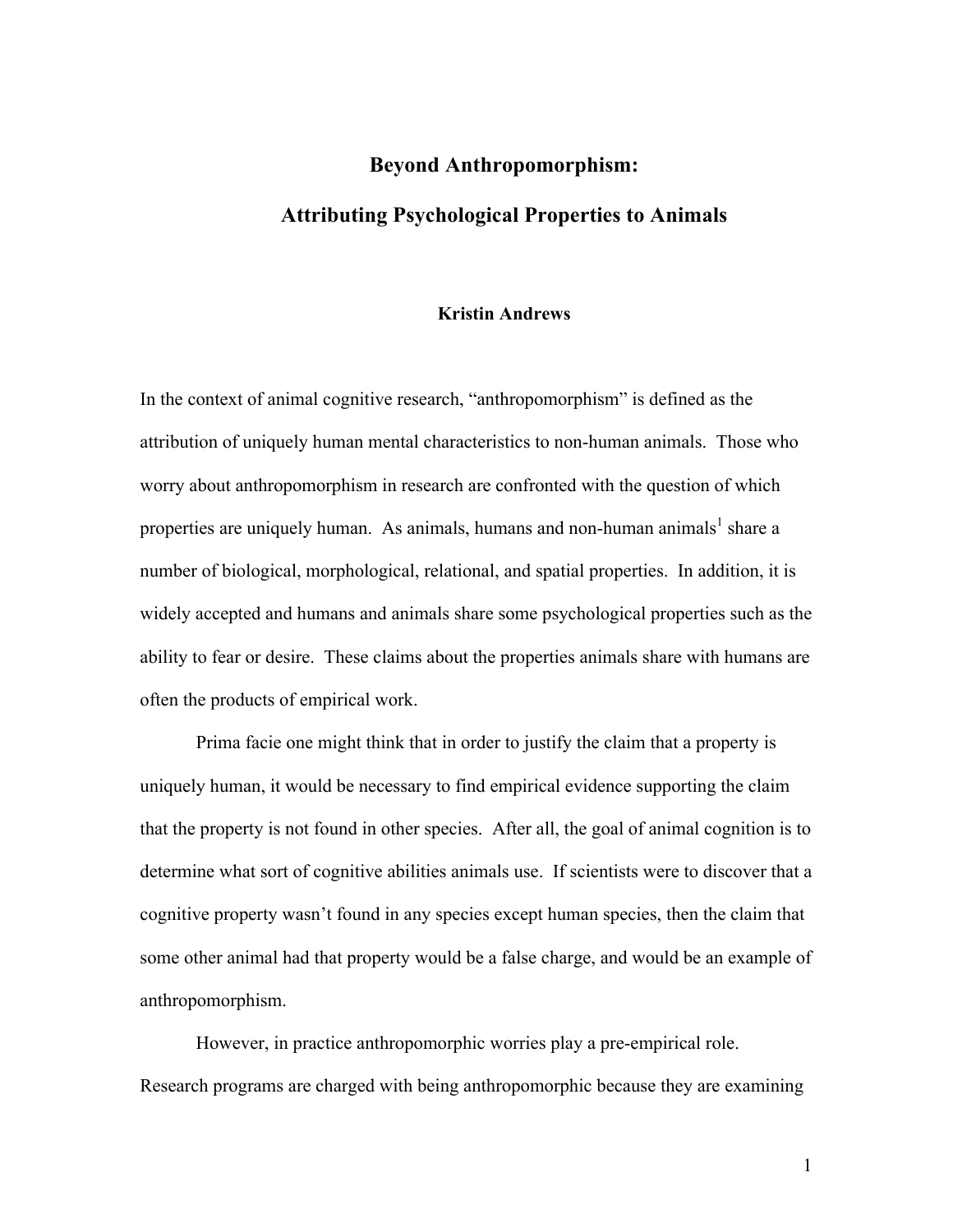whether some species has some feature that the critic believes only animals can have, based on some pre-empirical consideration. This charge is sometimes defended by theoretical arguments about the nature of the ability or property being examined.

A number of features have been described as uniquely human on theoretical grounds, including psychological states such as beliefs and desires, personality traits such as confidence or timidity, emotions such as happiness or anger, social organizational properties such as culture or friendship, moral behavior such as punishment or rape. For convenience, I will refer to the members of the class as "psychological properties." J.S. Kennedy, a visible critic, includes feeling, purpose, intentionality, consciousness, and even cognition in his list of psychological properties that are incorrectly attributed to animals. $<sup>2</sup>$  Among the critics, there is considerable disagreement about what counts as an</sup> anthropomorphic attribution, and this alone should raise questions about the charge.

We can identify two different questions about the attribution of psychological properties to animals in scientific contexts. First we can ask whether it is scientifically respectable to examine questions about the mental, psychological, cultural, and other such states of animals. Those who bemoan anthropomorphism think that we have no warrant for asking such questions. I will look at these worries and will argue that there is no special problem inherent in asking and answering such questions.

The second question arises with an affirmative answer to the first. After establishing that it is scientifically respectable to investigate whether an animal has a psychological property, we must then ask how such an investigation is to be carried out. In answer to the question of how we can study the psychological properties of animals, I will propose that we use an approach to the attribution of psychological features to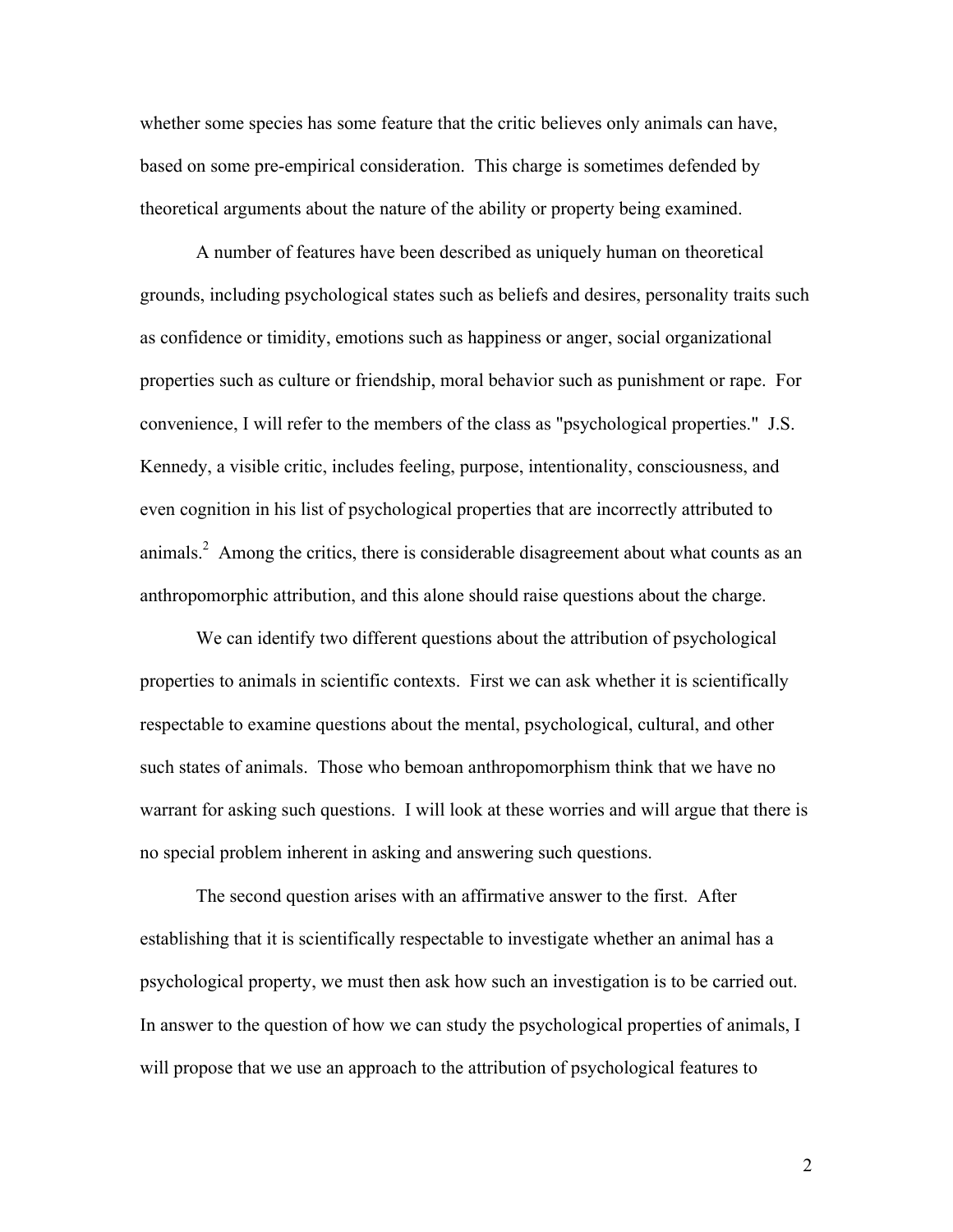animals that is based on the approach we use for prelinguistic children. A specific psychological attribution will be warranted if it takes into account the species and cultural normal behavior, it has predictive power, and it mirrors the attribution of a similar property in prelinguistic infants. This is not to say that nonhumans can have only the psychological properties that infants have. It *is* to say that the general approach, modified so as to be species appropriate, and the degree of evidence we use when studying infant psychology, should be used when we study animal psychology. I will show how this method can be used to examine different kinds of psychological properties.

In some current research programs, researchers are following methods that fall on the side of the methods I will propose, but in other programs violations of the method(s) lead to what I will argue are false attributions of psychological properties to nonhuman animals.

#### **Can We Study Animal Psychology?**

One worry about allowing scientists to ask about the psychological states of animals is that the scientists' own subjective biases may affect the work. The worry has been stated in different ways. For one, psychological attributions in general might be thought to be subjective interpretations of behavior. If psychological properties are in the eye of the beholder, then they are not appropriate objects of scientific study--except, of course, at a meta-level; an anthropologist might examine the behavior of attributing psychological states as a cultural practice. But if this worry is well-grounded, it holds just as well for research on humans as it does for animal research. If the critics have this in mind, they would be forced to reject most of contemporary cognitive approaches to human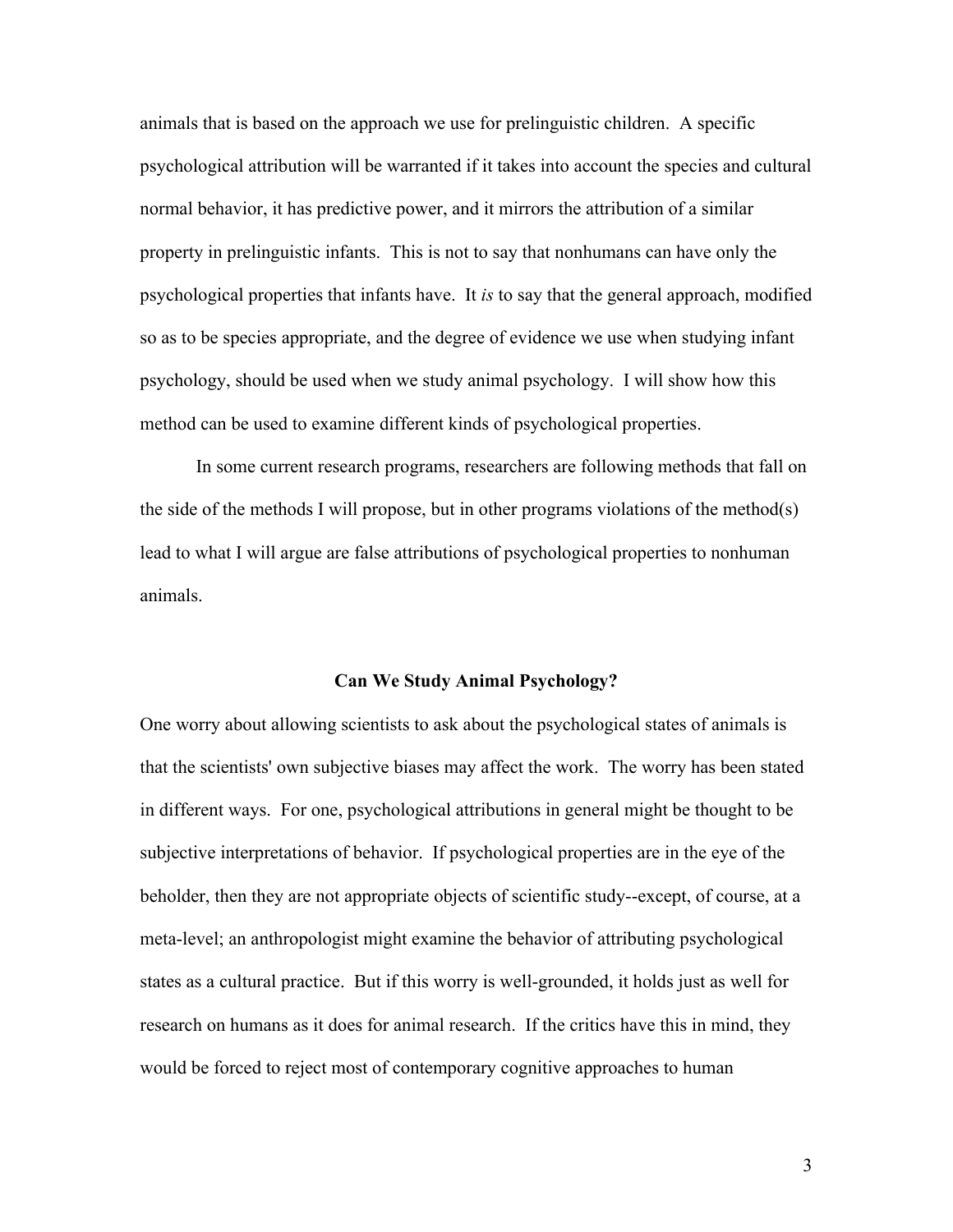psychology since human psychology research works to find real human psychological properties. Giving up human psychology in order to avoid giving into animal psychology is a price few would want to pay.

Another way of understanding the concern that scientists ought not examine the psychological properties of animals because it will lead to biased results is that humans are unable to control their tendency to see psychological properties wherever they look, so if they look for psychological properties in animals they will certainly "find" them. Humans begin to attribute intentionality at a young age, and over-attribution is ubiquitous among small children. Those scientists who are willing to see animal behavior as intentional and explained by reference to psychological properties might be stuck in such a youthful developmental stage. This bias seems to be what G. H. Lewes had in mind when he criticized his contemporaries Charles Darwin and George Romanes for talking about animal psychology. He wrote that "we are incessantly at fault in our tendency to anthropomorphise, a tendency which causes us to interpret the actions of animals according to the analogies of human nature."<sup>3</sup> Kennedy writes that "anthropomorphic thinking about animal behaviour is built into us. We could not abandon it even if we wished to,"<sup>4</sup> though he also believes that it needs to be corrected.

The critics seem to suggest that the scientist must avoid this bias by moving far in the other direction; the bias toward seeing all animal behavior as intentional can only be confronted by denying that any animal behavior is intentional. While I do not deny the existence of the bias, I do deny some features of the proposed response to the bias, which is overreactive. Humans are replete with biases that affect our ability to make accurate judgments, such as the gambler's fallacy (e.g., thinking that repeated losses in roulette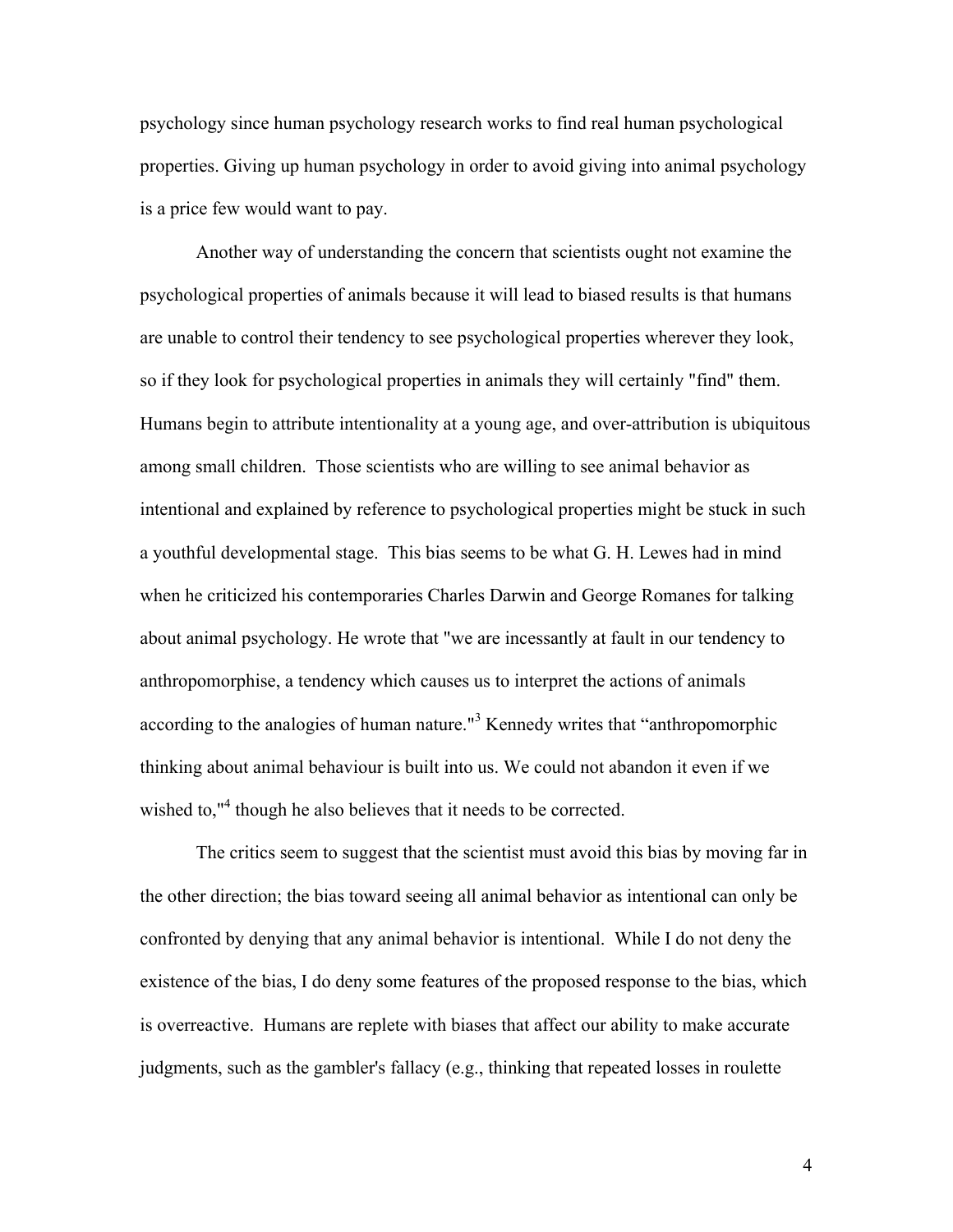indicate that there will be future repeated wins), observer-expectancy effect (e.g., reinterpreting your past expectation so that it matches with reality), or the primacy effect (e.g. accepting as most plausible the first explanation you hear). The critic who says that the existence of a bias makes it impossible for us to do science related to that bias would be forced to deny the possibility of science at all! Thus, while scientists need to acknowledge the bias, its existence does not entail the impossibility of scientifically investigating animal psychological properties. Rather, it speaks to the need for a scientific methodology designed to counter the bias.

There are two other theoretical concerns that motivate anthropomorphic worries. One is that having language is necessary for having many if not all psychological properties. The other is that all behavior can be explained by Thorndike's laws, associative learning, or classical conditioning. Both of these concerns, I think, are unjustified, or at least are limited in scope and potentially misleading. Let's take the second concern first.

The behavioristic principles of learning are used to explain behavior, e.g. we can explain why Pavlov's dog salivated at the sound of a bell by indicating that Pavlov presented the dogs with the bell before he presented the dogs with the food, that it is a natural reflex that food produces salivation in dogs, and that such training is an example of classical conditioning. The critic thinks that all animal behavior can be likewise explained by reference to one of the behavioristic laws. However, to defend that claim, behavior types must be examined one by one, and that requires that we first have a catalog of every behavior type for each species. Biologists, psychologists, and anthropologists regularly uncover new behaviors, and so any claim that behavioristic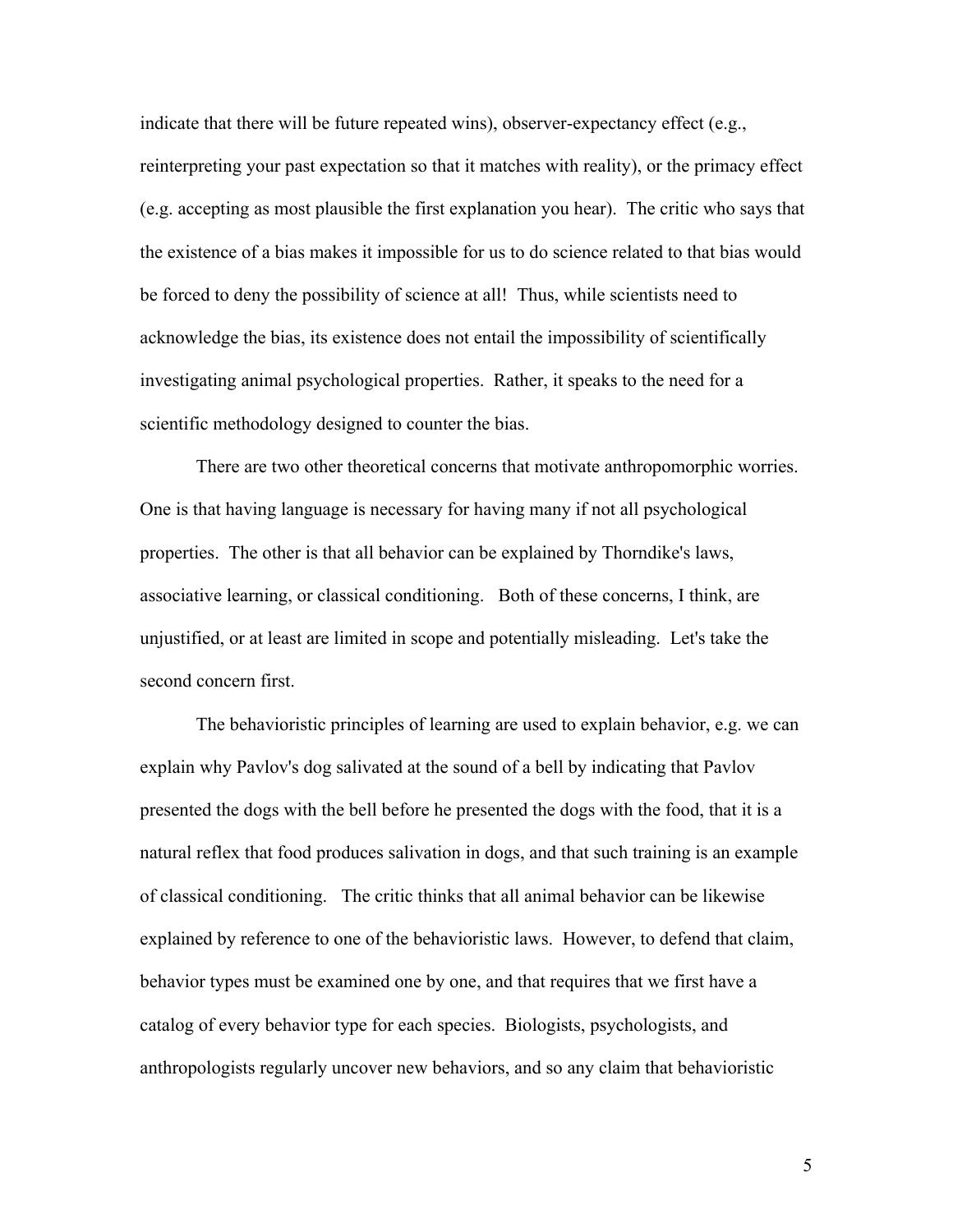principles can explain all animal behavior are premature. In addition, there are many behaviors, such as chimpanzee insight learning<sup>5</sup> and capuchin monkey finger-in-eye games<sup>6</sup> that do not appear to admit of non-psychological explanations.

The worry that language is necessary for (many) psychological properties is similarly flawed. There is little concern about avoiding psychological research with prelinguistic human infant due to adultomorphic concerns (i.e., attributing adult psychological properties to children), and if we can ask about psychological properties in some individuals who lack language, having language cannot be a necessary condition for having any psychological properties. One might object, however, that since the child is a potential language-user, a scientist is more justified in ascribing psychological traits to an individual who will eventually use language. But there are at least two reasons to reject this response: Not all infants gain language and using language is just one kind of behavior.

In addition, the critic who says that language is necessary for thought may be relying on an argument from ignorance by claiming that language is the only possible vehicle to support the cognitive processes required to explain how thinkers are able to make logical inferences between propositions. For example, a familiar argument against the view that animals have beliefs is that to have a belief one must be able to represent a propositional attitude, and the only way to represent a propositional attitude is through language. But this claim is based on a number of controversial assumptions. For one, it assumes that an external spoken, written, or gestural language is necessary to have an internal language of thought. It also assumes that belief requires representation, which is a view that has been challenged by recent work in philosophy and cognitive science.<sup>7</sup>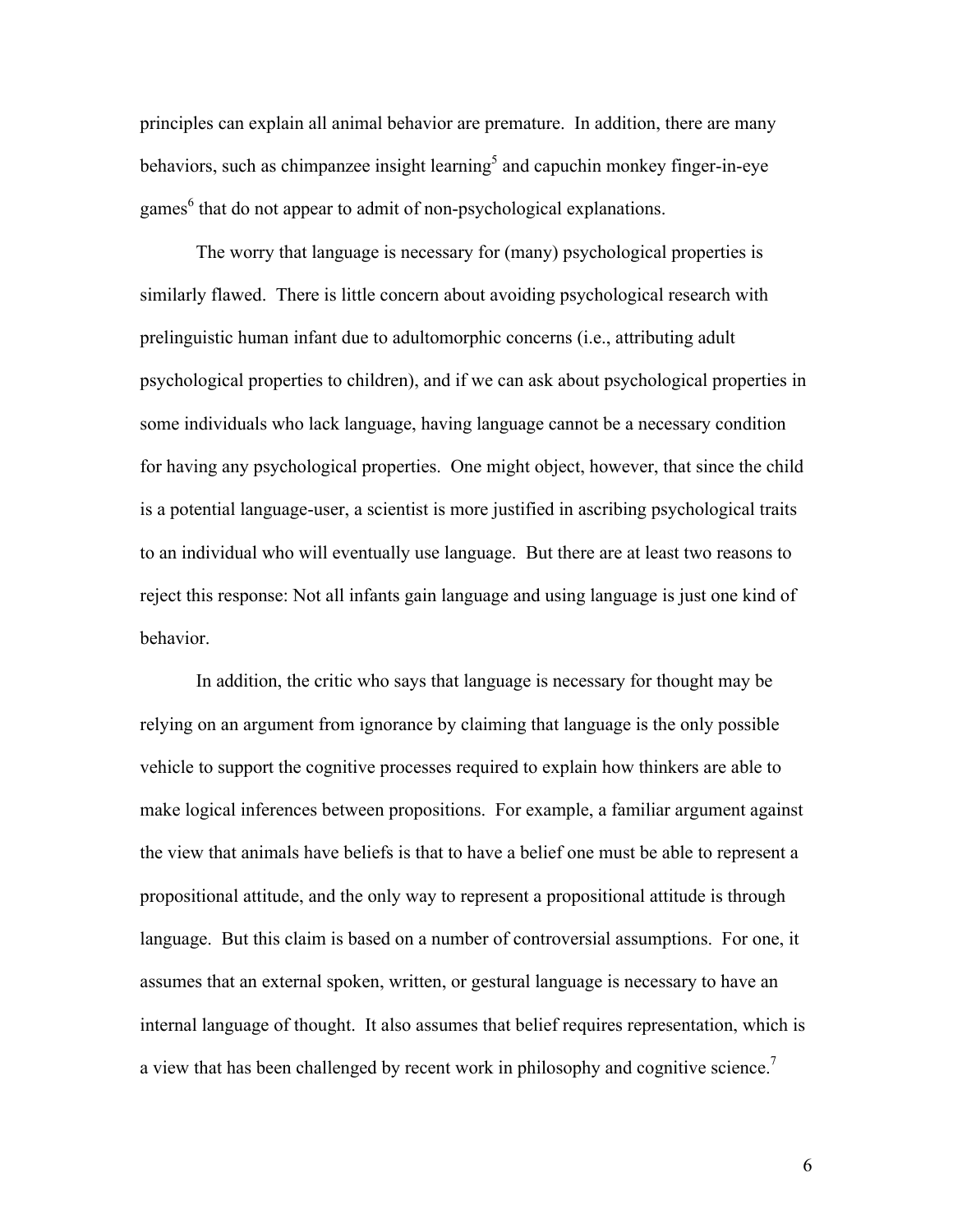Finally, the argument also assumes that there are no alternative representational vehicles other than language, a view that has similarly been challenged.<sup>8</sup>

Rather than starting with these theoretical commitments, a scientist can remain agnostic and examine whether there are target behaviors that seem to be explicable only in terms of an animal having a belief. Such empirical work can help to promote the theoretical research by providing a larger class of relevant data. The critics who see animal cognition research as anthropomorphic want to end such research; they do not promote it. And while it is true that if scientists stopped investigating whether animals have psychological properties, they would be less likely to make false claims, they would also be doing less in the way of science. The general principle that we should avoid false claims should not cause us to stop making claims altogether, since that would also result in making less true claims. The best scientific methods are those that will maximize the number of true claims over the number of false ones, not the methods that will avoid false claims altogether.

Finally, related to the above discussion there is a methodological worry about anthropomorphism in animal cognition research. The field of psychology has long embraced a methodological rule of thumb that might be seen as a conservative principle: One should always avoid the risk of making a Type 1 Error in favor of the risk of making a Type II Error. The errors are defined as follows:

Type I Error – Rejecting a null hypothesis when it is in fact true.

Type II Error – Failing to reject a null hypothesis when it is in fact not true.

The null hypothesis is what is assumed unless and until investigation shows it to be false. In the case of animal cognition, the null hypothesis is that animals lack the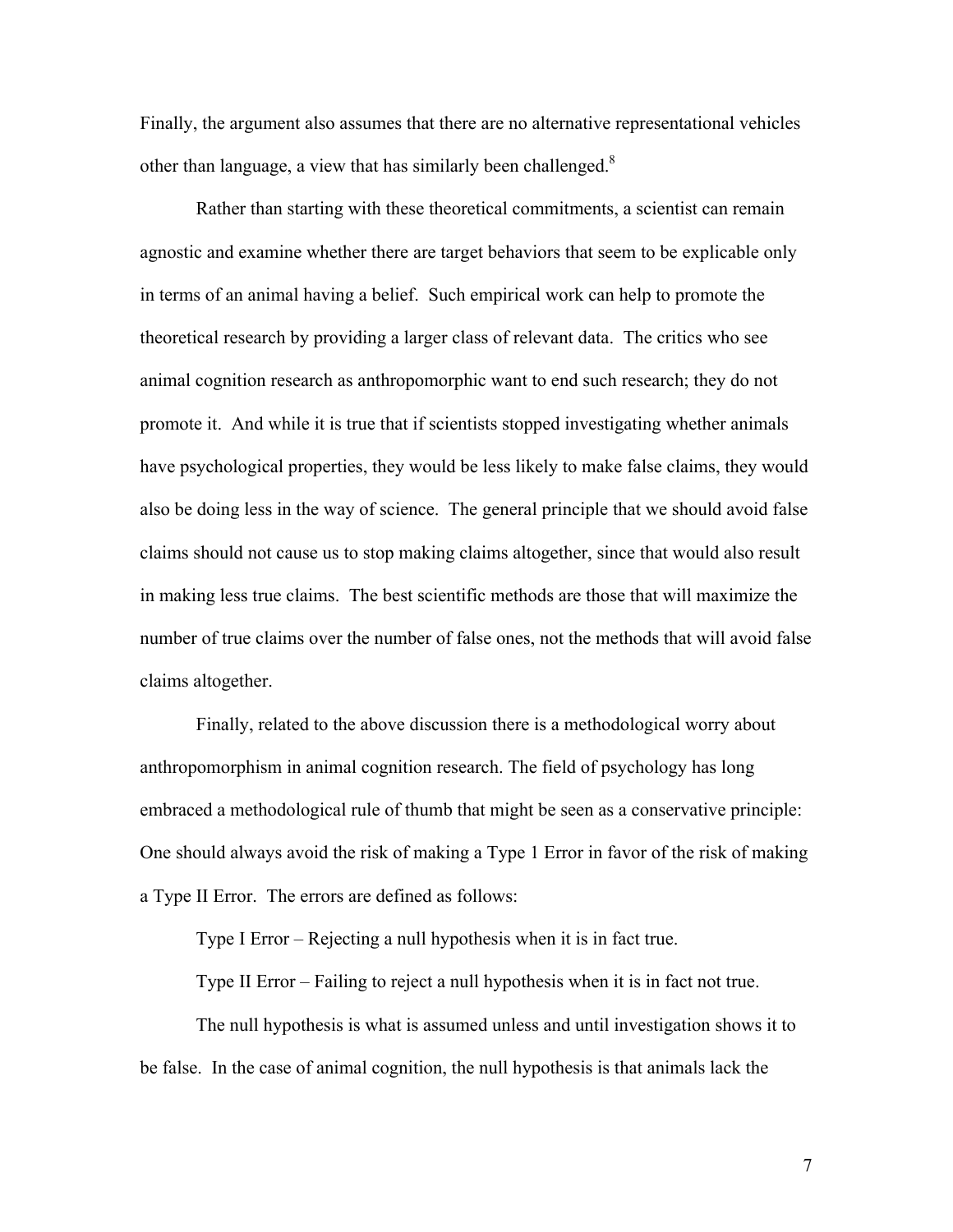particular psychological property under investigation. For example, in what is known in psychology as the Theory of Mind research program, the null hypothesis is that animals do not have the ability to consider others' mental states, or to attribute beliefs and desires to themselves or others. In the literature, this ability to attribute mental states is called a "theory of mind." So, a Type 1 error in this context can be seen as a false positive, whereas a Type 2 error would be a false negative. If in fact chimpanzees do not have a theory of mind, and some researcher concludes that the chimpanzee does have a theory of mind, then the researcher is committing a Type 1 Error. Some critics of animal cognition studies take this methodological principle as reason not to accept animal psychological properties; because we fail to have the required evidence that, e.g., the chimpanzee has a theory of mind, we conclude instead that the chimpanzee does not have a theory of mind.

There are several problems with this line of reasoning. First, the methodological principle does not permit the inferences to the nonexistence of chimpanzee theory of mind; rather, it requires that we remain agnostic about chimpanzee theory of mind. From this it would follow that we don't know whether or not having a theory of mind is uniquely human, and hence, we don't know whether it is anthropomorphic to attribute a theory of mind to an animal.

Second, it has been argued that the acceptance of the methodological rule of thumb has resulted in a behavioristic bias for animal cognition research. One piece of evidence for the supposed behaviorist bias is that while false positives in animal cognition research have a widely recognized name ("anthropomorphism"), false negatives do not. Some have argued that not having a well-established name for false negatives in animal cognition research leads researchers to have a behavioristic bias, and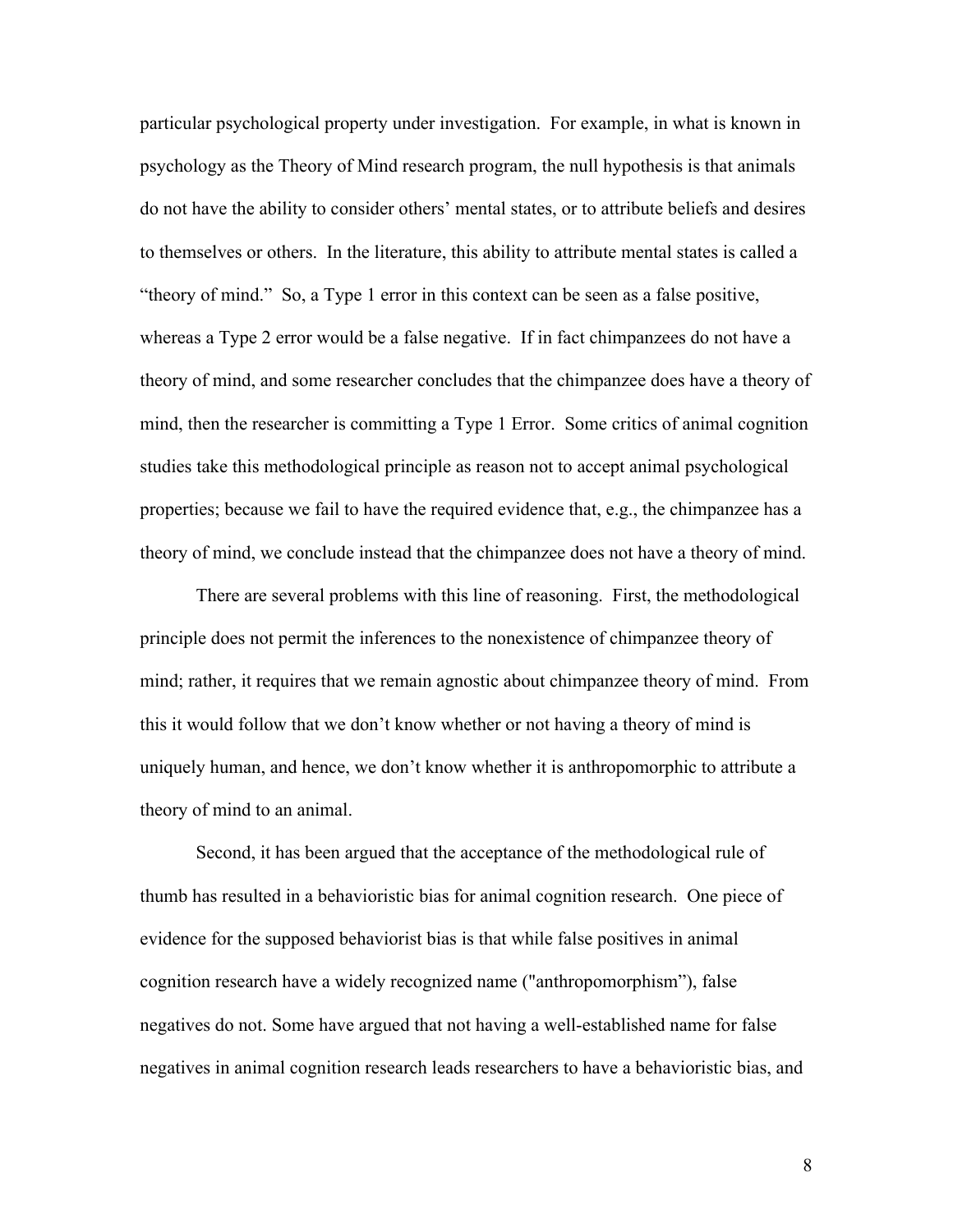terms have been introduced as an attempt to combat this worry. Frans de Waal calls the false negative error "anthropodenial,"<sup>9</sup> while Maxine Sheets-Johnstone calls it "reverse anthropomorphism."<sup>10</sup>

In his discussion of the role that Type 1 and Type 2 errors play in animal cognition research, Sober says that both errors are:

maxims of "default reasoning." They say that some hypotheses should be presumed innocent until proven guilty, while others should be regarded as having precisely the opposite status. Perhaps these default principles deserve to be swept from the field and replaced by a much simpler idea—that we should not indulge in anthropomorphism *or* in anthropodenial until we can point to observations that discriminate between these two hypotheses. It is desirable to avoid the type-1 error of mistaken anthropomorphism, but it is also desirable that we avoid the type-2 error of mistaken anthropodenial. $11$ 

While I agree with Sober's analysis, I think that the worst error here is anthropodenial because it hinders the progress of science. As a part of the scientific process, one must be willing to make a claim that turns out to be false, whether that claim is one that is antecedently accepted or not. For progress in science to be possible, one must be open to being wrong, one must ask questions even when the answer turns out to be no, and one must challenge the null hypothesis in order to examine its accuracy. The willingness to be wrong is a willingness to make Type I errors in the course of the acquisition of new knowledge. Scientific progress does not take a linear path; there are bumps and errors along the way. He who wants to avoid error at all cost ought not be a scientist.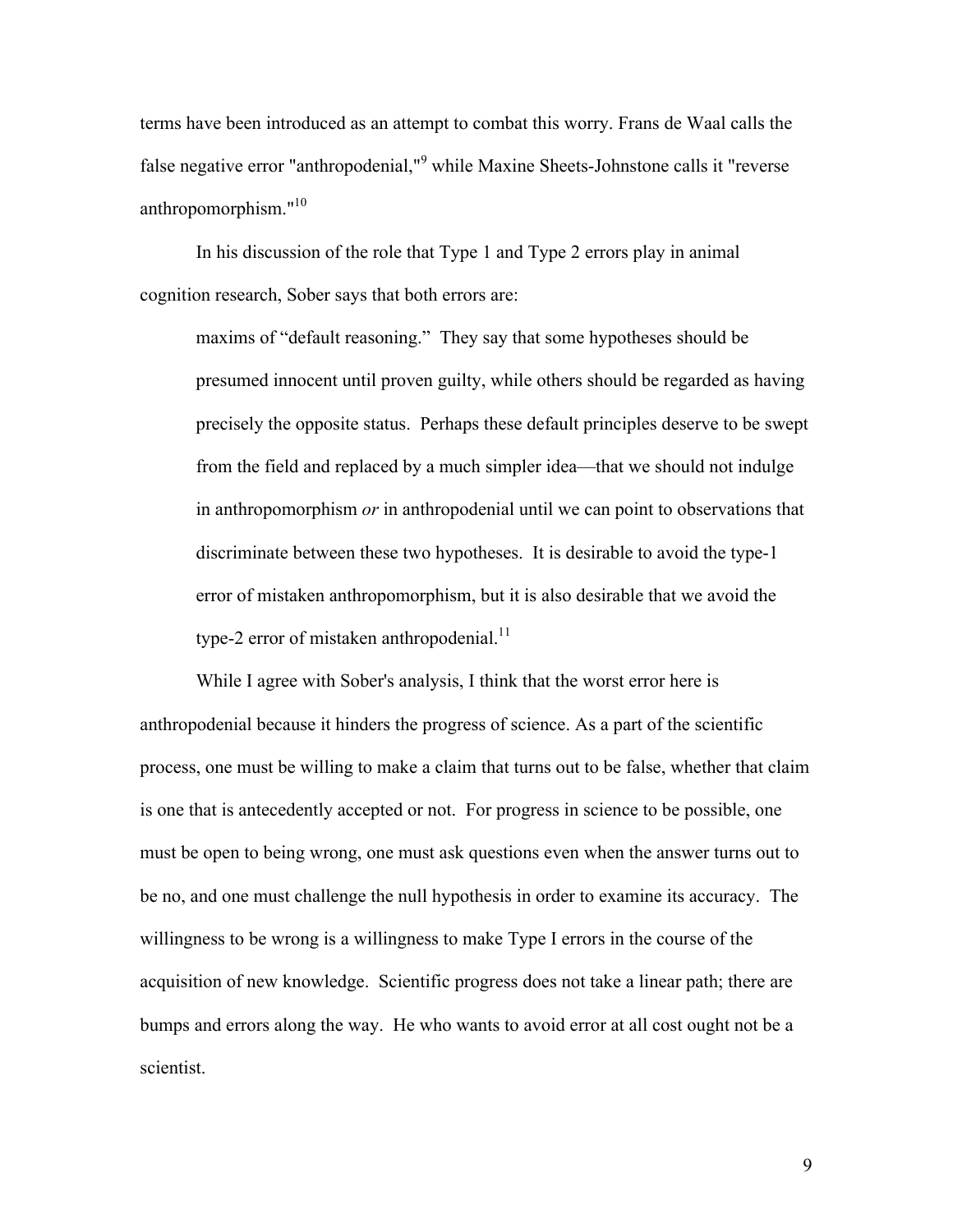This concludes my discussion of the common criticisms brought against the animal cognition research program and its investigation into the psychological properties of animals. In responding to those criticisms I intend to have defended the scientific respectability of empirically studying the psychological properties of animals. Now that it is established that we *can* study animal psychological properties, the question that we must answer is *how* we can engage in such study.

### **How Can We Study Animal Psychology?**

Given that we can and should investigate issues in animal cognition, are there general methodological principles that we can use to do so? To help answer this question, we can look at a respected field of psychology that shares many of the challenges of research in animal cognition discussed previously. Developmental psychology research on prelinguistic infants also deals with subjects who cannot tell them what they think or how they feel. When devising research programs, both investigators who study human infants and investigators who study non-human animals propose to examine the mind of their subject without relying on linguistic behavior.

The fact that we can't talk to these subjects might be seen as a limitation of the research programs, but it should not be so regarded. In studying older children and adults, psychologists rely heavily on linguistic behavior. The measures are more subtle than the introspective methods of the  $19<sup>th</sup>$  century, but current research still assumes that language permits us a more direct window into the mind than does nonverbal behavior. Of course, linguistic behavior is still behavior, and the relationship between language and thought is still hazy at best. The idea that language unproblematically gives us a window to the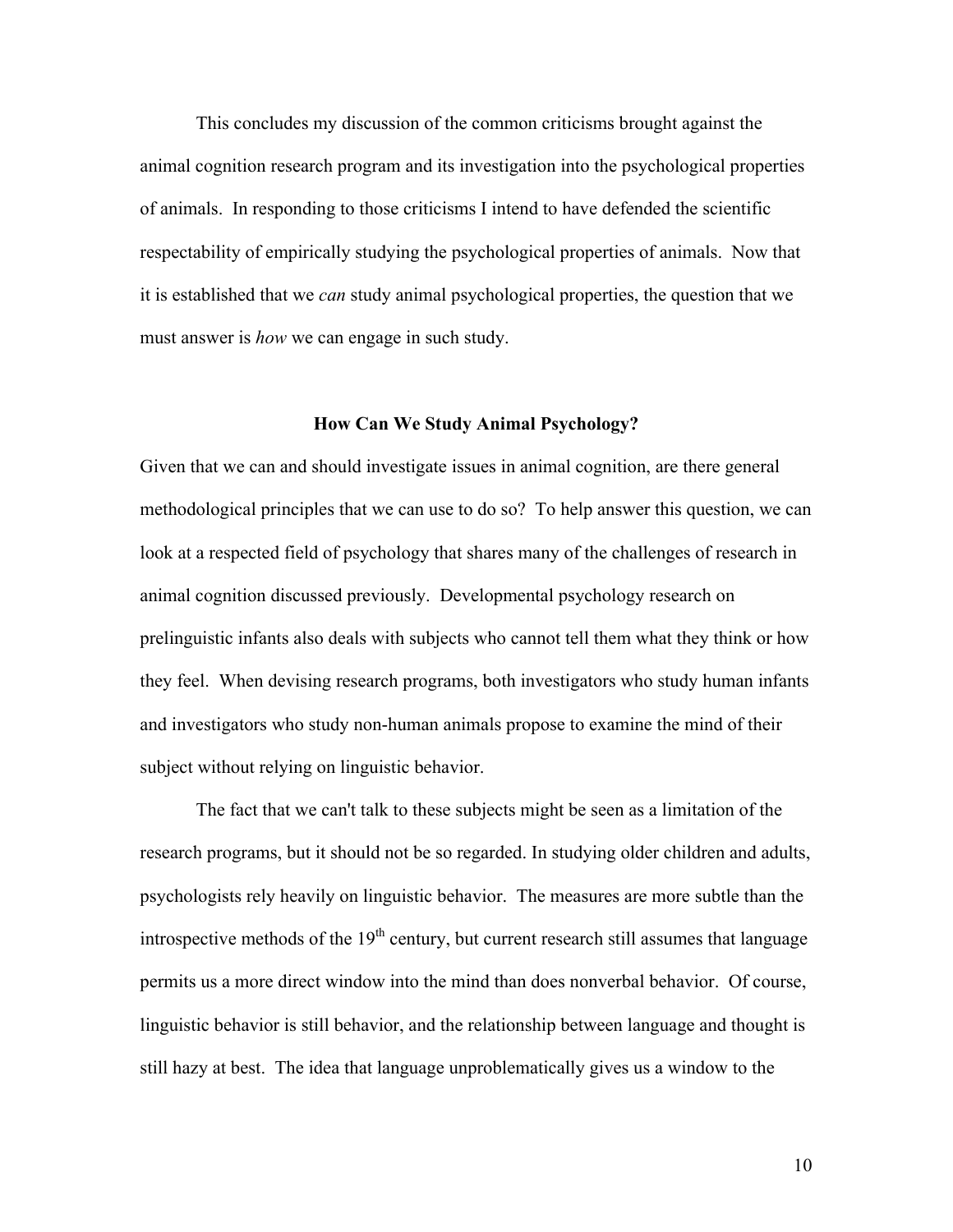mind ignores both the worries of the philosophers and the psychologists. W. V. O. Quine's radical translation points to the difficulty of coming to understand, from the perspective of one language-user, what someone from another language group is thinking.<sup>12</sup> Donald Davidson's radical interpretation is based on similar worries about our ability to understand what others mean.<sup>13</sup> For both Quine and Davidson, to understand others we must begin by accepting the principle of charity, and take the behavior we observe to be rational, non-contradictory, and derived from the same sorts of causes as our own behavior is. That is, to get the interpretative task off the ground we must see others as like us in an important sense; we must observe from a particular interpretive stance.

Psychologists too worry about using linguistic utterances as a window into the mind. In contrast to the old philosophical principle of privileged access, according to which individuals have private and privileged access to the contents of their minds, and in contrast to the old psychological method of introspection, the New Unconscious research program in social psychology is finding that in many cases, our reports of our own mental states are confabulations. In one of the first research papers in this field, Richard Nisbett and Timothy Wilson present evidence that people do not know why they do the things they do, and will make up stories to account for how they solved physical problems.<sup>14</sup>

If we want to learn about the mechanisms of mind, then both the philosophers and the psychologists warn us away from giving linguistic behavior too much of a privileged position. Rather than taking research on infant and animal minds to pose a special challenge, we could equally well treat it as more straightforward than research on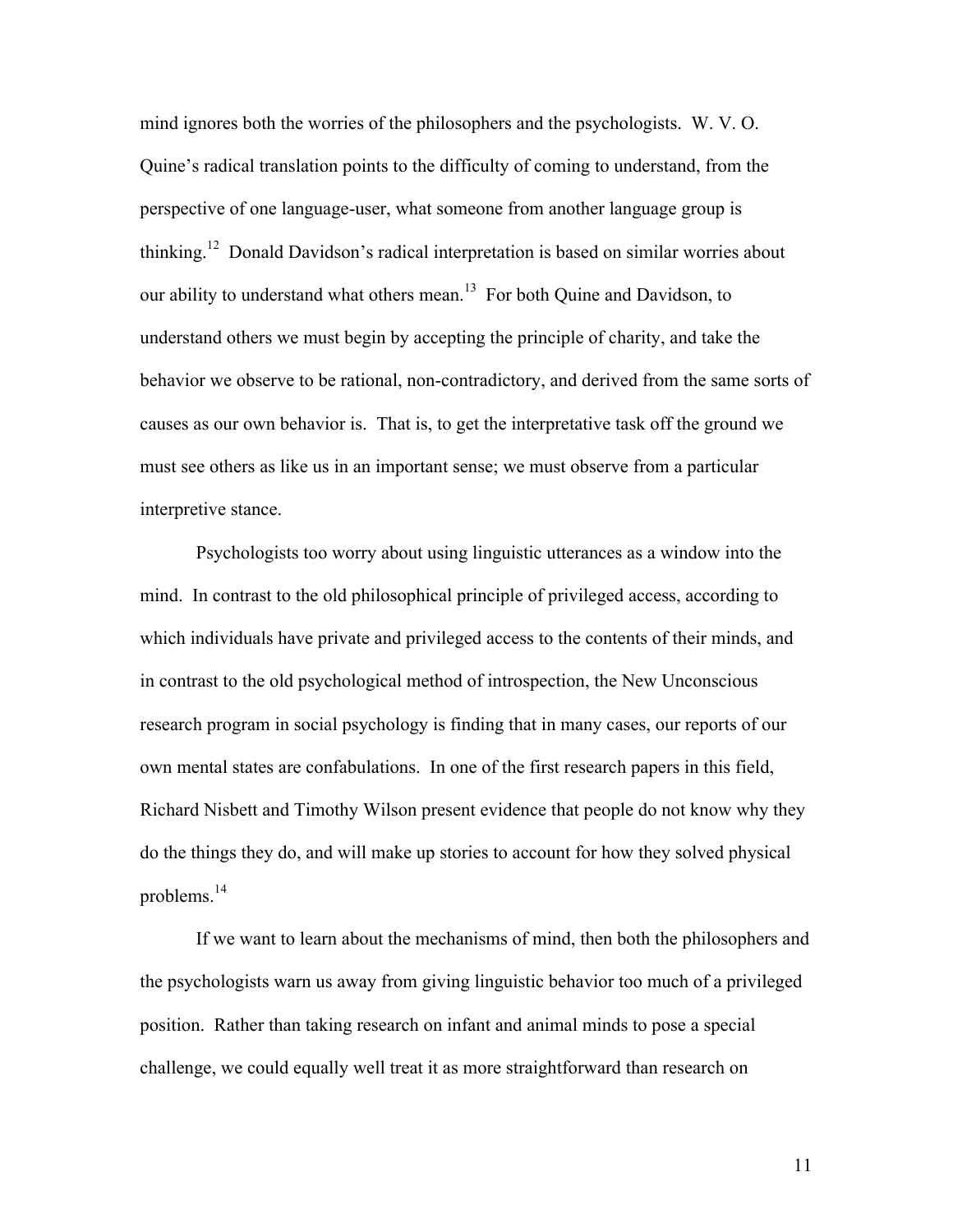humans, since when studying animals and pre-linguistic infants we will not be misled (either intentionally or unintentionally) by the participant's linguistic utterances.

Despite several critics (e.g. J. Newson's worry about "adultomorphism,"15 and Robert Russel's worry that our attribution of psychological properties to children is a nonuniversal cultural practice not warranted by science<sup>16</sup>), research on infant cognition is flourishing, and scientists express little concern about ascribing psychological properties to human children. As an example of suitable ascription to infants, it is generally accepted in development psychology that children have emotions, beliefs, and desires and can communicate some of these mental states by 1 year of age.<sup>17</sup> This is so despite the fact that 1 year-old children typically do not have the ability to string words together to form propositions, and often have not yet begun to produce any words, which they typically do between 12 and 18 months.

Why is it that the adultomorphism concern has less effect on child development research than the anthropomorphism concern has on animal cognition research? One possible justification for the difference may be that most human infants do eventually develop language, and this potentiality could be exploited by the researcher as justification for making an attribution to a preverbal infant. But this attempt at justification fails, because the mere potential for language doesn't help either with the concerns about the vehicle of the mental state or with concerns about specifying the content of the mental state. If one does not yet have external language, she cannot be thinking in language—unless external language is not necessary for thinking in language, and in that case there would be no reason to exclude animals from the class of thinkers.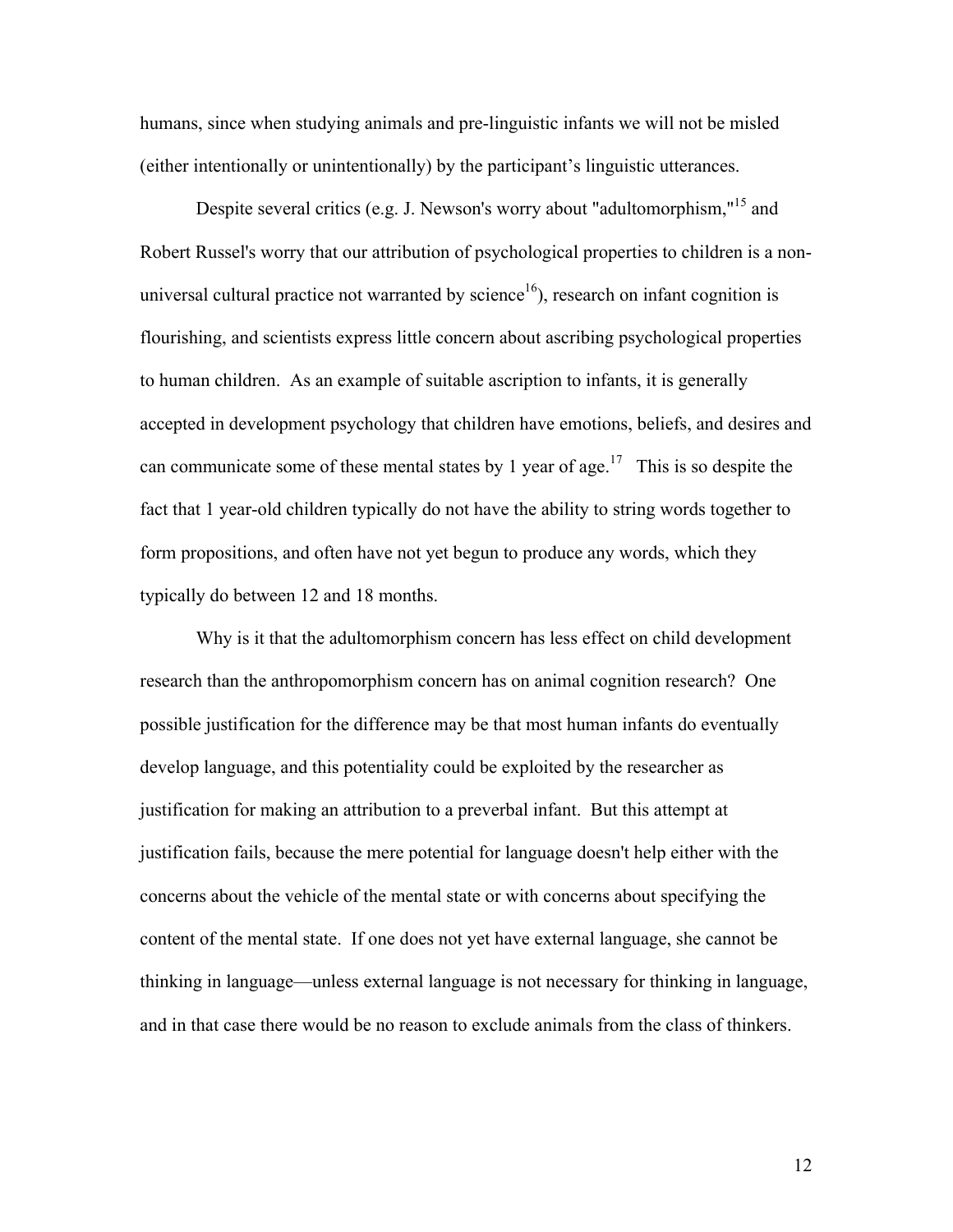I think there is an explanation for the different standards for studying human infants and non-human animals, but that this explanation doesn't justify it. The difference can be explained in term of the kind of relationships investigators have with their subjects. The traditional approach to science involving animal subjects has been to keep a distance between the scientist and her research. Researchers who violate this principle are often thought not to be objective. For example, Jane Goodall's insistence on naming the chimpanzees she was observing was unconventional and caused some worry about her ability to remain objective, as did her use of gender pronouns to refer to the chimpanzees.<sup>18</sup> While naming ape subjects has now become standard, the rationale behind the criticism remains. Even today, the quest for scientific rigor and objectivity still strongly encourages researchers to take a position of detachment and neutrality toward their research subjects. The degree of success one manages depends at least partially on how the scientist interacts with her subject. When the subject is in a cage there is metaphorical distance between the caged and the free individual that can have affective consequences in the researcher. When the subject is across a field being observed using binoculars, the physical distance can also cause a certain emotional distance. But when a researcher is working with a human child, it is almost impossible to avoid all forms of emotional response to the subject. Humans are wired to have emotional responses to infants (and, as Konrad Lorenz pointed out, to animals that resemble human infants by having big eyes, big heads and little noses).<sup>19</sup>

The relationship between human researchers and human subjects is strengthened due to their shared physical and social world. Psychologists see human infants in their normal physical and social environment, and often have spent much time interacting with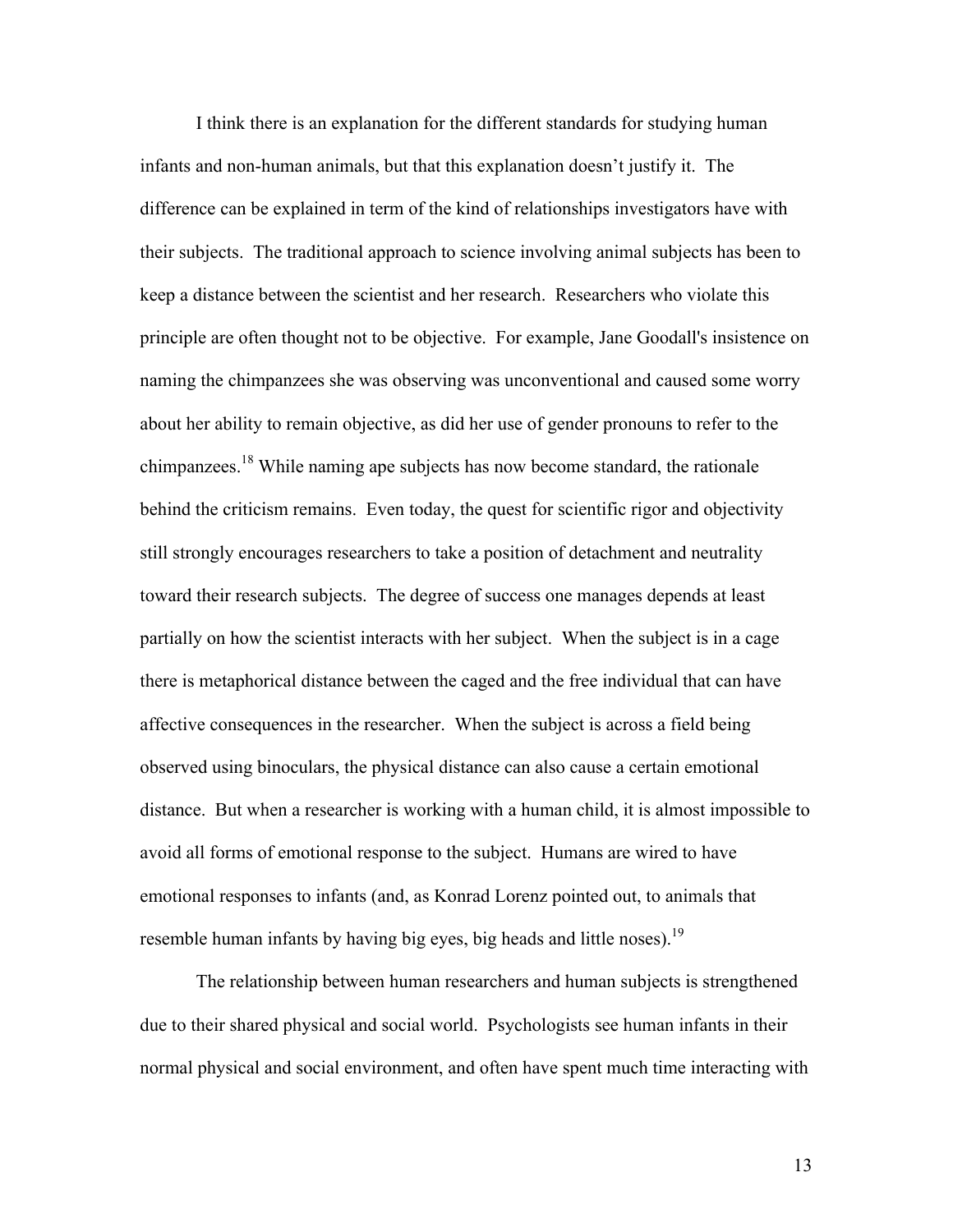infants socially or as a caregiver, teacher, or other similar role during practical aspects of their training. Psychologists who plan to work on infants typically have a lot of lay expertise with children, and develop common sense views about infants that inform their research. I will argue that this lay expertise forms an undeniable and beneficial starting position for the researcher's future work.

For many working in animal cognition, there does not exist the same sort of shared social and physical environment between researcher and subject. Researchers who focus on experimental laboratory research may never see the subject in their typical ecological and social environment. They may not spend time with their subjects outside of the research context. They may, indeed, work hard not to develop an emotional or sympathetic relationship with their research subjects. In addition, those who are working with species who exist in very different contexts from us, such as water-living mammals or avian species, are limited in their ability to develop the same sort of folk expertise given the difficulty with spending large chunks of time with individuals of that species outside of the research context. In support of this view is the finding that fieldworkers are more likely to attribute psychological properties to animals than are those working in a controlled environment such as a zoo or a lab.<sup>20</sup> While some might see this as evidence that field researchers are biased, it may also be evidence that field researchers have better access to the cognitive and affective capacities of their subjects than do researchers on captive animals.

What difference in methodology between field research and experimental research of a captive animal accounts for this difference? It may be that those who choose to do fieldwork are more prone to attribute psychological states to begin with.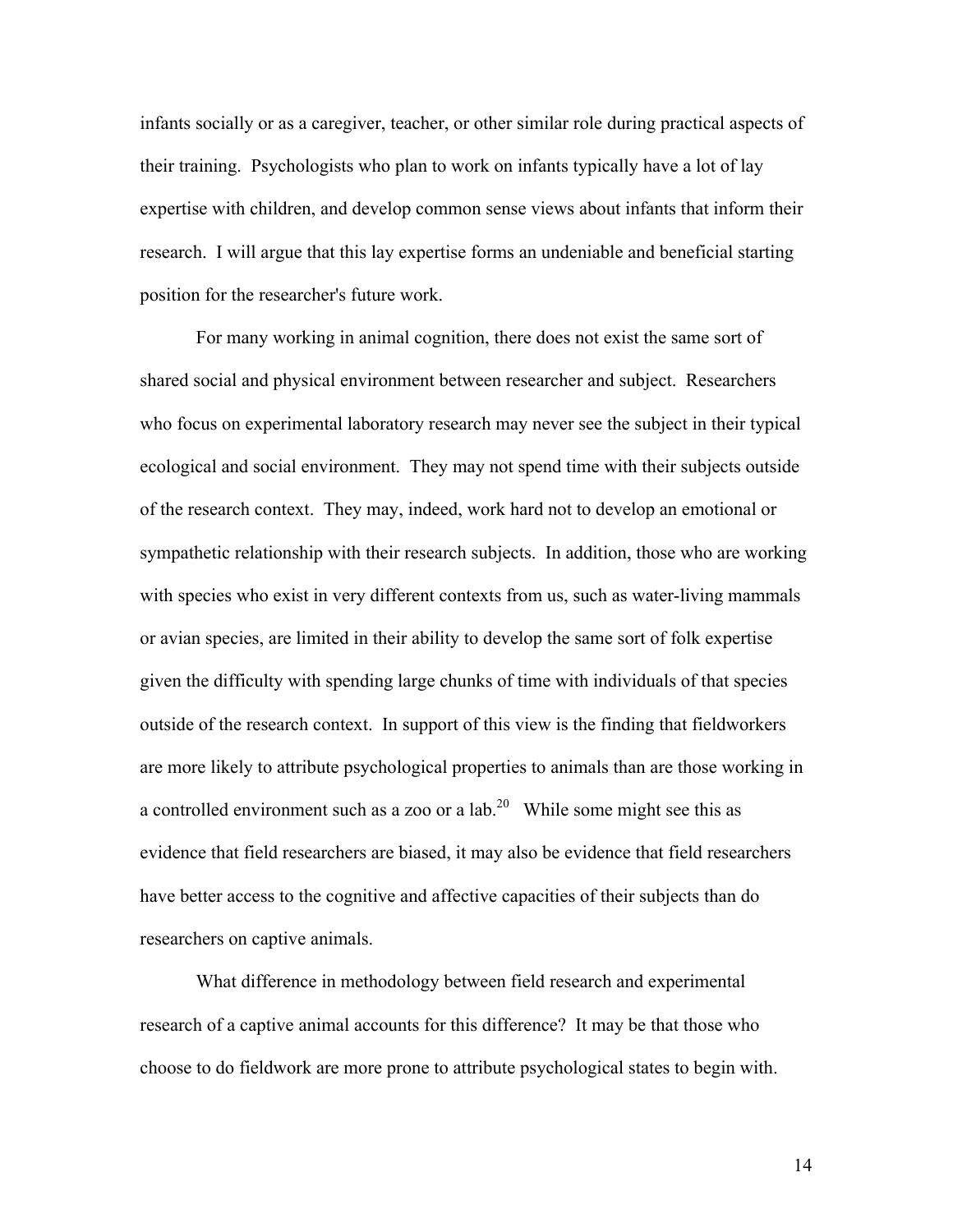But there is another possibility: Experience in the field may involve the development of a skill that makes such researchers more likely to understand their subjects, just as investigators who study infants develop skills associated with handling and regulating infants. Fieldworkers who engage primarily in observational studies typically spend much more time with their subjects than do experimentalists, and they have to learn how to observe before they begin to see what is going on. It isn't until after an observer learns how to see, and learns the typical behaviors of the group being studied that she can develop an ethogram—a catalog of species normal behaviors, and the functional roles associated with them—and only then can she conduct the formal observational study. The pre-study period of observation allows the scientist to get to know her subjects and understand the individual differences in a group, so it also gives her a baseline of normal behavior. I suspect that this sort of experience results in the development of a skill that allows the fieldworker to notice intentional behavior, much as experts across fields come to notice saliencies that otherwise would have been perceived as noise. Researchers who are working with students know that when the student first enters the field she has to learn how to see, much as X-ray technicians have to learn how to read X-rays. Graduate students who are collecting data in the field for the first time will discard their first weeks or months of data, or not take data during that time, because during that time that they are developing the skill of observing. In classical ethology, this preliminary stage of observation is called "reconnaissance observation," and new students are given exercises to develop skills in the art of seeing. $21$ 

Others who are not explicitly trained how to see can also come to develop an understanding of what behaviors mean by implicitly recognizing the context of the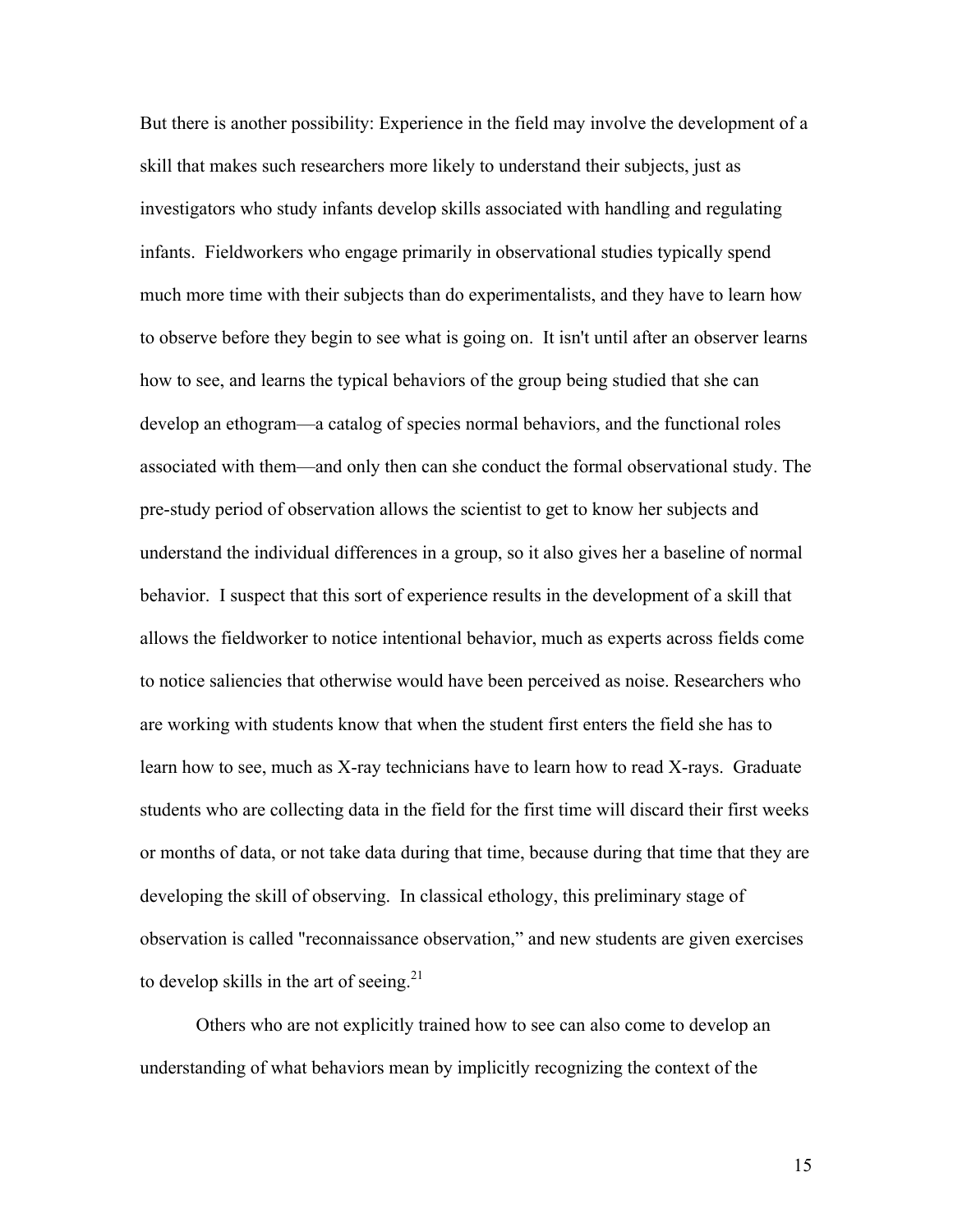behavior. This is true both of species typical behaviors, and individual differences. For example, when I was at Samboja Lestari Orangutan Rehabilitation Centre, there was a young male orangutan named Jovan who had a special trick: He would suck on his thumb to disarm the human working with him, and then grab something from the caregiver (a pen, a backpack, etc.) and run away with it. Someone who didn't know Jovan would fail to interpret his thumb sucking correctly, and fall for the trick, whereas a caregiver who was familiar with Jovan knew to protect her gear, because she knew what he *wanted*. We might think of caregivers and nonacademic observers of animal behavior as being "trained" by the situation insofar as they receive feedback from the animals that may or may not match their expectations.

The fieldworkers' and caregivers' experiences are notably similar to the sort of experience humans who work with children have. We live in the field, as far as the study of infant cognition goes. There are few difficulties conducting naturalistic observations of children; there is no need to travel, live in makeshift camps, or deal with unfamiliar environments. Children are everywhere, and child development researchers may have thousands of hours of watching before they even begin their formal studies. It is this experience with children that explains in part why there is little scientific worry about investigating the psychological properties of human infants, and I propose that what fieldworkers and infant researchers have greater access to than laboratory experimentalists is what I have called *folk expert opinion.*<sup>22</sup>

Folk expertise develops with experience with a taxon, a developmental stage, or an individual. It is what one has when they know their subject well. Most humans are folk experts on human behavior given their experience with others. Parents are folk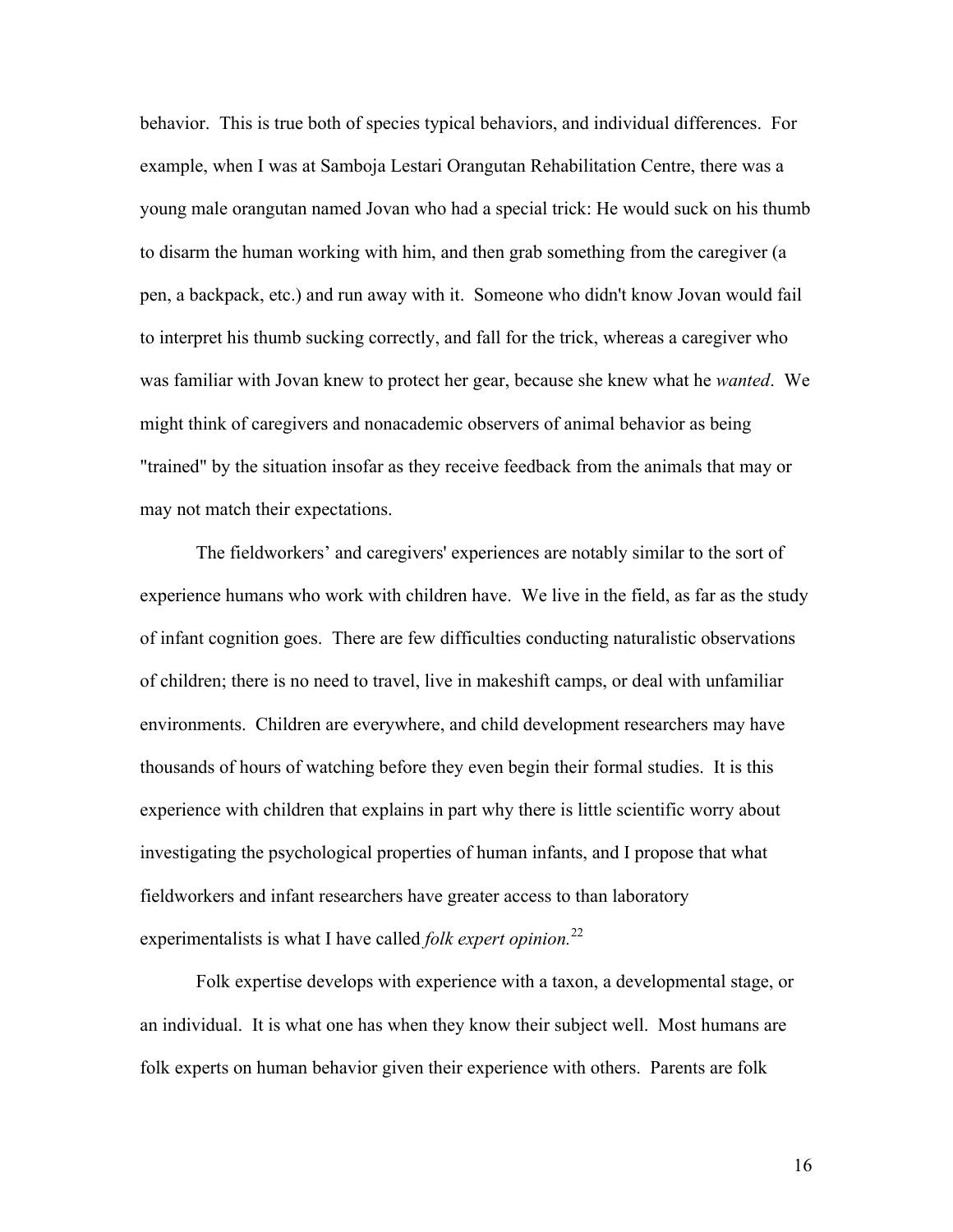experts of their children, and career nannies have folk expertise about children generally. Nurses and caregivers become experts about their charges with dementia or other geriatric mental disabilities. Caregivers have acquaintance knowledge of their charges, a kind of knowledge that scientists or other formal experts may lack. Folk experts on animal behavior include human caregivers, technicians, and others who work with captive animals, as well as individuals who have spent a significant amount of time observing the behavior of individual animals in the field.<sup>23</sup> A folk expert can also be an academic expert, who has studied the species formally, but for an academic expert to become a folk expert she needs to gain additional knowledge through direct experience observing or interacting with member of the species. A researcher's stock of anecdotes can be seen as part of her folk expertise. For example, while I was interning as a dolphin trainer at The Kewalo Basin Marine Mammal Laboratory in the 1990's, I observed a male dolphin force copulation on a protesting female, and this observation became part of my knowledge about dolphins. Having seen that forced copulation happens in dolphins, and seeing that the female dolphin was struggling to obstruct the sex act, I saw that sex under these conditions was aversive to the female. With this kind of knowledge, caregivers can take precautions to minimize the risk that the female is subjected to the experience again.

Though most humans are not experts in the behavior of exotic animals, most humans with children are experts in child behavior, and most humans are experts in some areas of adult human behavior. We gain this status as experts through our experiences interacting with people rather than through explicit instruction or formal training, and it is at least implicitly understood even before one's first psychology class. We know that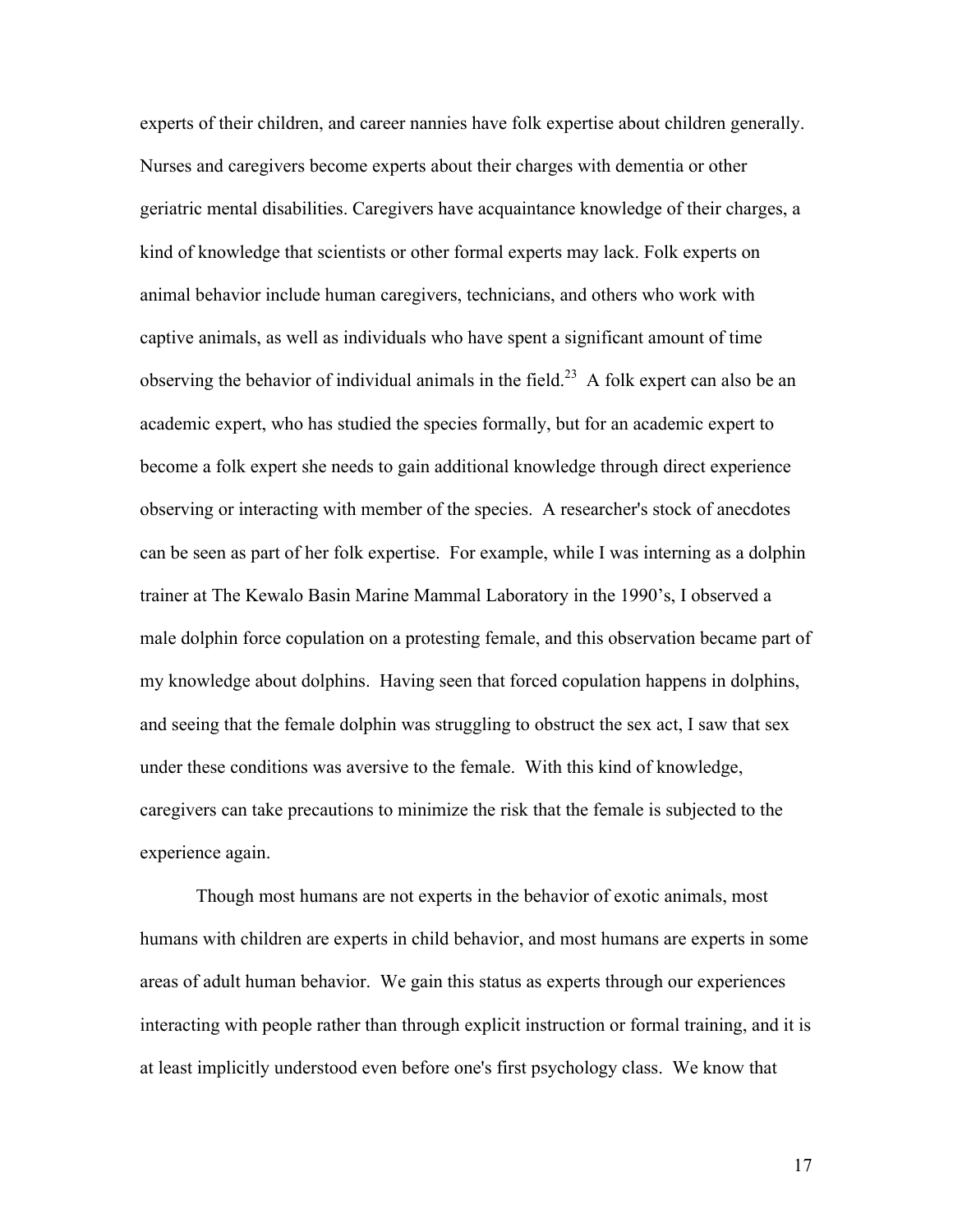people have psychological properties, and we know something about how these psychological properties are related to one's environment and behavior. The academic expertise that is gained through formal education builds upon the folk understanding of human psychology, and while students learn about mechanisms and breakdowns of normal mental events, and while they may learn that some parts of commonsense psychology are false, the science that led to the discovery of mechanisms, deficits, and failures of folk psychology are themselves based on the lay expertise humans have about human minds. Starting at a relatively young age, we come to learn that classes of behaviors can be described using a particular term, and that application of the term can help us to formulate predictions about future behavior, as well as to make sense of the behavior by embedding it into a larger explanatory network. A child can soon come to think that a mean child is one who will not share his toys, who pulls hair, and who doesn't wait his turn for the slide. Calling this individual "mean" helps the child to understand how to deal with him and to predict what his future actions are likely to be.

In research on humans, folk expertise is sometimes explicitly recognized and used, for example, in some psychological assessment instruments. Parents, teachers, and caregivers answer questions about the target individual's behavior, emotional state, and so forth, and this information can be used by researchers to make judgments about, for example, personality or social adjustment. Since not all the folk expert's knowledge is directly available to her, psychologists interested in this knowledge design instruments to extract the knowledge. Psychological instruments are calibrated in part on the basis of their functionality. The results of these instruments are functional if they produce novel accurate predictions, and if the prediction bears out, the attribution is deemed accurate.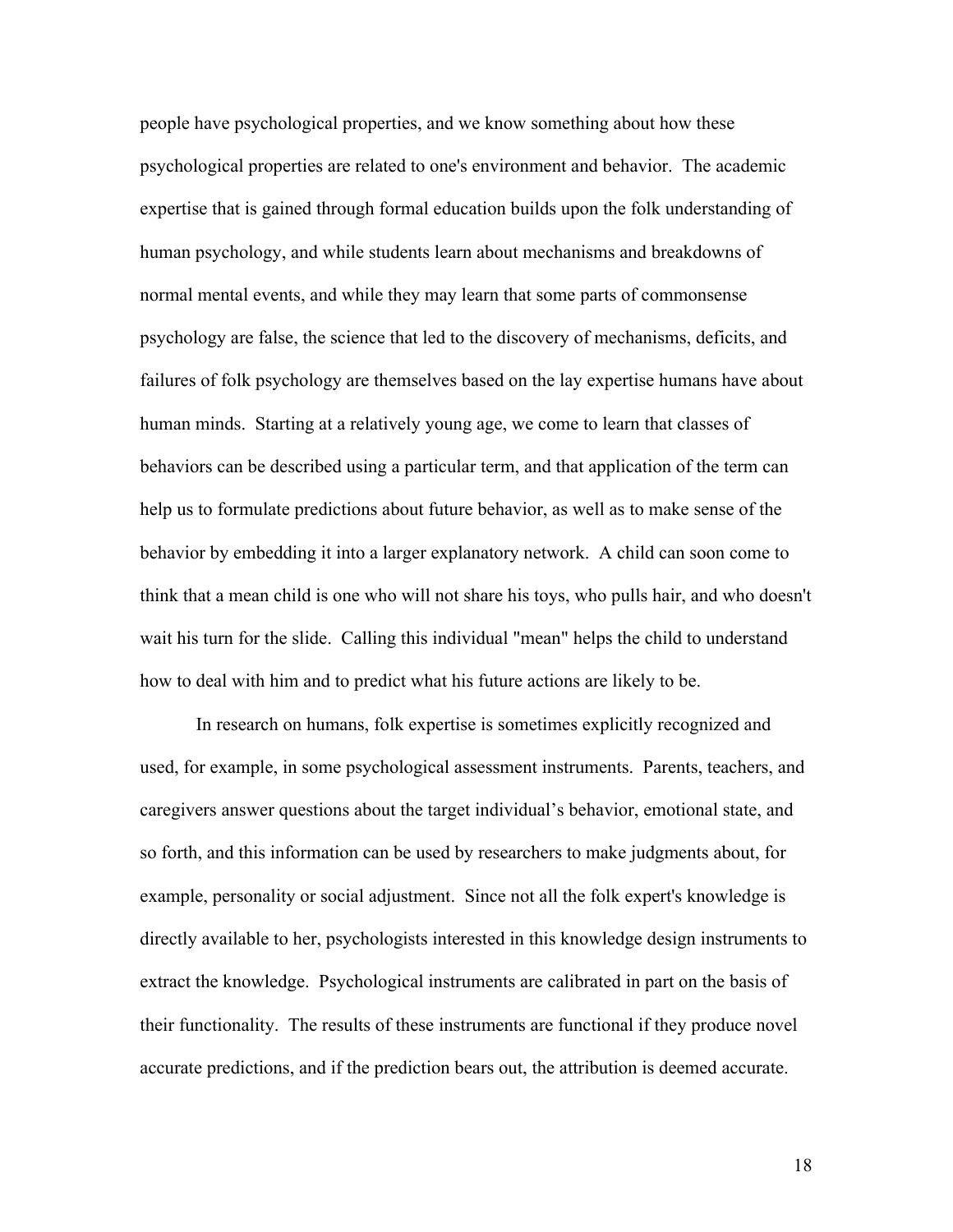For example, the Caregiver-Teacher Report Form for Ages 1½-5 from the *Child Behavior Checklist*, which is designed to measure children's emotional and social development, is a checklist that is presented to parents or teachers. The caregivers are taken to be folk experts with expertise knowledge that can be extracted using these measures, and they are asked to rate children's behavior and traits.

Having folk expertise is only the first stage of doing good science with animals. Folk experts can be wrong, just as parents can be wrong about their children. My suggestion is not to forgo science in favor of the folk experts' common sense. The point is that the starting point for controlled study of infant behavior is much more robust than is the starting point for controlled study of animal behavior, and I propose that the science of animal cognition research will progress only if we are able to improve its foundations.

Nonetheless, some may feel quite uncomfortable with the role I am giving to folk expertise as the foundation for doing good science. The worry is that relying on folk expertise is a bias, and will lead to false conclusions about animal cognitive abilities. For example, one might worry about people's folk expertise of their pets as a prime example of unwarranted psychological attribution. The dog owner sees that her dog destroyed the furniture, and then sees her dog hanging his head, might insist that he feels guilty for destroying the furniture. This is despite the possibility that there exists a more parsimonious explanation from associative learning: That the dog had been conditioned to expect a scolding after similar acts in the past. Parents are notorious for suffering from similar delusions as pet owners, and making overattributions when simpler explanations suffice. Given these obvious problems with folk expertise, shouldn't we rather try to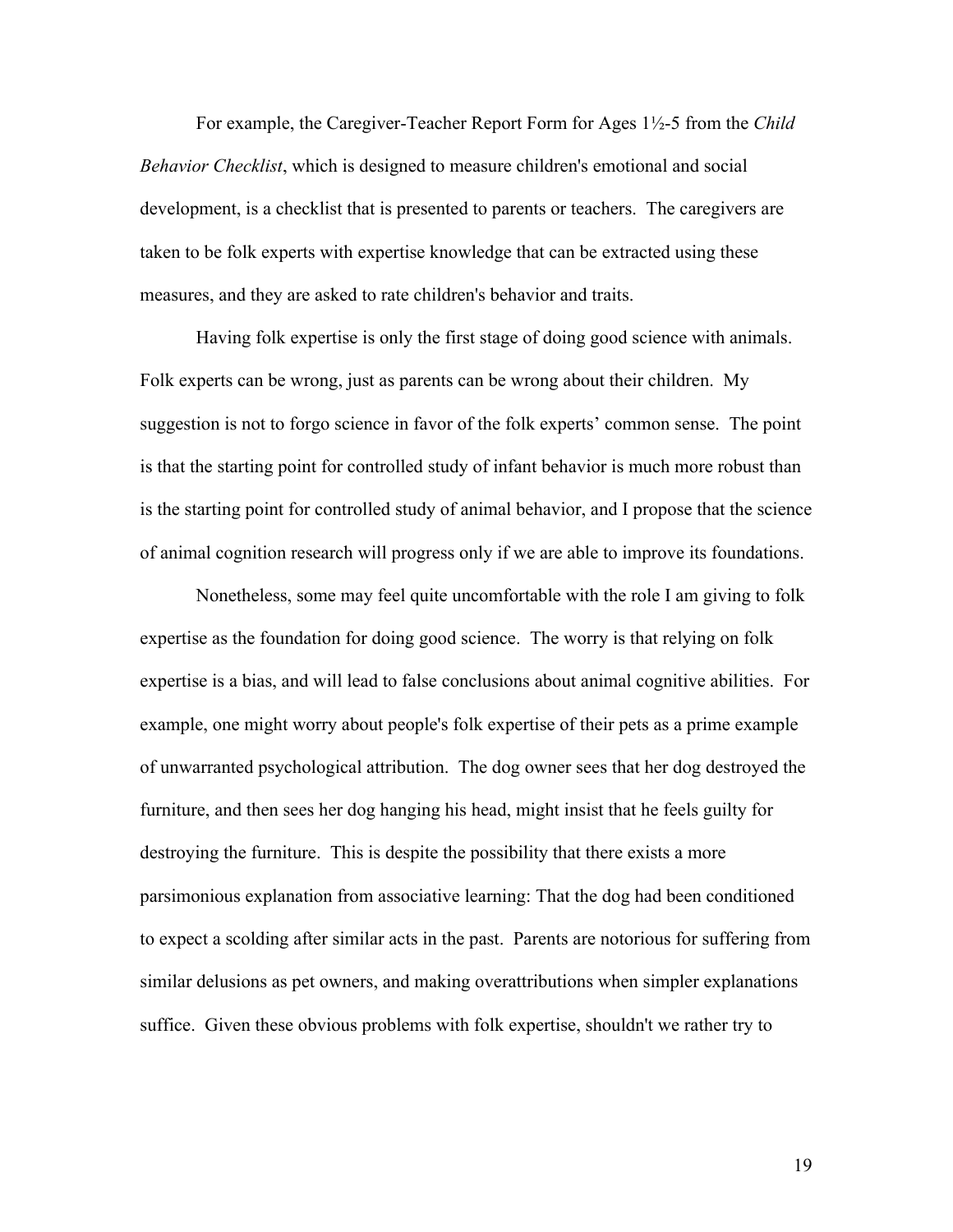eliminate it from our research on human children, rather than bring it into our research on animals?

I answer this question with an emphatic "No," given the fecundity this method has had for our study of infant behavior. From our science, we have gained a greater understanding of when attributions are false and when they are accurate, and we have done this by using methods that capitalize on our folk understanding of infants. Consider for example the habituation-dishabituation method of studying infants.  $24$  The method involves showing a human infant a stimulus until she is habituated to it, as indicated by either eye-gaze or by reduced sucking on a pacifier. The infant is then shown a new stimulus that differs from the original in some subtle way. If the infant's eyes move back toward the stimulus, or if the sucking rate increases, researchers conclude that the infant notices the difference. This method gives us interesting results only because our folk expertise of infants allows us to conclude that children are interested in things they look at, and that a high rate of sucking indicates interest in the stimulus. This appeal to the child's interest is an appeal to a basic mental process that has not been determined by additional scientific investigation, but from our infant folk psychology. <sup>25</sup>

In order to make similar progress on animal cognition research, we must work toward first achieving folk expertise in the species to be studied. Fieldworkers, who spend years observing individuals, come close to gaining the kind of folk expertise that infant researchers gain so easily. Folk expertise about a species will include knowledge and understanding about stages of development, culture, and species-normal behavior. Folk expertise about an individual will include knowledge about the individual's typical behaviors, and the extent to which those behaviors reflect individual differences in the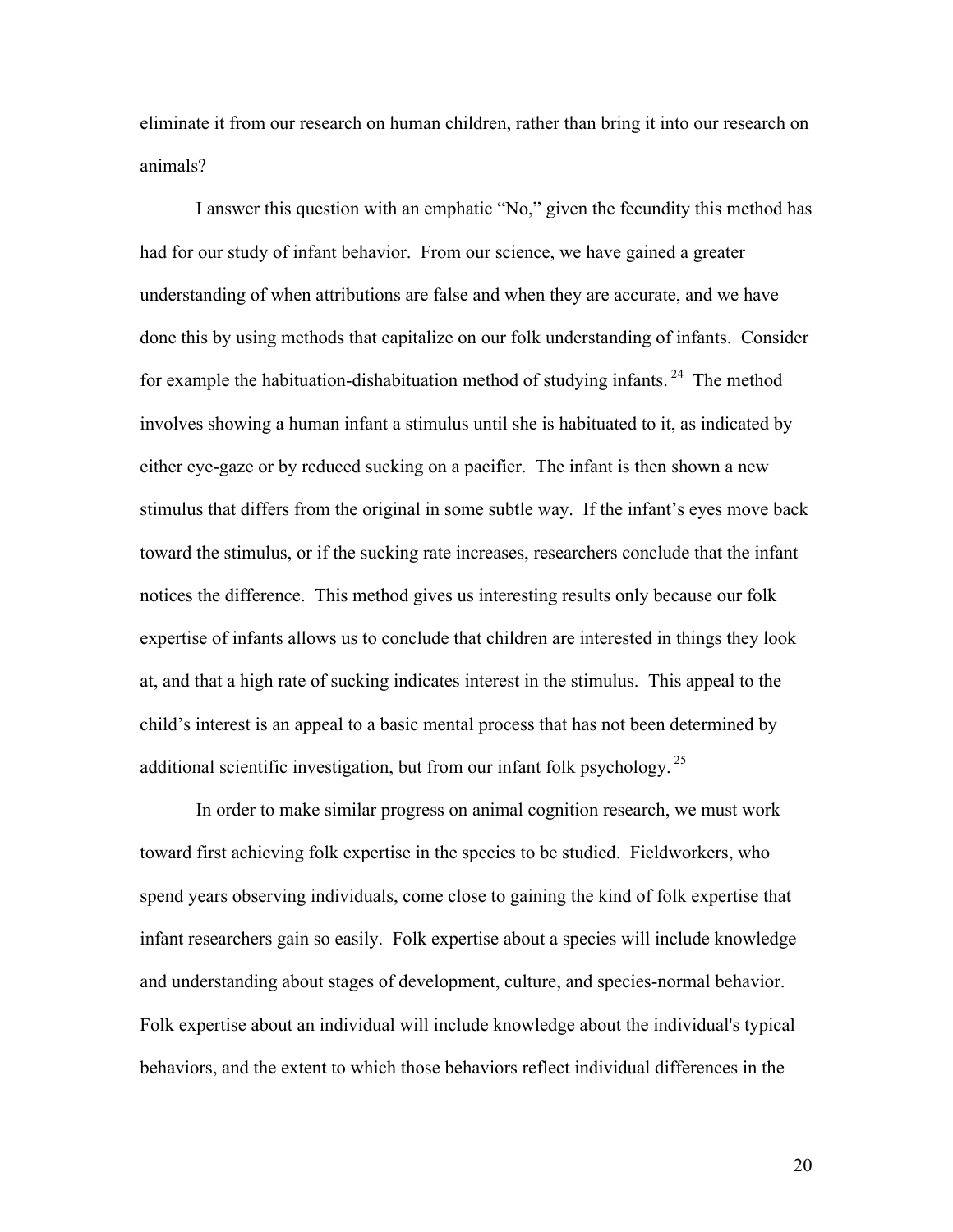species or developmental stage. My claim is that animal cognition researchers should develop folk expertise of their subjects, and base their research programs on knowledge gained from experience with the species in its natural physical and social environment, just as human-infant researchers do.

I turn now to examples of animal cognition research to examine research programs that both followed and did not follow the advice I am giving.

# **Two Problematic Cases: Gorilla Mirror Self-Recognition and Chimpanzee Economic Games**

Not having folk expertise can lead to poorly designed studies that don't take into account species-normal behavior. I will discuss two cases of studies that suffer from this problem.

One example of this problem can be seen in the early research on mirror selfrecognition in gorillas. The research program on mirror self-recognition began with the work of Gordon Gallup. While there was anecdotal evidence that chimpanzees recognized themselves in mirrors, there was no formal test until Gallup introduced the mirror test for chimpanzees. He exposed four juvenile chimpanzees to a mirror for 80 hours, during which time the chimpanzees first responded socially to the mirror image before they began using the mirror to explore their own bodies. Chimpanzees would examine their teeth and other parts of their body that are not accessible without the aid of a mirror. After this initial exposure, Gallup gave the chimpanzees the mark test by placing red marks on their faces while the animals were anesthetized. After they woke from the anesthesia, the chimpanzees were observed for some time and then exposed to a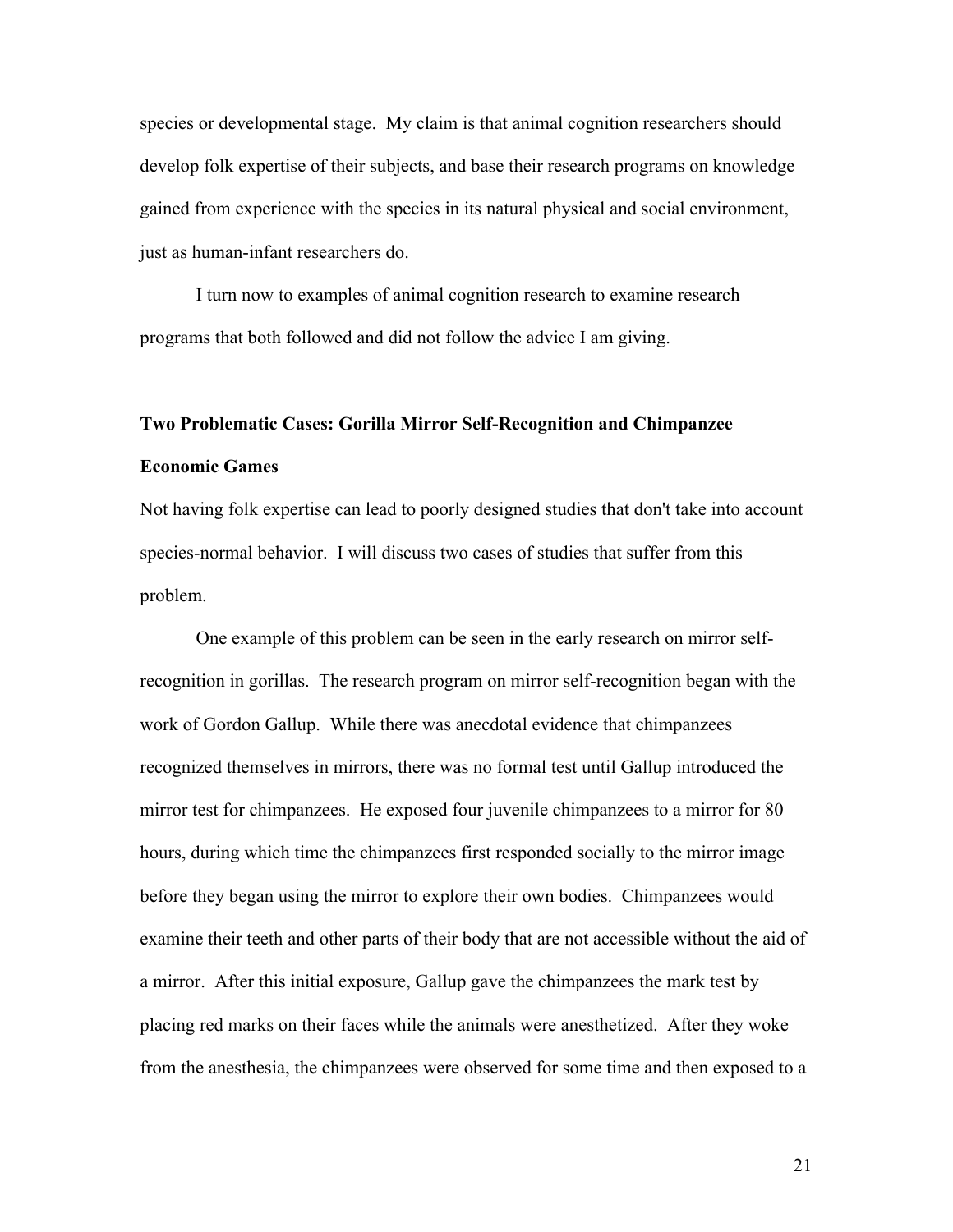mirror. Gallup found that chimpanzees began to touch the marks on their face after being given the mirror, and that they touched the mark significantly more often in the presence of a mirror then when no mirror was present. Given that chimpanzees passed the mirror task in this way, Gallup concluded that chimpanzees understand that the image in the mirror is a reflection of the self and hence they have an understanding of self.<sup>26</sup>

This study was devised for use with chimpanzees, but the methods of Gallup's mark test were also used on other primates, including human children. While children of 18 months and orangutans passed the task, early research on gorilla mirror selfrecognition concluded that adult gorillas, unlike the other great apes, do not respond to their reflection. Given this negative finding it was suggested that gorillas might "be the only great ape which lacks the conceptual ability necessary for self-recognition."<sup>27</sup> And while subsequent studies confirmed the negative result, there is clear evidence that one gorilla does recognize herself in the mirror.<sup>28</sup> Koko, a gorilla who started learning sign language at 1 year of age, started to spontaneously show mirror-guided self-directed behaviors when she was about 3½ years old, picking her teeth, combing her hair, and dressing up in wigs, hats, and makeup in front of the mirror. Using a variant of Gallup's task, Koko was tested when she was 19 years old, and she, like the chimpanzees, touched the mark when exposed to the mirror significantly more often than when there was no mirror present. These findings were cross-validated by asking her questions about her reflection. In response to the "Who is that?" question, Koko signed in response, "ME THERE KOKO GOOD TEETH GOOD."

This evidence strongly supports the claim that Koko recognizes herself in the mirror and thus raises the question of why other gorillas fail the mark task. One might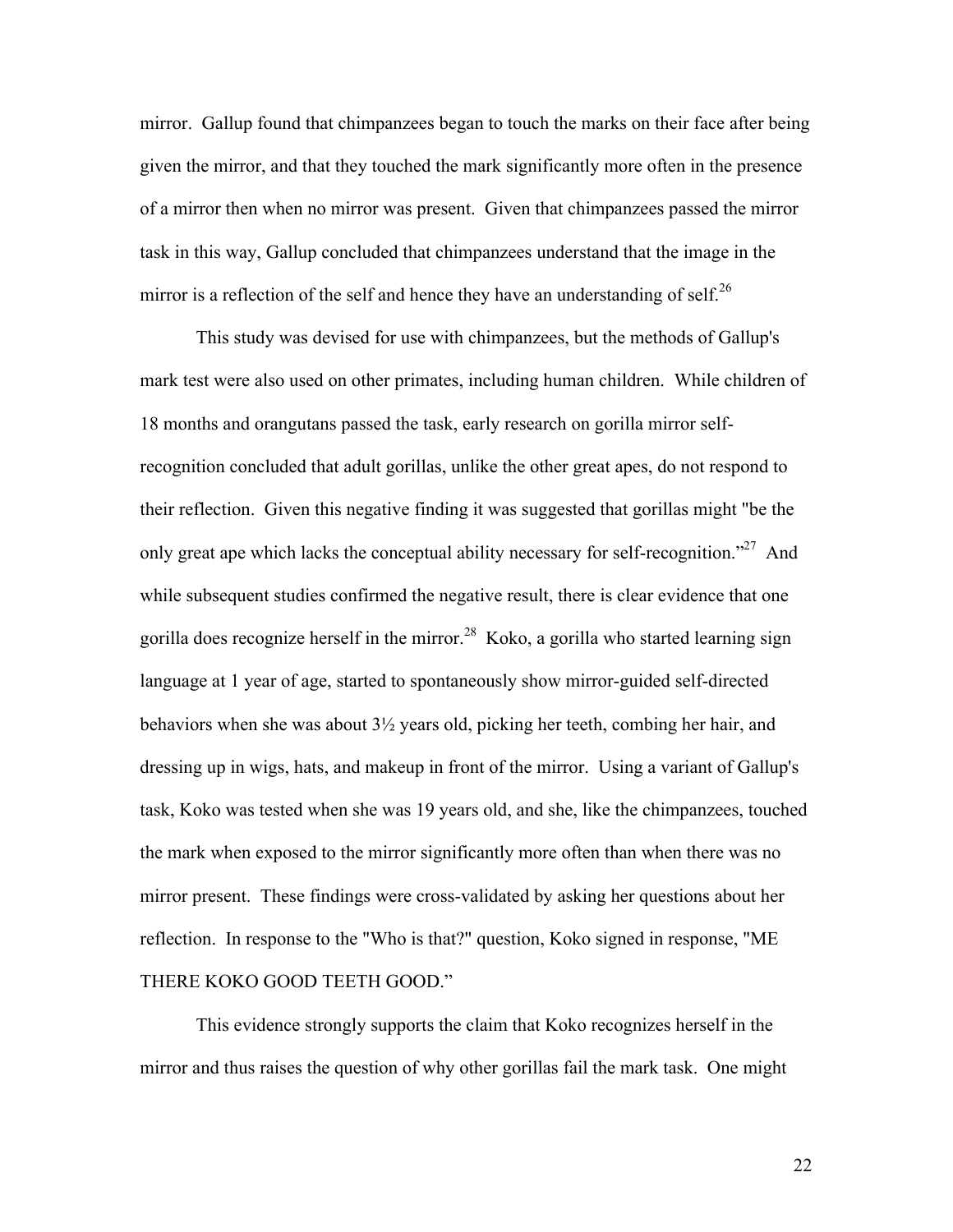initially think that Koko's language training provided her with the kinds of concepts necessary for passing the mark task, but since human children can pass the test before they have language, it isn't clear why having a symbolic communicative system should aid in this task.

Drawing on their folk expertise with gorillas, Patterson and Cohen suggest another explanation for the failure of other gorillas to pass the mirror test: The gorillas found the presence of unfamiliar experimenters aversive. They write:

It has been our experience that the presence of strangers profoundly affects gorilla behavior. We have found that it can take from several months to a full year for Koko and Michael to habituate to the presence of a new caretaker... In each of the previous formal self-recognition studies with gorillas, experimenters who were not the gorillas' caretakers were in the room with them in very close proximity to the mirror. … Averting their gaze from strangers is a common behavior in gorillas. Observed social responses to the mirror may have been elicited by the experimenters, whereas mirror gazing and self-directed behaviors may have been inhibited by their presence.<sup>29</sup>

This explanation points to a difference between chimpanzees and gorillas; only gorillas tend to avoid the gaze of strangers. When first exposed to a mirror, the chimpanzees treated it socially, as if the reflection was a stranger. If gorillas find the gaze of strangers aversive, they have a strong motivation to avoid interacting with the mirror long enough to realize its function. That is, there is a difference in species-normal behavior between gorillas and other apes that can account for the early suggestions that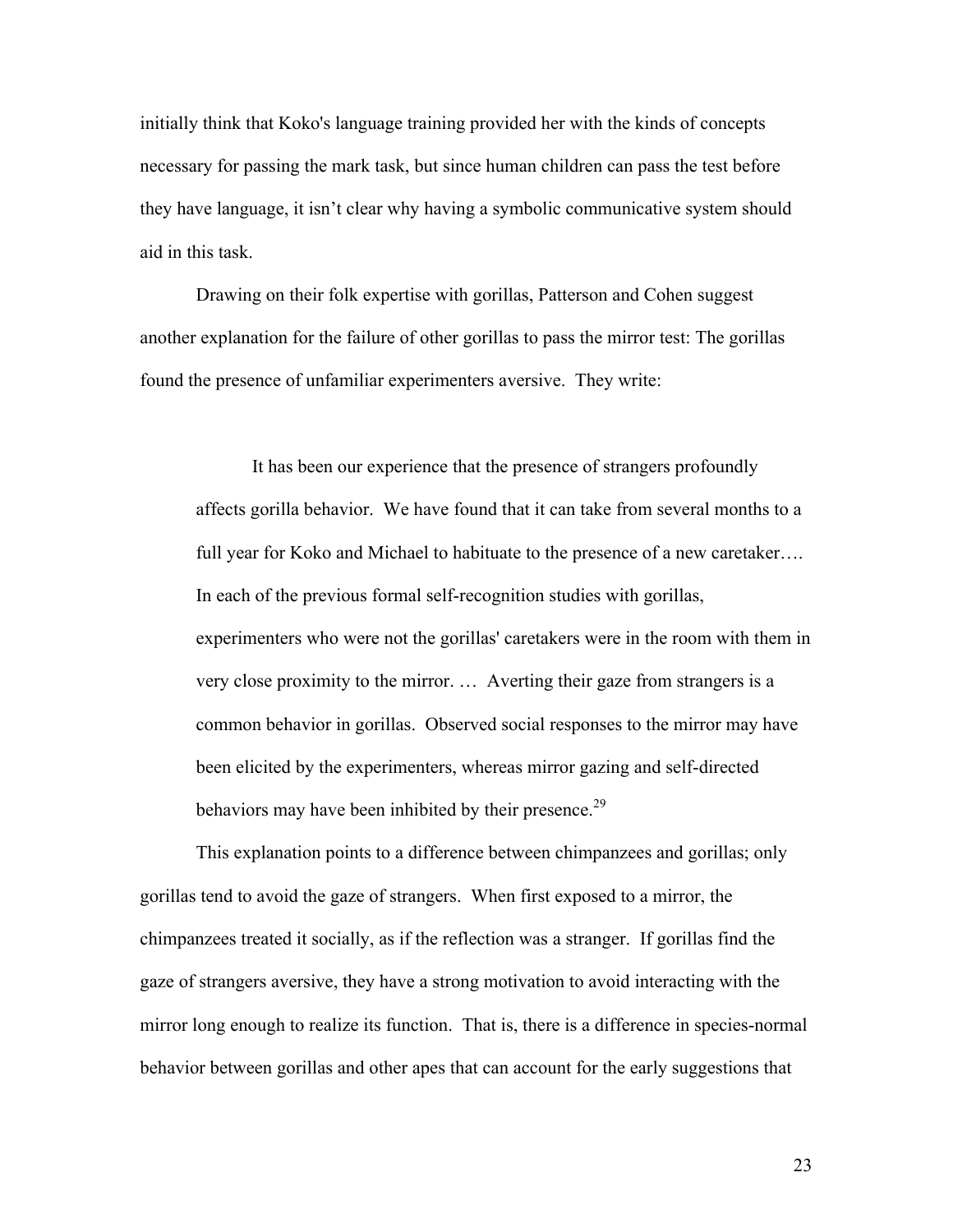gorillas don't have an understanding of the self. Modifications of the mark task, to account for the problem of motivation, found that gorillas do recognize themselves in mirrors $^{30}$ 

The lesson from the gorilla mirror self-recognition studies is that understanding the species is essential for devising studies to examine the psychological properties of an animal. Negative results are as important as positive results, and both need to be disseminated as part of the project of determining what psychological properties are attributable to a species or individual. But negative results are only valuable if they are based on a foundation of folk expertise. If the experimenter doesn't know that gorillas suffer from xenophobia and find the gaze of strangers aversive, then she might not take this variable into account when designing her study. But in such a case, the negative findings that result do not tell us anything about the gorilla.

A second example of a study that fails to follow the proposed method is the work on economic games in chimpanzees. This research is built on the work on economic reasoning in humans that finds that the traditional models of economic decision-making, which assume people to act according to the goal of maximizing resources for themselves and to act rationally in pursuit of that goal, is false. Rather, it is found that humans value the norm of fairness in the distribution of resources. This finding is the result of research on ultimatum games. In the standard version of the ultimatum game, two individuals are randomly assigned the roles of proposer and responder. The proposer is offered a sum of money and can decide to offer some portion of it to the responder. If the responder accepts the offer, both parties keep the money. However, if the responder does not accept the offer, then neither player gets anything.<sup>31</sup> In humans, divisions that are perceived as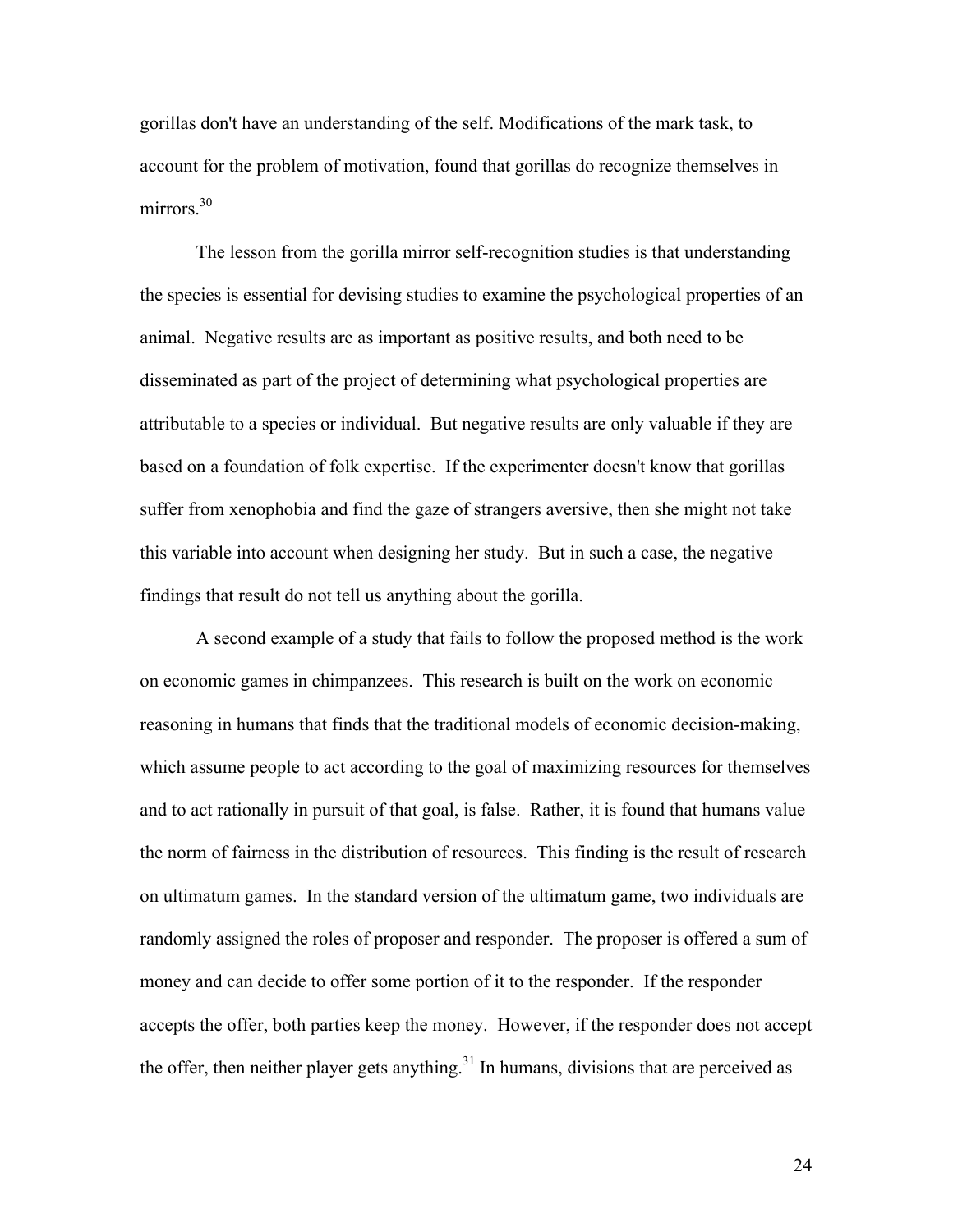unfair are often rejected, and the explanation for this is that humans have goals other than maximizing resources. Importantly, humans are sensitive to the interests and goals of others, and will make personal sacrifices in order to follow norms of fairness and cooperation, and punish transgressors.

It was found that chimpanzees and humans respond differently in ultimatum games modeled after those played with humans by Werner Güth and colleagues. In order to test for fairness in apes, Keith Jenson and colleagues gave a version of the ultimatum game to a group of 11 chimpanzees in a controlled laboratory setting.<sup>32</sup> They found that the chimpanzees are more like the idealized rational man of traditional economic theory than are humans because chimpanzees, but not humans, fail to reject unequal divisions of resources. The conclusion is that chimpanzees, unlike humans, are not concerned with fairness, and are much closer to Adam Smith's homo economicus than humans turn out to be.

However, the normative conclusion of this research doesn't take into account species-normal behavior. For one, the conclusion that chimpanzees are not concerned with fairness is inconsistent with evidence from ethology and other research programs.<sup>33</sup> Just to give one example, Frans de Waal writes, "I once saw an adolescent female interrupt a quarrel between two youngsters over a leafy branch. She took the branch away from them, broke it in two, then handed each one a part."<sup>34</sup> Interventions such as this are common among chimpanzee societies, as is punishment of negative actions.<sup>35</sup>

In addition, in the human studies the experiments are based on species- (or at least cultural-) normal behavior. Plausibly, in our society there is a norm that when you fall into unexpected wealth, you share that wealth with others. For example, we seem to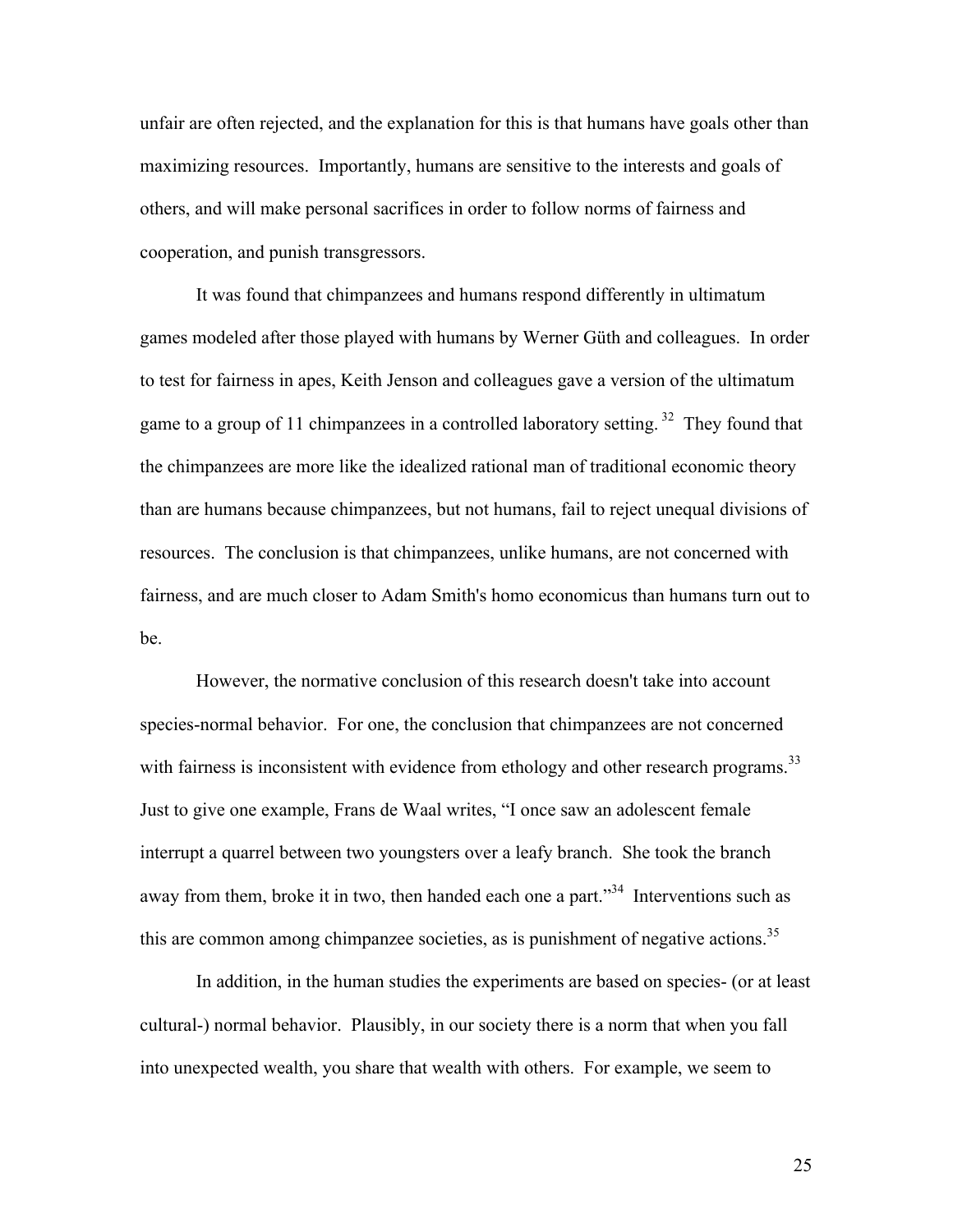expect lottery winners to share their winnings, and in fact one survey of UK lottery winners found that 83% of those who won over 50,000 pounds in the lottery gave money to their family.<sup>36</sup> The existence of this norm is also demonstrated by the controversy surrounding Bill Gates' unexpected mega-wealth, Before he started the Bill and Melinda Gates Foundation, he was called a miser, and there was discussion about how the current class of super-wealthy differed from those of another time.

Given the existence of the norm "Unexpected wealth should be shared," when humans play the ultimatum game and their partner violates that norm, we should expect the actual result—that human players punish the partner who violate the norm. The poor offer to the partner is seen as unfair because it violates the norm of unexpected wealth, but if there was no such norm among humans then we shouldn't expect the behavior to be seen as unfair or to be punished. The sentiment of fairness is based on a background expectation about normal behavior.

To claim that the chimpanzees do not have a sense of fairness simply because they fail a test based on the human norm of unexpected bounty is to assume that this human norm can be translated into chimpanzee societies. That is, we need to know whether species-normal behavior at the stage of development of the chimpanzee participants involves a norm about sharing unexpected bounties. And it seems that, for chimpanzees, there is no norm about sharing food resources; it is not part of their natural interactions.<sup>37</sup> While chimpanzees do share food in some circumstances, such as the meat that is acquired through cooperative hunting,  $38$  the ultimatum game does not reflect a norm about sharing jointly earned resources, and so the chimpanzee meat-sharing behavior cannot be seen as evidence for the existence of an unexpected wealth norm.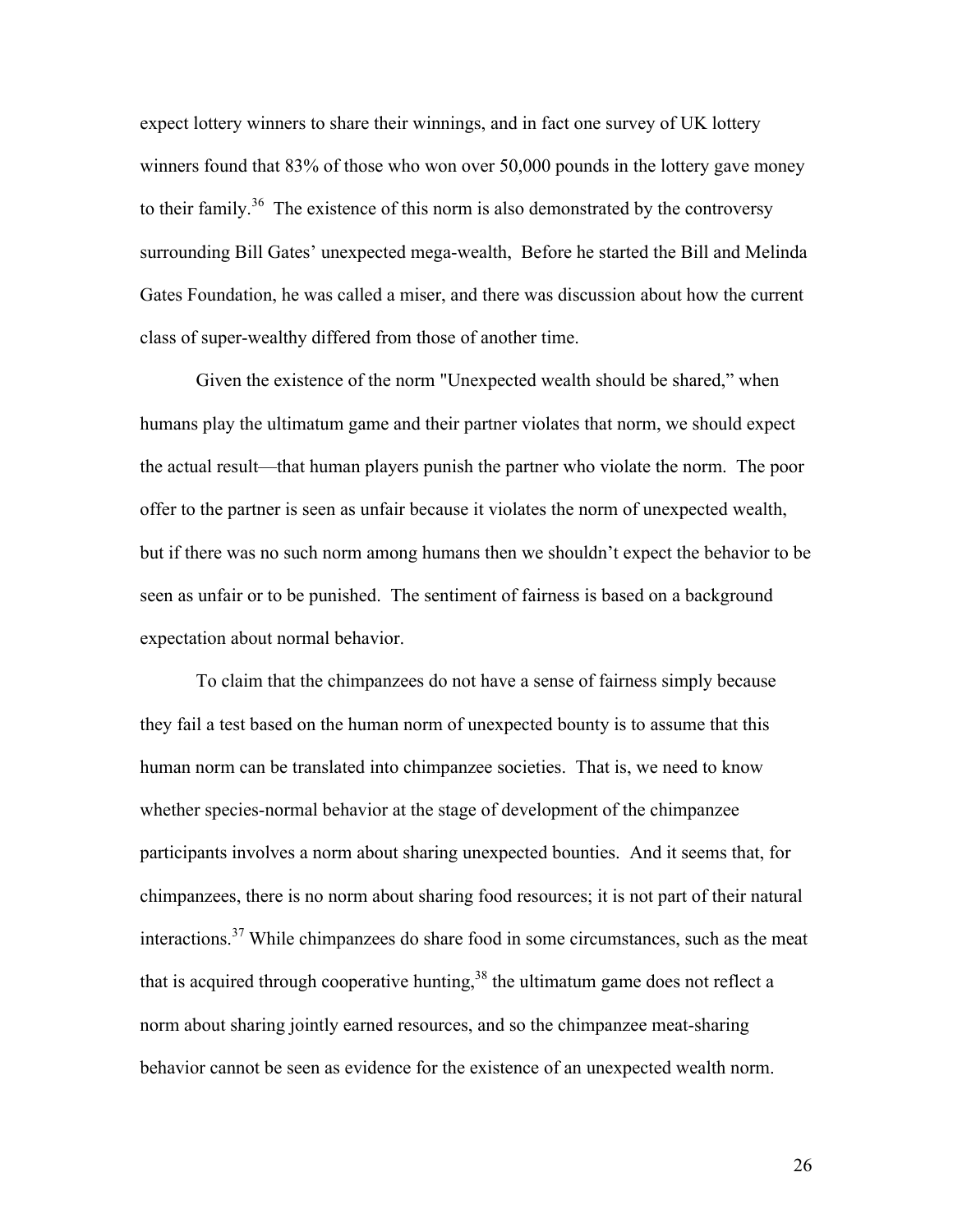That is, if this research has been based in folk-expertise on chimpanzee behaviors, researchers would never have asked whether chimpanzees have a concept of fairness by examining whether they accept inequitable distributions of goods.

When a human wins the lottery, she is expected to share some of her winnings with others. Nevertheless, when a human wins the sexual lottery and finds a good mate, she is not expected to share those winnings. To test the chimpanzee concept of fairness by examining whether they share food is like testing the human concept of fairness by examining whether they share sexual access to mates. If an extraterrestrial researcher was to study the human sense of fairness by examining whether humans share their mates, the researcher might hastily conclude that humans don't have a sense of fairness. But the more sensitive researchers might try the study with different goods. Humans don't generally share things like sexual access to partners, toothbrushes, and so forth. Chimpanzees don't generally share food. If we want to know whether the chimpanzee has a sense of fairness we first need to see whether there appears to be any relevant chimpanzee norm that could be tested or otherwise examined, and to do that relies on having some folk expert understanding of the species.

The failures of the early gorilla mirror-recognition work and the chimpanzee fairness studies both stem from a lack of knowledge about the species. To avoid such problems, I suggest that research on animal psychological properties must begin with folk expert opinion, just as our infant cognition studies are. What's good for the infant studies is good for the animal studies, so far as it goes. That is, if starting with folk expert opinion is a warranted starting point for human studies, it should be a warranted starting point for animal studies. Folk expertise opinion is a largely unacknowledged starting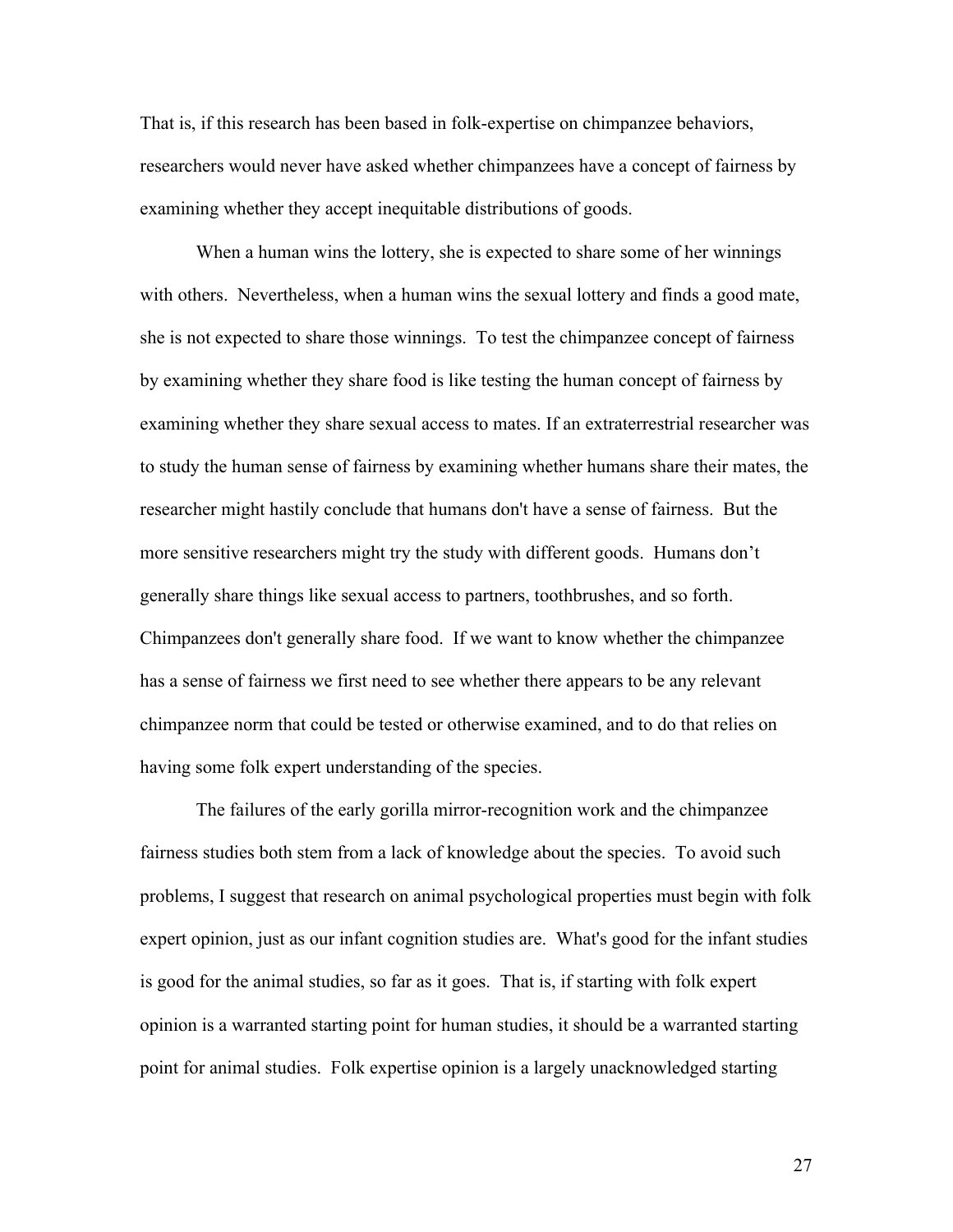point for the human studies, and should be seen as comprising an important aspect of the methodology of infant studies. If the method counts as good science for infant cognition research, then it should count as good science for animal cognition research as well. Correspondingly, if the method doesn't count as good science for animal cognition research, then we must be very skeptical of its use with nonverbal humans. I'm suggesting that acceptance of the methodology should be based on the same considerations, whether the subject is an infant human or a member of another species.

Successful use of this approach can be seen in some research programs. Let me present one area of research that begins with knowledge of species-normal behavior and relies on folk expertise in the attribution of psychological properties to animals: The research on personality traits.

### **A Successful Case: Animal Personality Traits**

In human psychology, it is taken for granted that there are individual differences, and that these differences can be seen in terms of differences in personality traits. The Five-Factor Model (FFM) of human personality was developed to describe the way attributions of trait terms group together into statistically significant clusters, and it organizes personality into five domains: Neuroticism, Extraversion, Openness to Experience, Agreeableness, and Conscientiousness.<sup>39</sup> While there are some theoretical and methodological worries about the FFM, supporters of this approach have argued that most individual differences can be described using this model<sup>40</sup> and that there are underlying genetic factors related to these domains. $41$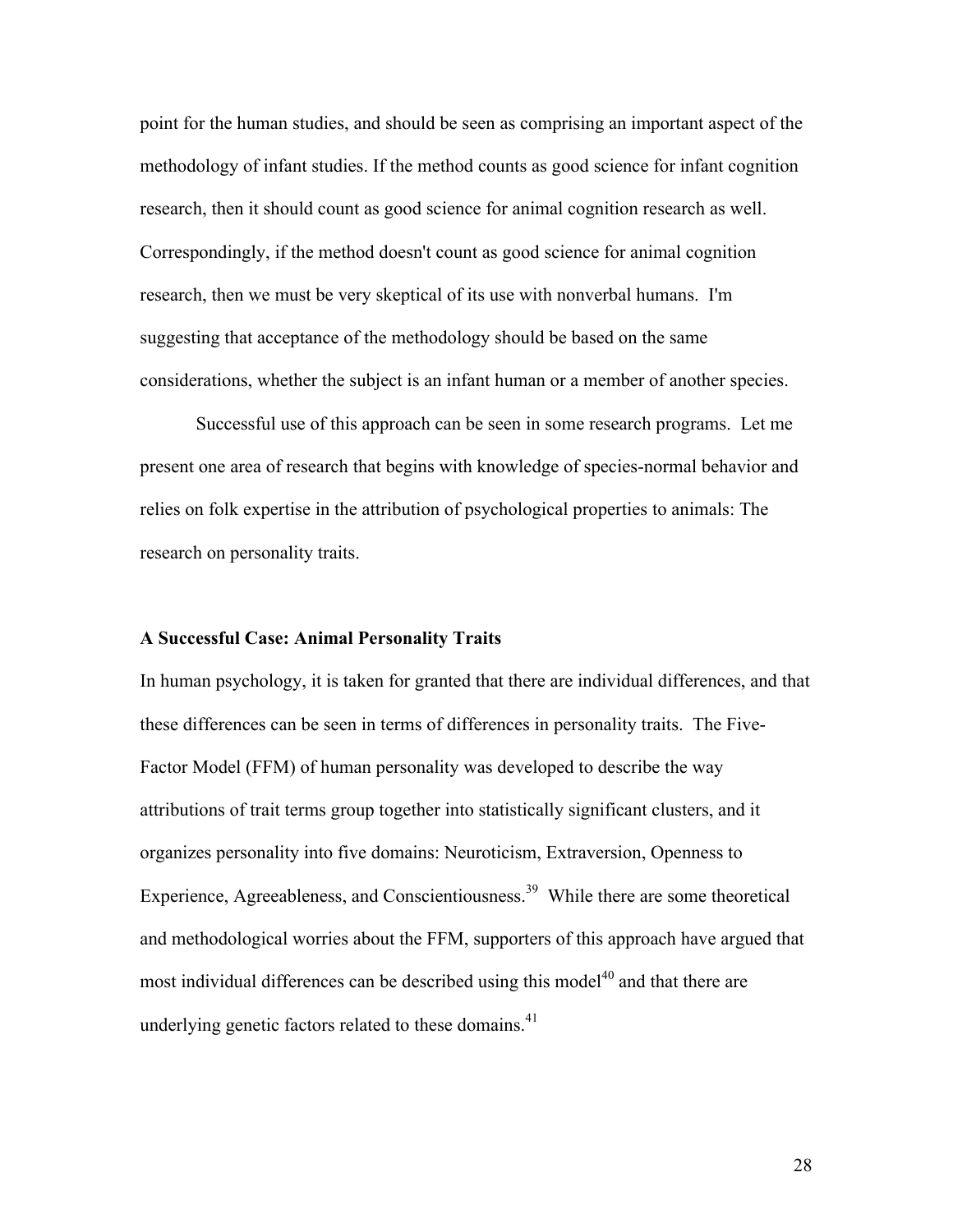An individual's personality traits can be assessed using an instrument such as the Five-Factor Personality Inventory (FFPI). While the FFPI can be administered to the subject who is asked to make self-ratings, it is thought to be more accurate when it is given to a number of individuals who know the subject well.<sup>42</sup> Administering the instrument to people who know the individual well is seen as more accurate than administering the instrument to the target subject, because the responses to questions about oneself invoke social goals such as image control.

The use of third parties to assess a target subject is a common approach of psychological instruments. Children's emotional and social development is assessed using *The Child Behavior Checklist*.<sup>43</sup> *The Vineland Adaptive Behavior Scales*<sup>44</sup> is used to assess the personal and social skills of children and low-functioning adults. Geriatric patients' social and functional impairments are assessed using the *Social-Adaptive Functioning Evaluation*<sup>45</sup> All these instruments rely on third-party judgments in order to evaluate a target subject, and since they require that the third parties know the subject well, they explicitly rely on the knowledge of a folk expert. In some cases there is no option but to use a third party's response to make judgments about the target subject; from children with delayed language skills to elderly people suffering from dementia, such tests are relied upon in order to asses the personality, social development, intelligence, emotional adjustment, communication skills, and other psychological factors of children who cannot speak for themselves and adults who are low-functioning or suffering from dementia.

These instruments rely on the judgments of caregivers who do have language and the relevant concepts, and who are folk experts on the individual being examined. The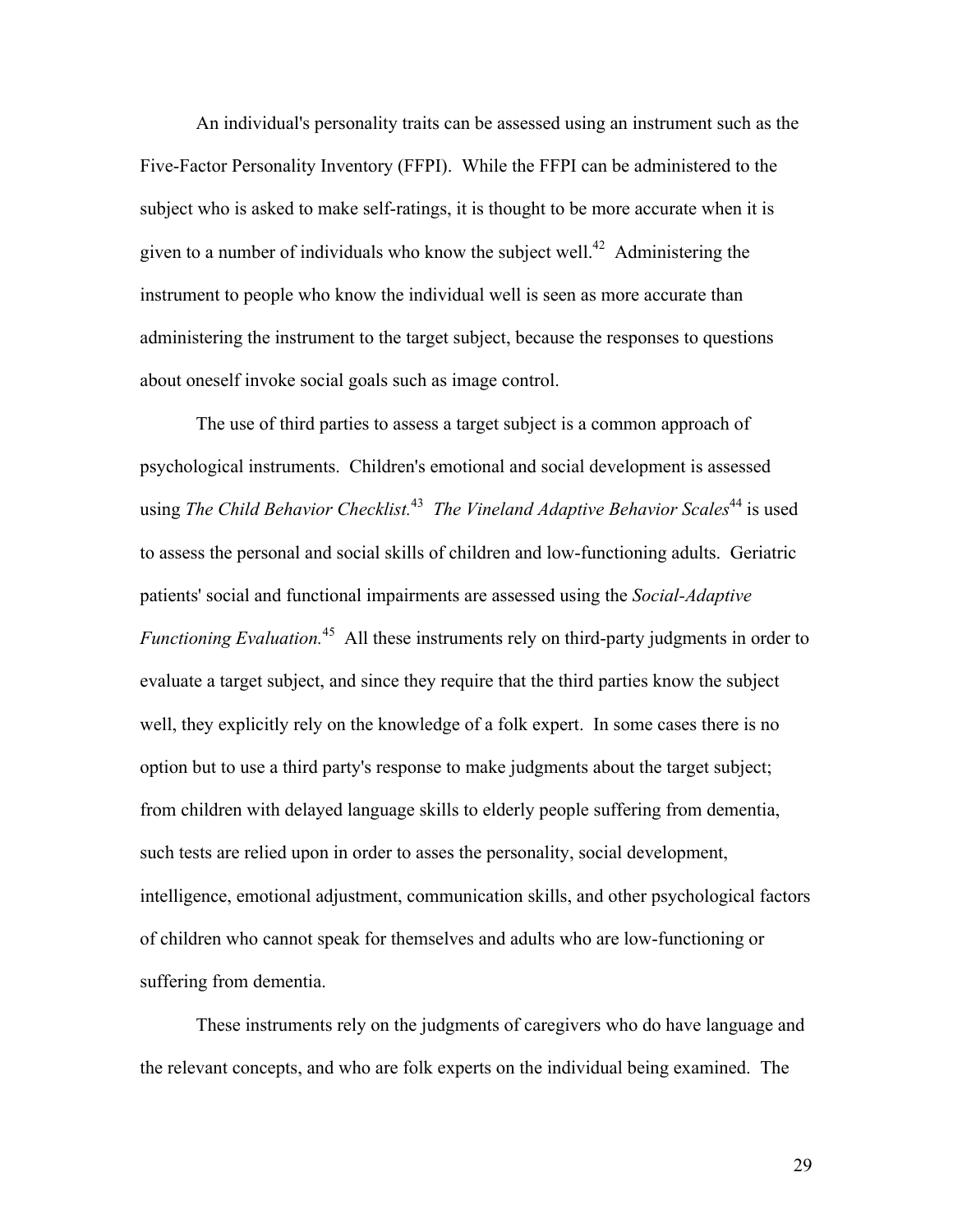assumptions behind these instruments are that caregivers have knowledge of their charges, and that this knowledge can be extracted. However, the instruments do not take the views of the caregivers at face value. Instead, the folk expert opinion is used as raw data. The use of such instruments follows the proposed methodology for animal cognition research: Begin with folk expert opinion, and then use established scientific methods to determine whether a psychological property is attributable to an individual.

Given the widespread use of these kinds of instruments to assess psychological properties of individuals based on the folk expertise of those who know the target subject well, it is a natural extension to use this method to investigate personality in nonhuman species. Several species have been studied, but I will focus on the research on personality in great apes. To assess the existence of ape personality traits, researchers spoke with folk experts such as zookeepers and others involved in daily husbandry or training activities in order to develop an instrument for assessing personality using the same methods used in developing the human  $FFM<sub>1</sub><sup>46</sup>$  and used this method to assess personality in chimpanzes<sup>47</sup> and orangutans, respectively. As with the development and implementation of the FFM, raters are given lists of adjectives and asked to rate an animal on a 7–point Likert scale (according to which 1 indicates total absence of the trait and 7 indicates extremely large degrees of the trait). Adjectives and descriptions on the orangutan scale include:

*Defiant*: Subject is assertive or contentious in a way inconsistent with the usual dominance order. Subject maintains these actions despite unfavorable consequences or threats from others.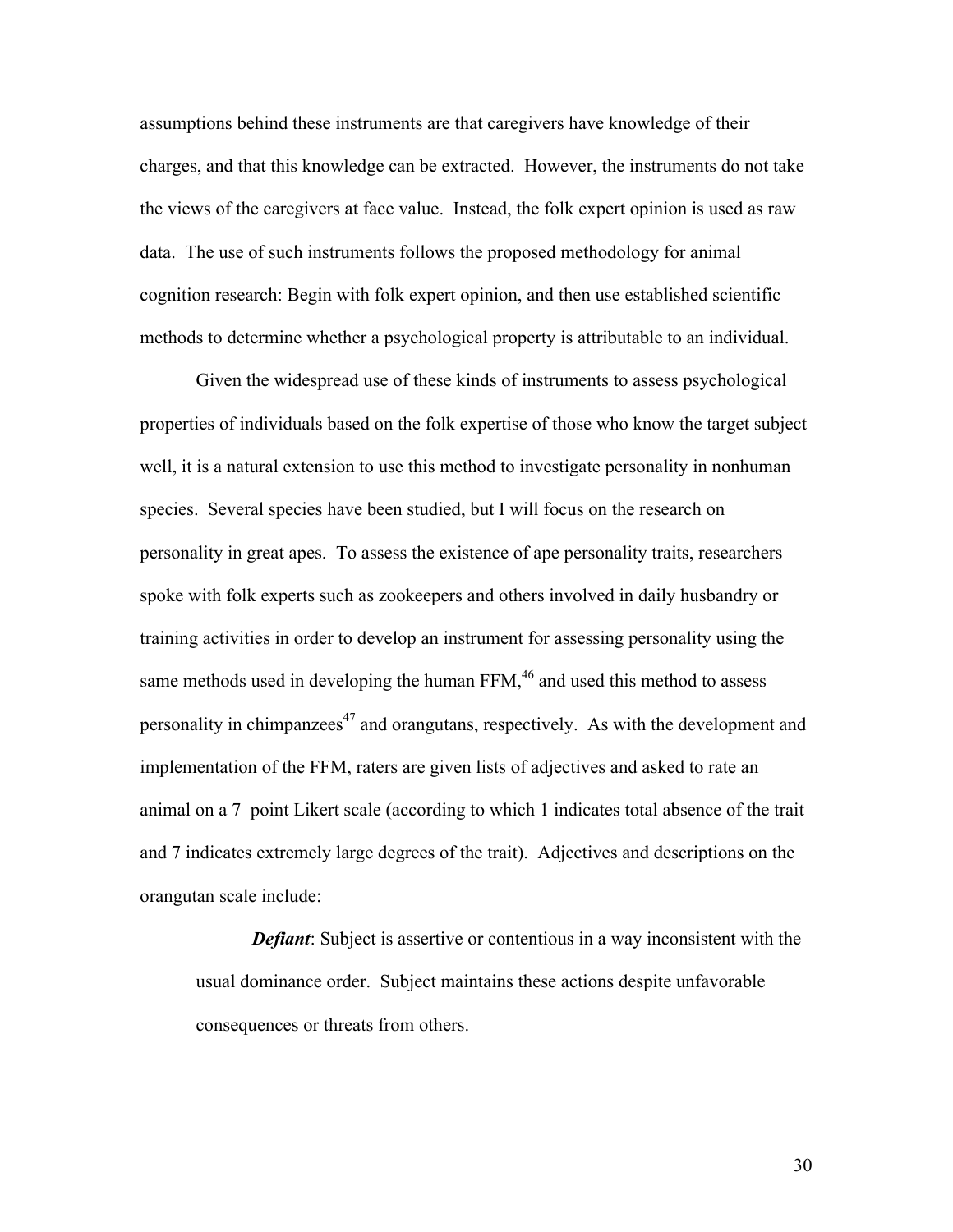*Protective*: Subject shows concern for other orangutans and often intervenes to prevent harm or annoyance from coming to them (Weiss, personal communication).

After administering the instrument to a number of raters, their responses were assessed for statistical reliability both within and between raters. It was found that the individual differences in chimpanzees and orangutans are grouped together by factor analysis just as they are in the case of humans. However, differences were found between species in the content of the factors. For one, six personality factors were found in chimpanzees; they found correlates for all the human factors, plus an additional factor for dominance.<sup>48</sup> Orangutans, on the other hand, showed only the orangutan correlates for Neuroticism, Extraversion, Agreeableness, and Dominance, but also showed a factor that is a combination of Conscientiousness and Openness that was called Intellect.<sup>49</sup> Here we have one example of a research program that follows the general methodological suggestion outlined above: Start with folk expertise, and then develop research paradigms along the lines of other paradigms used with prelinguistic children.

Despite the elegant simplicity of the animal personality research, there are a number of concerns about this research program. First, one might have general problems with the factor analysis of personality. However, this problem is not for animal research per se, but rather a criticism that is equally applicable to the human research, so I here set that concern aside.

Another worry is that since instruments such as The Orangutan Personality Trait Assessment rely on the judgments of individuals who are familiar with the target subjects, one might worry that the folk judgments of a number of people could all be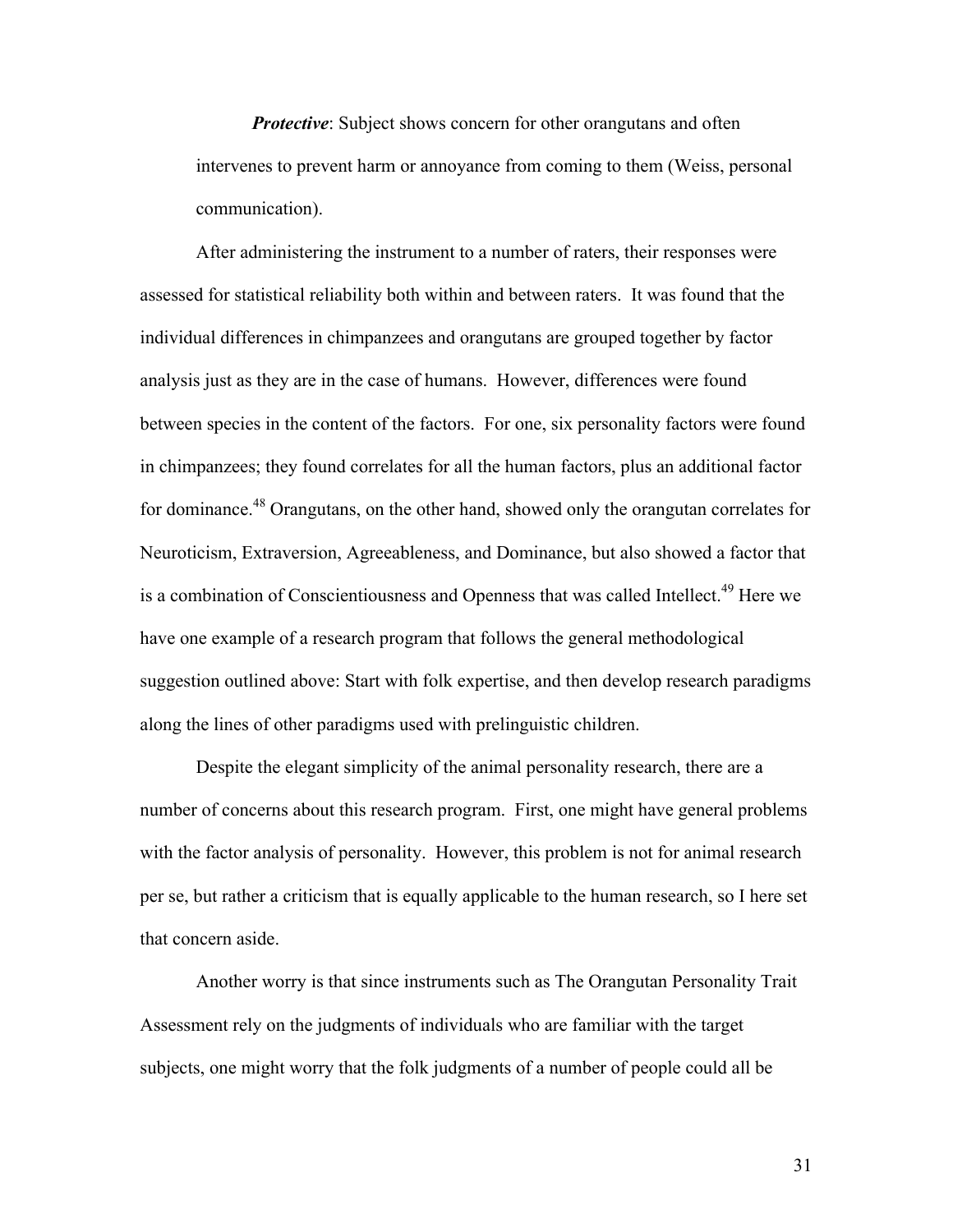wrong; there may be concerns about justifying ascriptions based solely on consensus. In fact, the coherence of the folk experts' opinions might indicate the existence of an implicit collusion. The experts might, in their discussions of their charges, begin to speak about individuals in a certain way, and thus jointly construct narratives of individuals that consist of developed personality when no such personality actually exists. Given the existence of this socially constructed narrative, when the instrument is administered the caregiver might think more about the narrative than the animal.

However, this scenario is unlikely, because the narratives that are constructed about the individual animals are constructed because they are useful. With continued research that examines traits across sites, such worries can be eliminated. For example, the caregivers might talk of one orangutan as the policeman because he always intervenes in unbalanced fights and protects the more vulnerable members of the community. But this picture of the individual is given because it allows the caregivers to predict what the individual will do, and, for example, might be relied upon when deciding whether or not human intervention is required. The impressions caregivers have of their charges is based on a familiarity through association with their charge. In the case of the intersubjective expert opinion of caregivers, consensus is not reached because the experts trained together in how to correctly rate individuals on personality surveys. The instruments are used to capture the kind of knowledge that is developed through hands-on experience with the subject. As a further protection against this worry, the researchers collect data from different groups of humans in order to minimize the danger of collecting shared interpretive frameworks.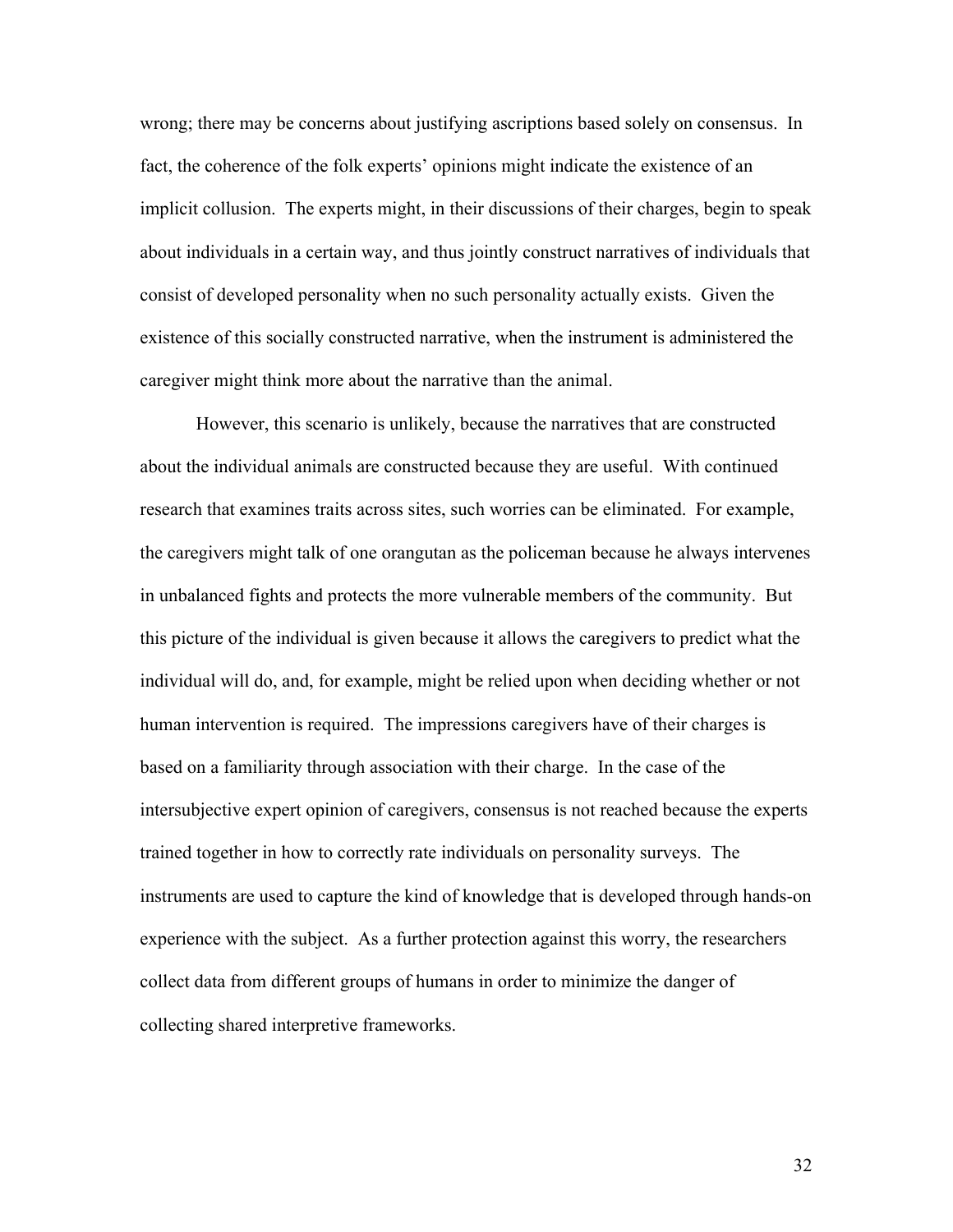Caregivers gain knowledge of their charges by looking for correlations, by implicitly making inductive generalizations, and testing predictions—the same thing humans do in the development of their everyday folk psychology. Our adult human folk psychology, just like a parent's folk child psychology or a zookeeper's folk orangutan psychology, is not something learned at a teacher's knee. It is a strategy for understanding behavior that is adopted because it is pragmatically useful; it allows us to make predictions we couldn't make before, and it allows us to understand our charges, to find creative solutions to an individual's emotional or social problems. If it is useful to apply a personality trait to an animal, then it is meaningful to do so, just as it is in the case of human beings. But this emphasis on pragmatism shouldn't be interpreted as antirealism about the traits being identified. Rather, such pragmatically useful methods of classification are means of uncovering objective features in the world; for example, we know that there are underlying genetic factors related to the identified traits in humans.<sup>50</sup> Further research may uncover the same in other species.

## **Implications for Other Studies: Theory of mind**

Understanding the species or the individual is the starting point for studies of human cognition, and if we hope to make progress in studies of animal cognition we must attempt to gain the same degree of expertise with regard to the species under examination. Research on chimpanzee theory of mind is an area that could benefit from greater attention to the folk expertise of those who work closely with chimpanzees.

First, I will present a brief history of the theory of mind research program. This program began with David Premack and Guy Woodruff's investigation into whether a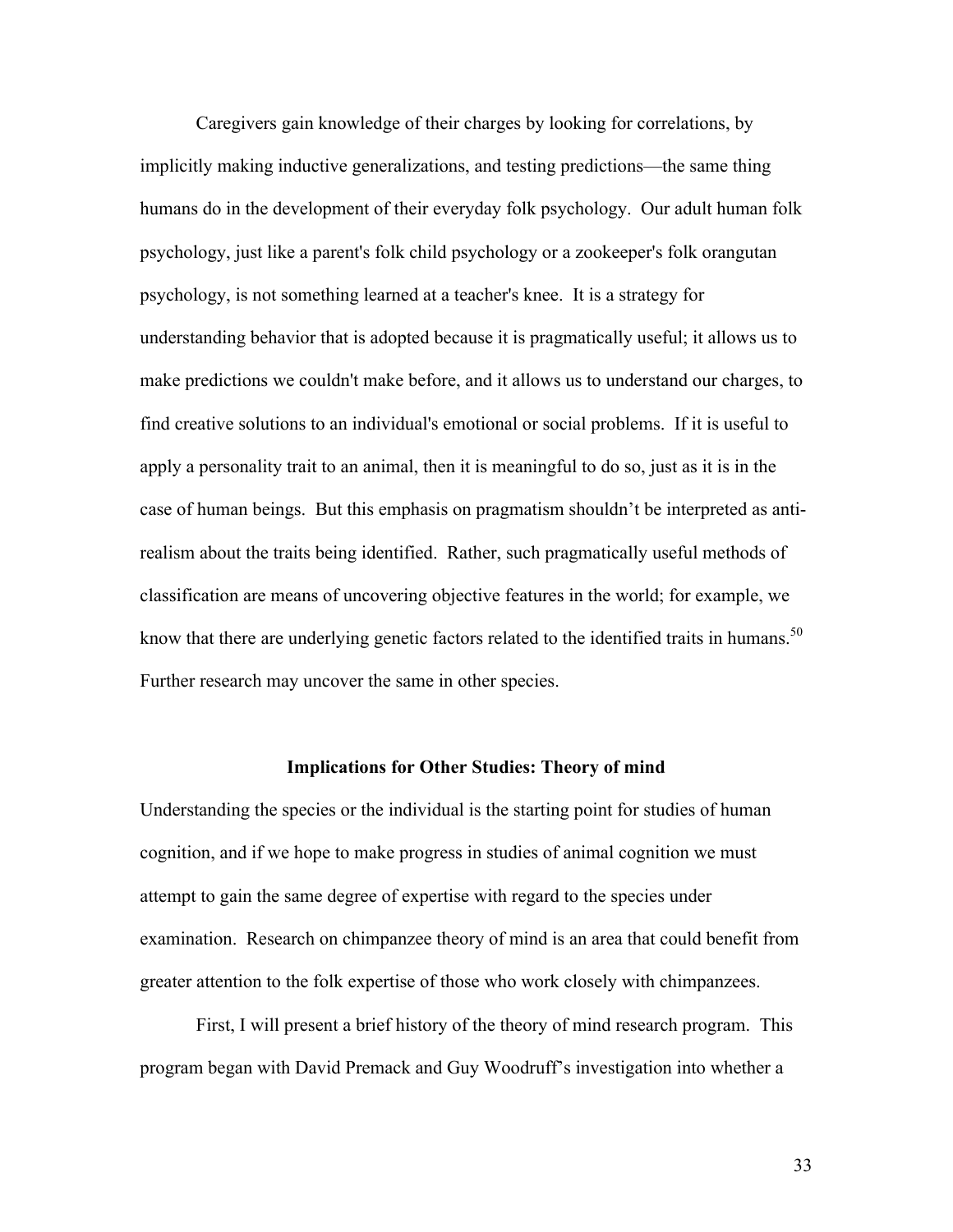chimpanzee can attribute states of mind to others.<sup>51</sup> While research on chimpanzee theory of mind languished for two decades thereafter, it became an active research program with human children, where the emphasis was placed on the ability to attribute belief. The false belief task, which was designed to test for belief attribution in children, was undoubtedly inspired by folk expertise. In his commentary on Premack and Woodruff's article Daniel Dennett pointed out that young children, watching Punch and Judy puppet shows*,* squeal for joy when Punch is about to push a box over a cliff; though Punch thinks that Judy is still in the box, the children know that Judy snuck out when Punch wasn't looking.<sup>52</sup> This folk knowledge of children was used to devise the false belief task, in which participants watch a puppet show of Maxi hiding a piece of chocolate before leaving the room. While Maxi is out, his mother finds the chocolate and moves it to another location. Maxi returns to the scene, the show is stopped, and the participants are asked to predict where Maxi will go to look for his chocolate.<sup>53</sup>

While research on children's theory of mind thrived, the chimpanzee research largely failed to find experimental evidence that chimpanzees understand belief. $54$ However, this negative result may be a result of not relying on folk expertise as a starting point. That is, the criteria of evidence need to be reconceived so that it is salient for chimpanzee subjects. Dennett, in his layman's interaction with children, noted that children find the false belief in the Punch and Judy show very entertaining. Tests of chimpanzee theory of mind that are modeled on the false belief task and that fail to find evidence that chimpanzees understand belief are based on folk expertise about *children*, not chimpanzees. And chimpanzees are quite different from human children.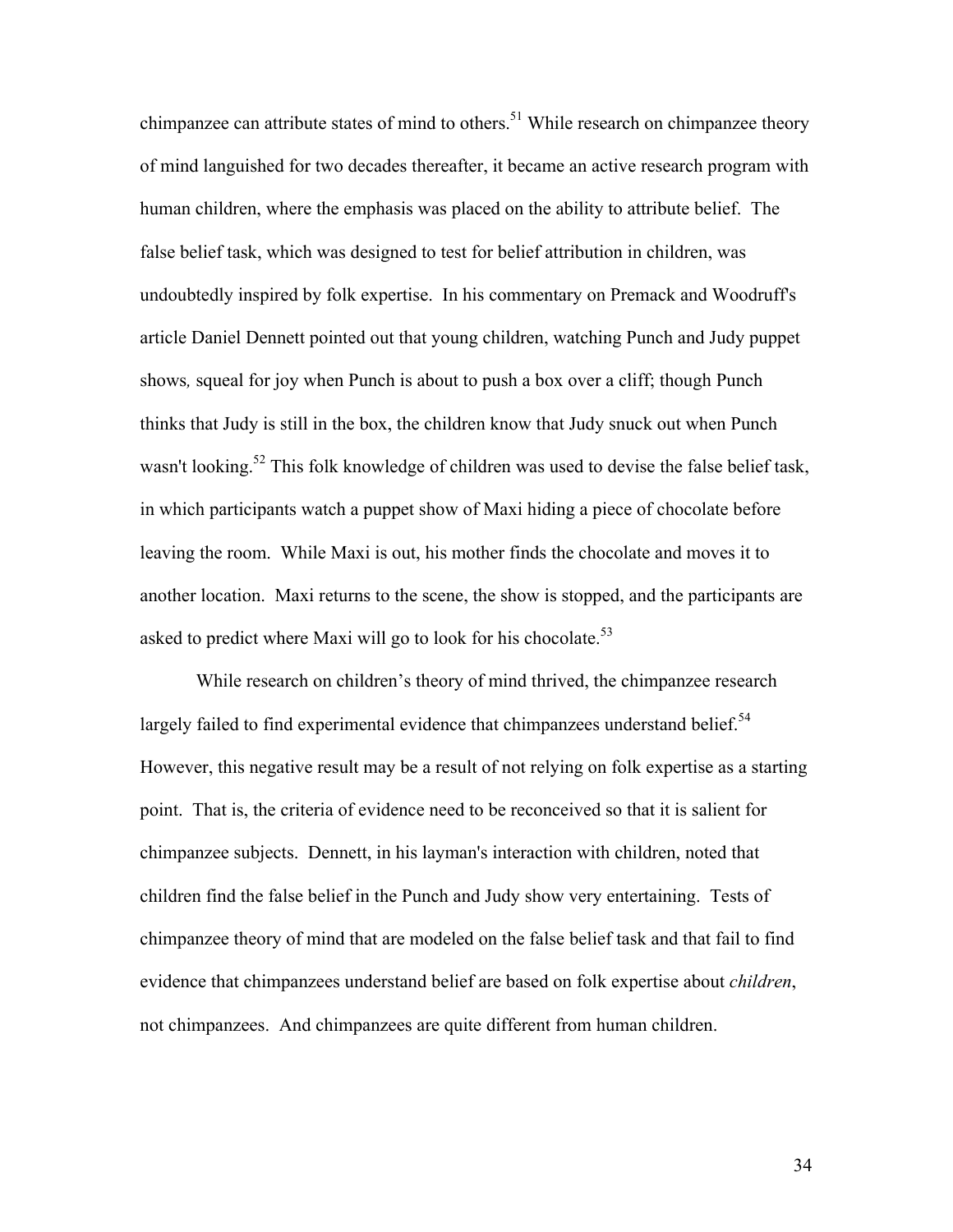To construct a good chimpanzee theory of mind task, one that is founded on folkexpertise about chimpanzees, researchers can look for natural behaviors in chimpanzees that are correlative to the children's behavior in the Punch and Judy show. Some research on theory of mind has done just that, and recognized the importance of beginning with species-normal behavior. After countless studies suggesting that chimpanzees have nothing resembling a theory of mind, Hare and colleagues designed a competitive task to test whether chimpanzees understand what others can and cannot see, and he found that chimpanzees do understand such seeing.<sup>55</sup> Earlier research on the chimpanzee's understanding of seeing and theory of mind rely on cooperation with a human caregiver.<sup>56</sup> To explain the difference in findings, Hare et. al write,

perhaps the communicative situations of these latter [cooperative] studies may be unnatural for chimpanzees, who have not evolved for this kind of cooperative communication over monopolizable food resources and who do not normally experience in their individual ontogenies others helping them to find food.… Chimpanzees' most sophisticated social-cognitive abilities may emerge only in the more natural situations of food competition with conspecifics.<sup>57</sup>

Here, the authors are acknowledging the importance of starting with species-normal behavior, and using our knowledge of that behavior in devising experiments to test for psychological properties.

While the Hare et al. study examined chimpanzees' understanding of seeing, and it is generally accepted that chimpanzees have this ability, there have not yet been experiments concerning chimpanzees' understanding of belief that are based on the expertise of caregivers. However, researchers who have worked closely with apes are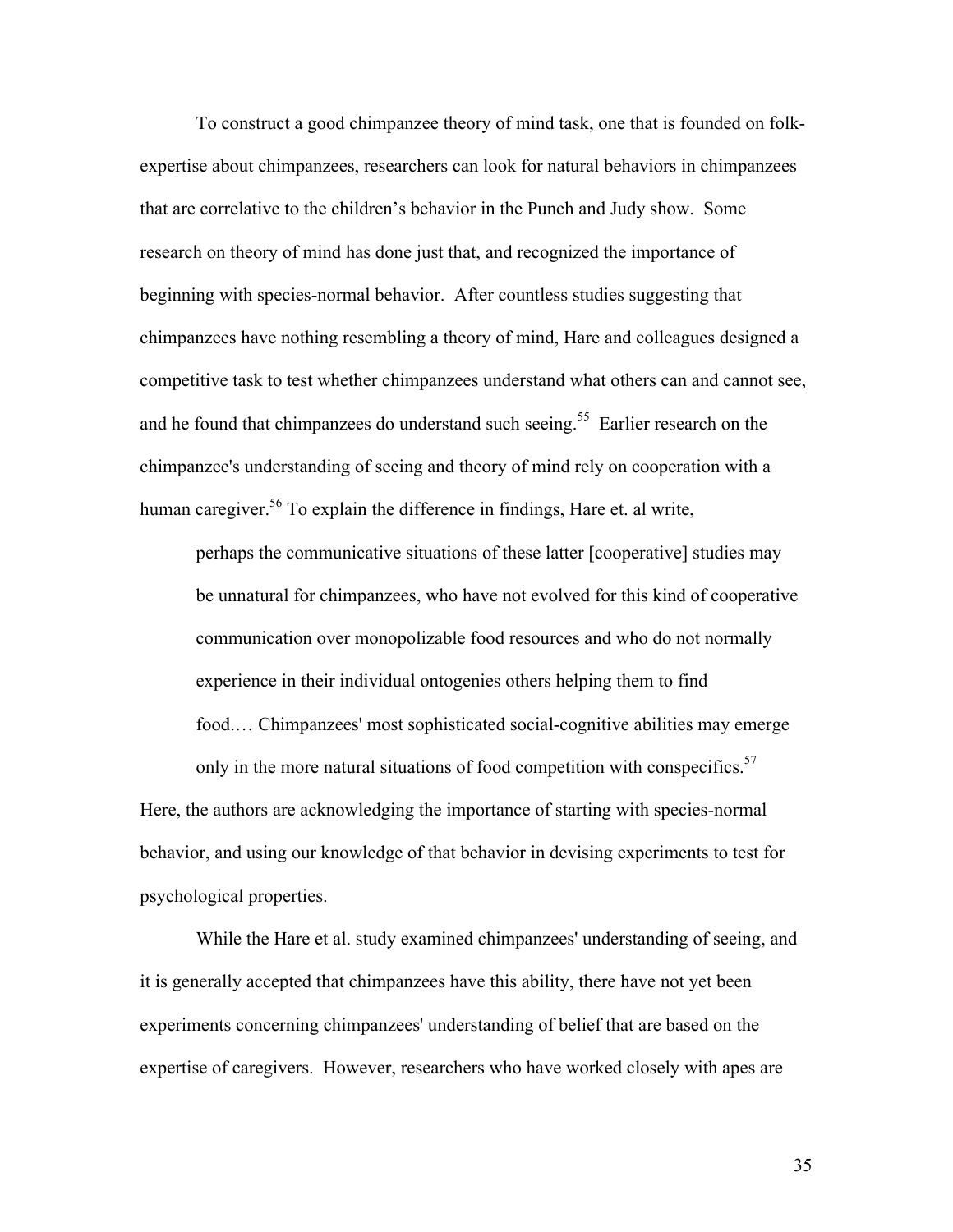often willing to attribute something like a theory of mind to their charges. Savage-Rumbaugh writes, "there can be no doubt that Kanzi attributes intentions and feelings to others and that he recognizes the need to communicate things about his own mental state to others."58 This judgment isn't based on the results of formal studies, but rather is the result of her thirty-five years of close work with bonobos. The judgment comes from what one might deride as anecdotes: That Kanzi plays pretend games, that he takes advantage of new caregivers by getting them to allow him to do things he is not normally allowed to do, and that he doesn't believe everything he is told. For example, Savage-Rumbaugh reports one incident about her trying to educate Kanzi about the danger of electrical outlets. She writes:

I have just tried to tell Kanzi that "shocks" come out of the wall—that the small hole in the wall is dangerous and can hurt him badly. It is clear that he understands something of what I have said to him, because he approaches the outlet with extreme caution, his hair on end. He smells it, he looks at it, he even throws something at it gingerly. The outlet just sits there. Kanzi stares at me with a rather incredulous look on his face—why, he wonders, do I think this thing is dangerous, and why did I lecture him so when he started to stick a screwdriver into it? …Waiting until I was not looking, he carefully hid the screwdriver under a blanket. Then, when I was thoroughly occupied … he removed the screwdriver from its hiding place and placed it directly in the outlet.… He stood ramrod straight, and his hair rose two inches. He yanked the screwdriver out of the socket and immediately burst into a series of emphatic "Waa" sounds."<sup>59</sup>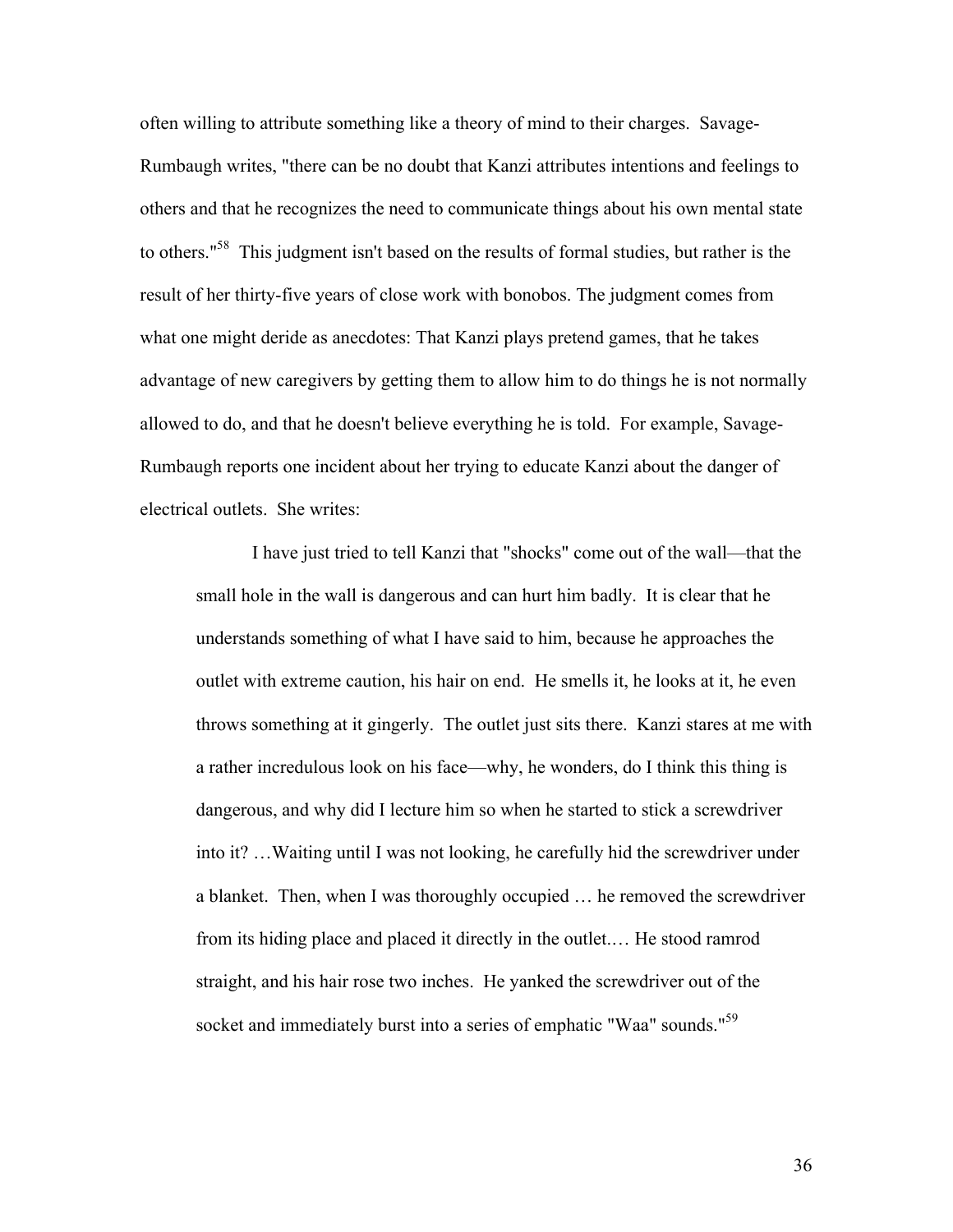As a symbol-trained bonobo who is able to communicate with his human caregivers, Kanzi is certainly a special case, and the point is not to insist that Kanzi has a theory of mind or that a study of theory of mind in chimpanzees should start with an understanding of a single bonobo. Rather, the point is that Savage-Rumbaugh thinks that Kanzi has something like a theory of mind because she understands him well, she has a relationship with him that she describes as one of mutual empathy, and she knows who he is as an individual. Savage-Rumbaugh's unique understanding of Kanzi may be used as a basis of knowledge from which to construct a formal theory of mind test. For tests of non-enculturated chimpanzees, the same sort of folk expertise is required.

### **Conclusion**

I have argued that we must investigate hypotheses about the psychological properties of animals without prejudice. Researchers should report both positive and negative findings in order to determine whether we ought to reject the null hypothesis that animals don't have psychological properties. But negative findings are only valuable if they are based on a foundation of folk expertise. Experiments for determining whether or not an animal has some psychological property must be informed by the same folk expertise that informs our creation of experiments on human children. We ought not assume that an experimental paradigm that works on one species or at one developmental stage will work on other species or at other stages.

Using folk expertise and knowledge of species-normal behavior as a starting point acknowledges the fact that psychology is a product of evolution, and that it evolved to cope with the natural social and physical environment of the species. If an animal has a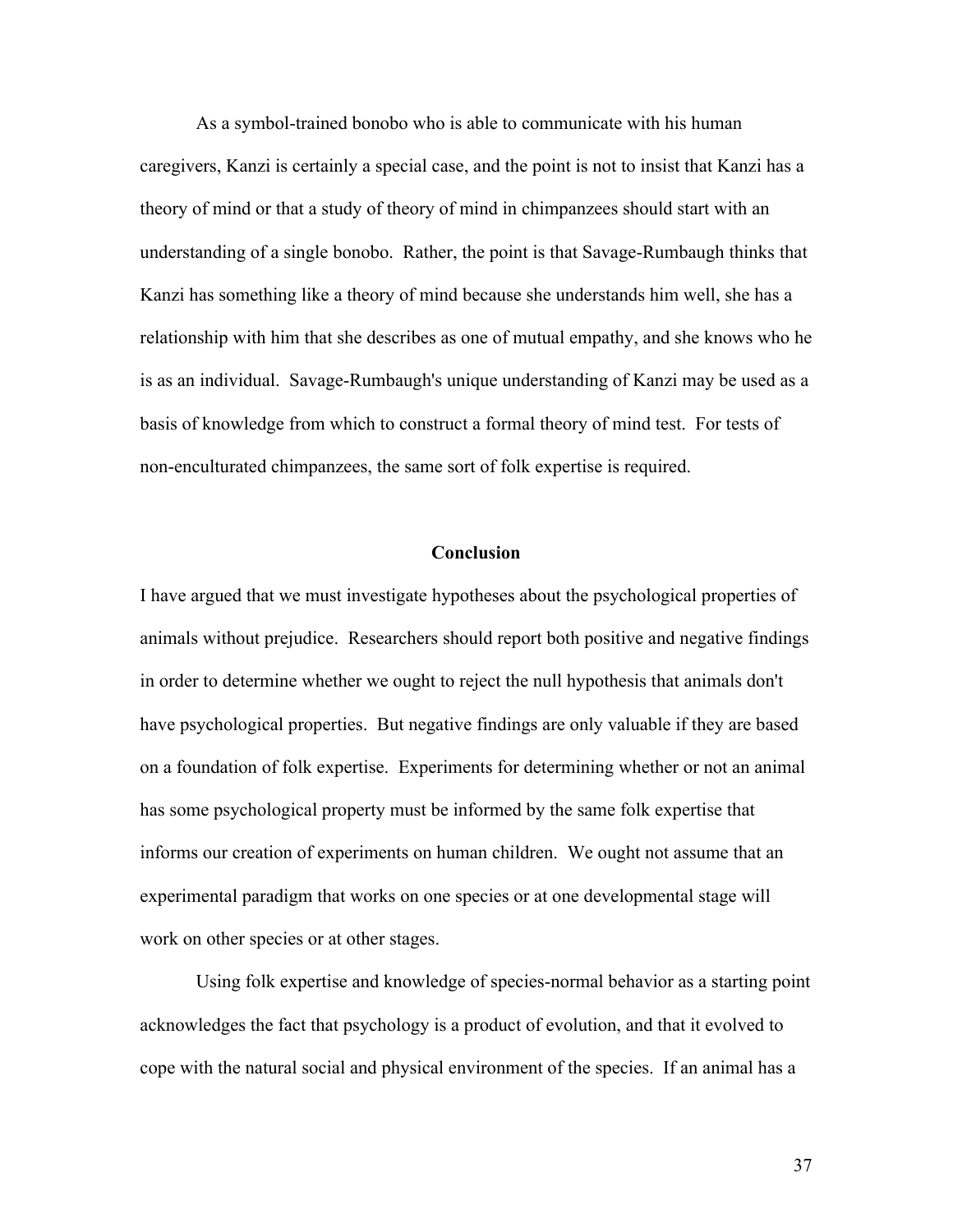psychological property, we should expect to see evidence of it in the animal's naturalistic interactions. And if the methods of ethology are not sufficient for determining the existence of a psychological mechanism, then we can use an experiment based on the naturalistic event in order to formally test for it. Naturalistic observations and folk expertise go hand in hand. Psychologists working with infants are utterly dependent on it, and so should those working on animal cognition be.

## **Suggested Reading**

Andrews, Kristin. "Politics or Metaphysics? On Attributing Psychological Properties to Animals." *Biology and Philosophy* 24 (2001): 51-63.

Boesch, Christophe. "Cooperative Hunting Roles Among Taïe Chimpanzees." *Human Nature* 13 (2002): 27-46.

Boesch, Christophe. "Cooperative Hunting in Wild Chimpanzees." *Animal Behavior* 48 (1994): 653-667.

Call, Josep, and Michael Tomasello. "Does the Chimpanzee Have a Theory of Mind? 30 Years Later." *Trends in Cognitive Science* 12 (2008): 187-192.

Daston, Lorraine, and Gregg Mitman, eds. *Thinking With Animals: New Perspectives On Anthropomorphism.* New York: Columbia University Press, 2005.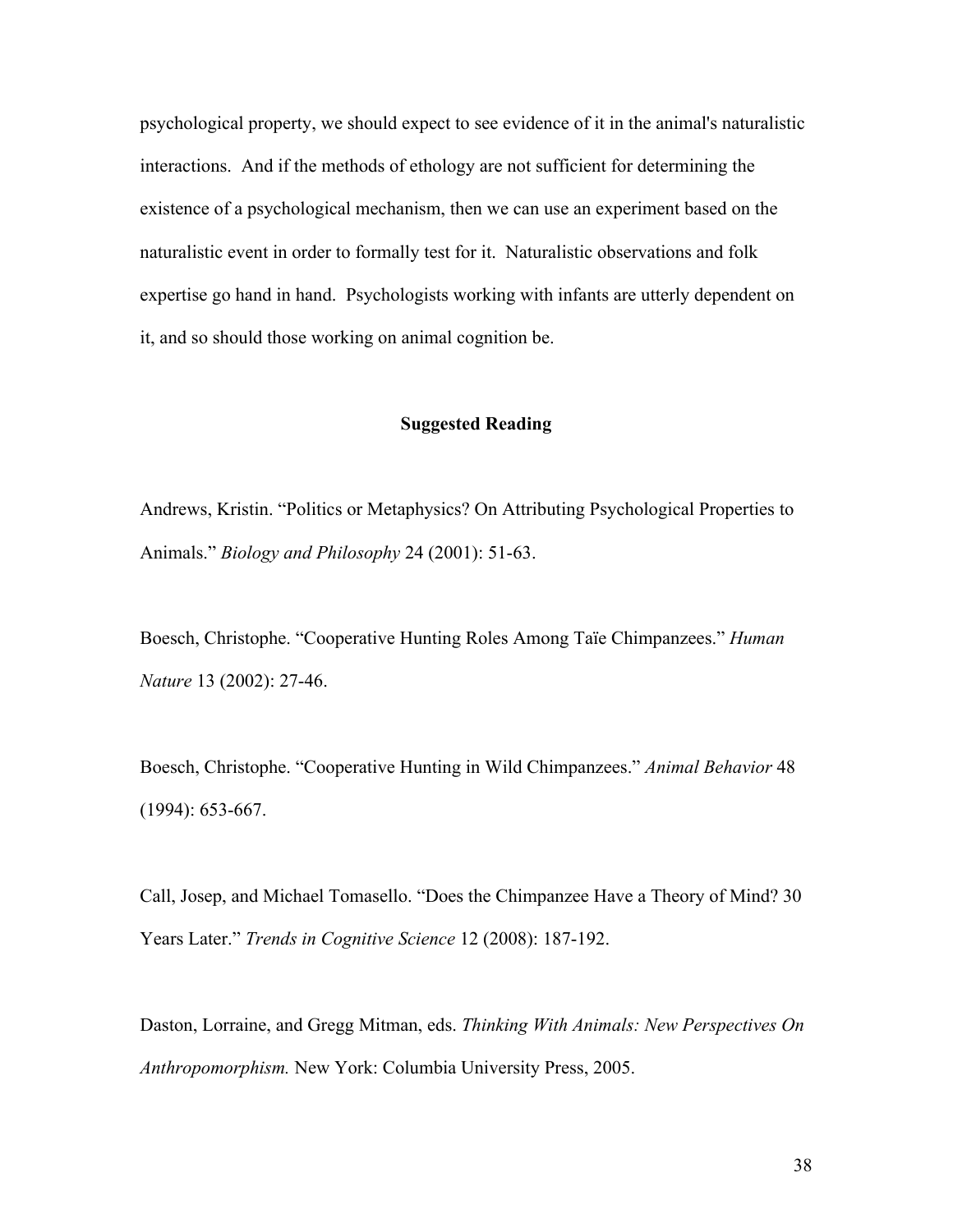Fisher, John Andrew. "The Myth of Anthropomorphism." In *Interpretation and Explanation in the Study of Animal Behavior*, Vol. 1*.* Edited by Marc Bekoff and Dale Jamieson. Boulder: Westview Press, 1990, 96-116.

Gallup Jr., Gordon G. "Chimpanzees: Self-recognition." *Science* 167 (1970): 341-343.

Hare, Brian, Josep Call, Bryan Agnetta, and Michael Tomasello. "Chimpanzees Know What Conspecifics Do and Do Not See." *Animal Behavior* 59 (2000): 771-785.

Horowitz, Alexandra and Marc Bekoff. "Naturalizing Anthropomorhism: Behavioral Prompts to Our Humanizing of Animals." *Anthrozoos* 20 (2007): 23-35.

Keeley, Brian L. "Anthropomorphism, Primatomorphism, Mammalomorphism: Understanding Cross-Species Comparisons." *Philosophy and Biology* 19 (2004): 521- 540.

Kennedy, John S. *The New Anthropomorphism*. New York: Cambridge University Press,1992.

King, James E., and Aurelio José Figueredo. "The Five-Factor Model Plus Dominance In Chimpanzee Personality." *Journal of Research in Personality* 31 (1997): 257-271.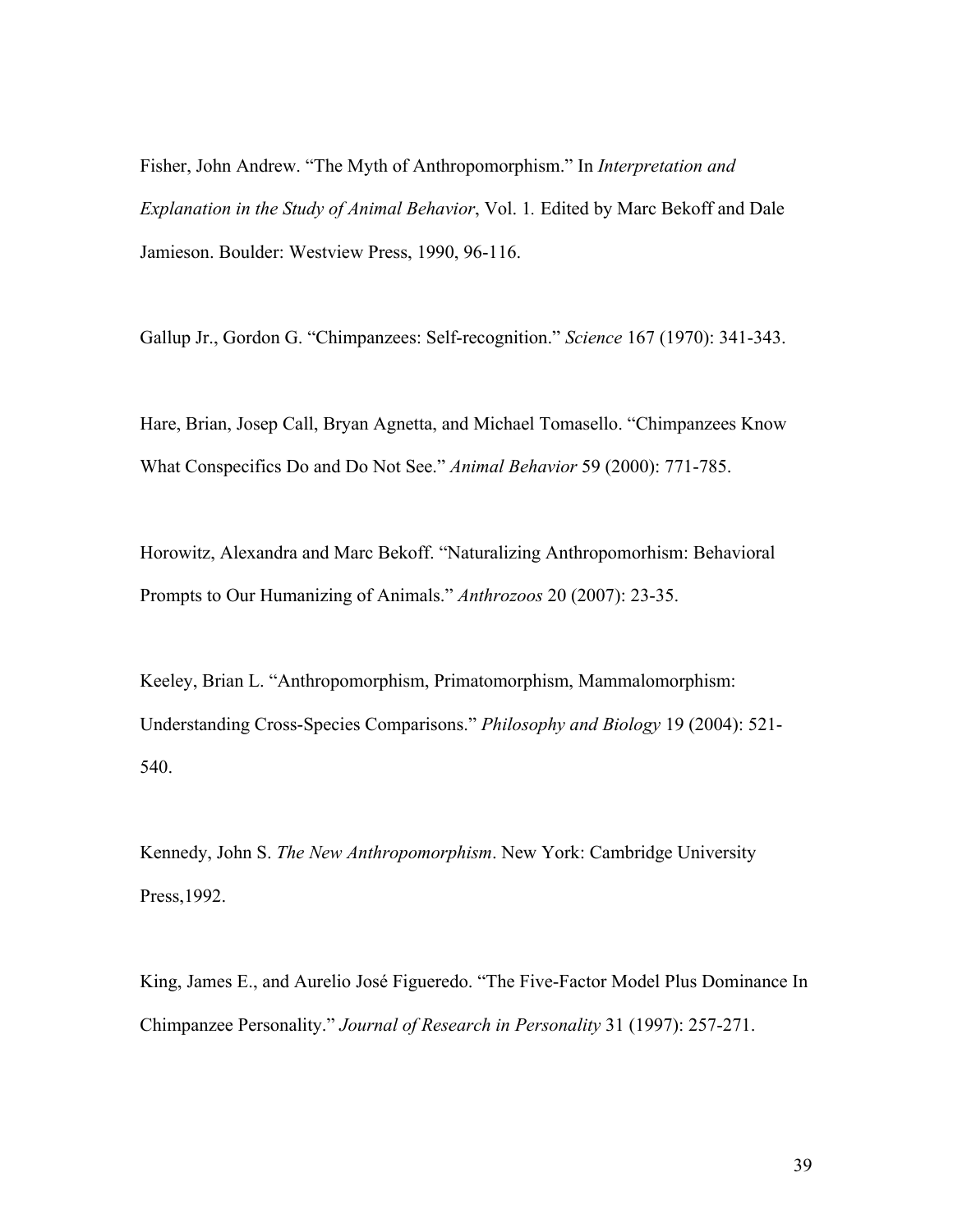Mitchell, Robert W., Nicholas S. Thompson, and H. Lynn Miles, eds. *Anthropomorphism, Anecdotes, and Animals*. Albany: State University of New York Press,1997.

Premack, David, and Guy Woodruff. "Does the Chimpanzee Have a Theory of Mind?" *Behavioral and Brain Sciences* 1 (1978): 515-526.

Savage-Rumbaugh, Sue, Stuart G. Shanker, and Talbot J. Taylor. *Apes, Language, and the Human Mind*. New York: Oxford University Press, 1998.

Shumaker, Robert W., and Karyl B. Swartz. "When Traditional Methodologies Fail: Cognitive Studies of Great Apes." In *The Cognitive Animal: Empirical and Theoretical Perspectives on Animal Cognition*. Edited by Marc Bekoff, Colin Allen & Gordon M. Burghardt, 335-343.Cambridge, MA: MIT Press, 2002.

Sober, Elliott. "Comparative Psychology Meets Evolutionary Biology: Morgan's Canon and Cladistic Parsimony." In *Thinking With Animals: New Perspectives on Anthropomorphism*. Edited by Lorraine Daston and Gregg Mitman, 85-99. New York: Columbia University Press, 2005.

de Waal, Frans B. M. "Anthropomorphism and Anthropodenial: Consistency in Our Thinking About Humans and Other Animals." *Philosophical Topics* 27 (1999): 225-280.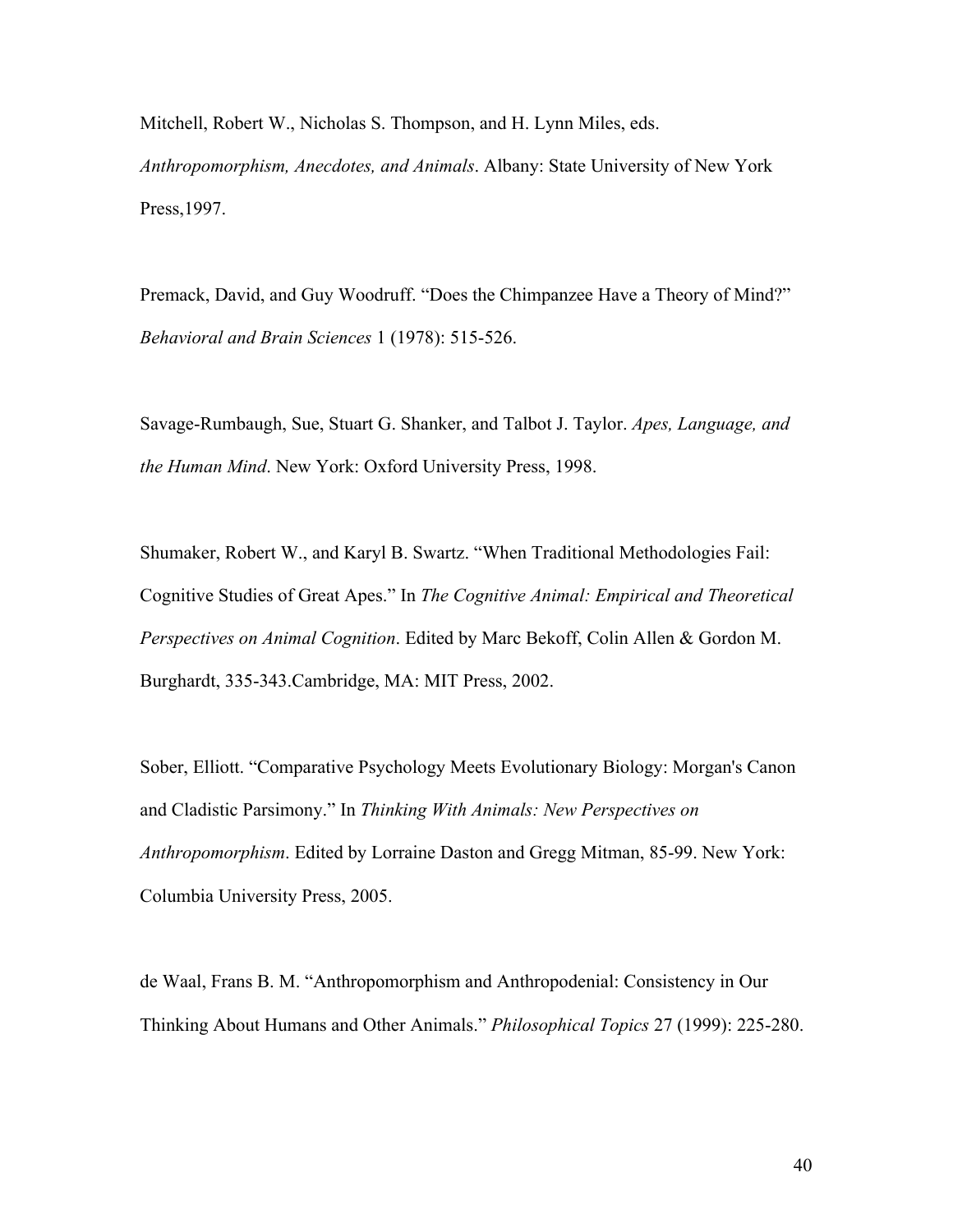Weiss, Alexander, James E. King and Lori Perkins. "Personality and Subjective Well-Being in Orangutans (Pongo Pygmaeus and Pongo Abelii)." *Journal of Personality and Social Psychology* 90 (2006): 501-511.

Wimmer, Heinz and Josef Perner. "Beliefs About Beliefs: Representation and Constraining Function of Wrong Beliefs in Young Children's Understanding of Deception." *Cognition* 13 (1983): 103-128.

## NOTES

3 George Henry Lewes, *Seaside Studies at Ilfracombe, Temby, the Scilly Isles, and Jersey* (Edinburgh: William Blackwood & Sons, 1860), p. 385.

4 Kennedy, *The New Anthropomorphism*, p. 5.

6 Susan Perry, Mary Baker, Linda Fedigan, Julie Gros-Louis, Katherine C. MacKinnon,

Joseph H. Manson, Melissa Panger, Kendra Pyle and Lisa Rose, "Social Conventions in

Wild White-Faced Capuchin Monkeys: Evidence for Traditions in a Neotropical Primate,"

*Current Anthropology* 44 (2003): 241-268.

 $7$  For arguments against representationalism from cognitive science, see, e.g., Rodney A. Brooks, "Intelligence without representation." *Artificial Intelligence* 47 (1991): 139-159;

<sup>&</sup>lt;sup>1</sup> Henceforth, all mention of "non-human animal" will be shortened to the less accurate but stylistically preferred term "animal."

<sup>2</sup> John S. Kennedy, *The New Anthropomorphism* (New York: Cambridge University Press, 1992).

<sup>5</sup> Wolfgang Kohler, *The Mentality of Apes* (New York: Harcourt, Brace, 1925).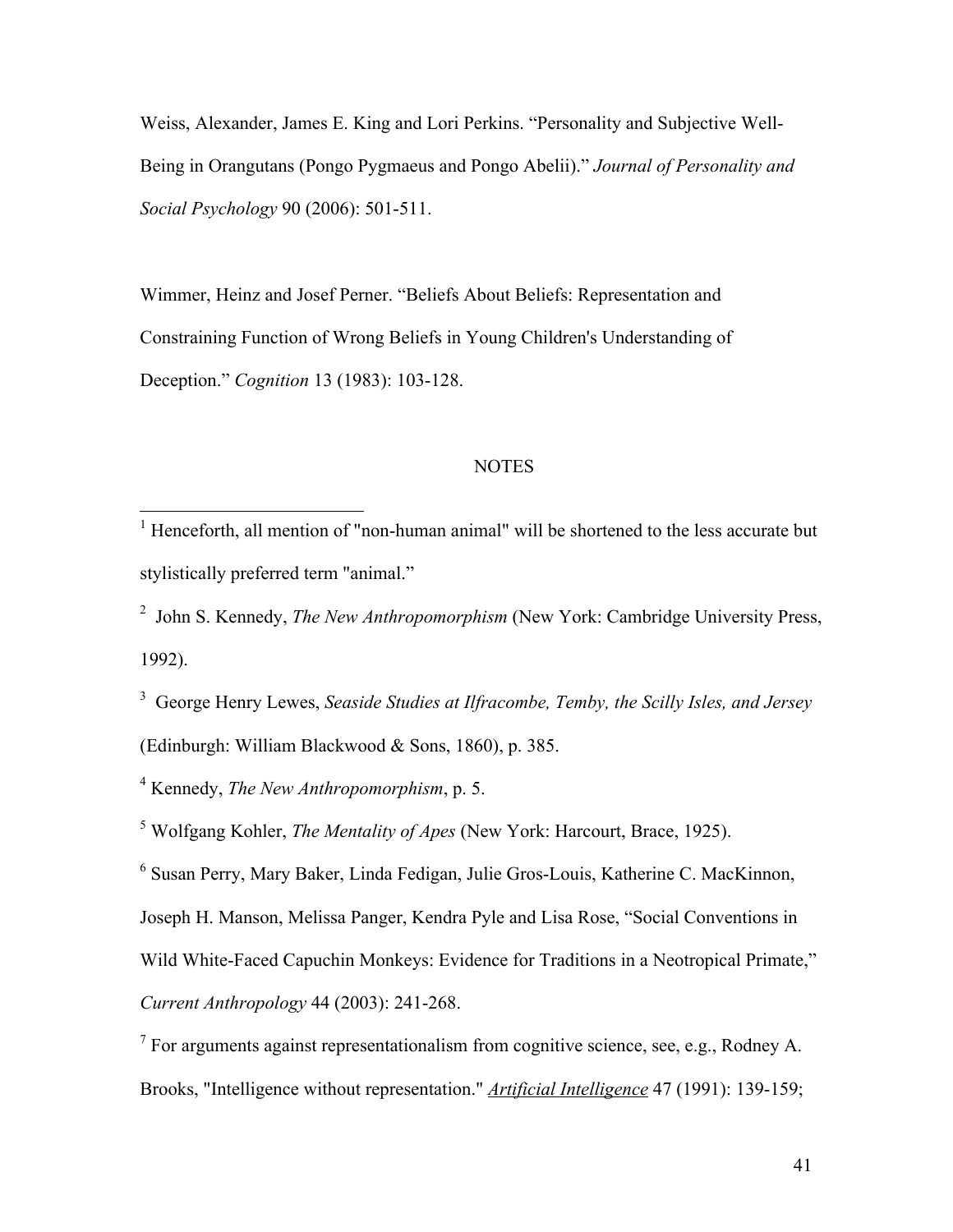$\overline{a}$ Esther Thelen and Linda B. Smith, *A Dynamic Systems Approach to the Development of Cognition and Action* (Cambridge, MA: MIT Press 1994). Philosophical arguments against the representational nature of cognition include Andy Clark and Josefa Toribio, "Doing Without Representing," *Synthese* 101 (1994): 401-431; Tim Van Gelder, "What Might Cognition Be, if not Computation?" *The Journal of Philosophy* 92 (1995): 345-381.  $8$  For arguments in favor of a cartographical representational system, see, e.g. Elisabeth Camp, "Thinking with Maps," *Philosophical Perspectives* 21 (2007): 145-182; David Braddon-Mitchell and Frank Jackson, *The Philosophy of Mind and Cognition* (Oxford: Oxford University Press, 1996); Michael Rescorla, "Cognitive Maps and the Language of Thought," *British Journal for the Philosophy of Science* 60 (2009): 377-407.

<sup>9</sup> Frans B. M. de Waal, "Anthropomorphism and Anthropodenial: Consistency in Our Thinking about Humans and Other Animals," *Philosophical Topics* 27 (1999): 225-280.

10 Maxine Sheets-Johnstone, "Taking Evolution Seriously," *American Philosophical* 

*Quarterly* 

29 (1992): 343-352.

<sup>11</sup> Elliott Sober, "Comparative Psychology Meets Evolutionary Biology: Morgan's Canon and Cladistic Parsimony," in *Thinking With Animals: New Perspectives On Anthropomorphism*, Lorraine Daston and Gregg Mitman, eds. (New York: Columbia University Press, 2005), pp. 85-99.

12 Willard Van Orman Quine, *Word and Object* (Cambridge, MA: MIT Press, 1960). 13 Donald Davidson, "Radical Interpretation," *Dialectica* 27 (1973): 313-328.

<sup>14</sup> Richard E. Nisbett & Timothy D. Wilson, "Telling More Than We Can Know: Verbal Reports on Mental Processes," *Psychological Review* 84 (1977): 231-259.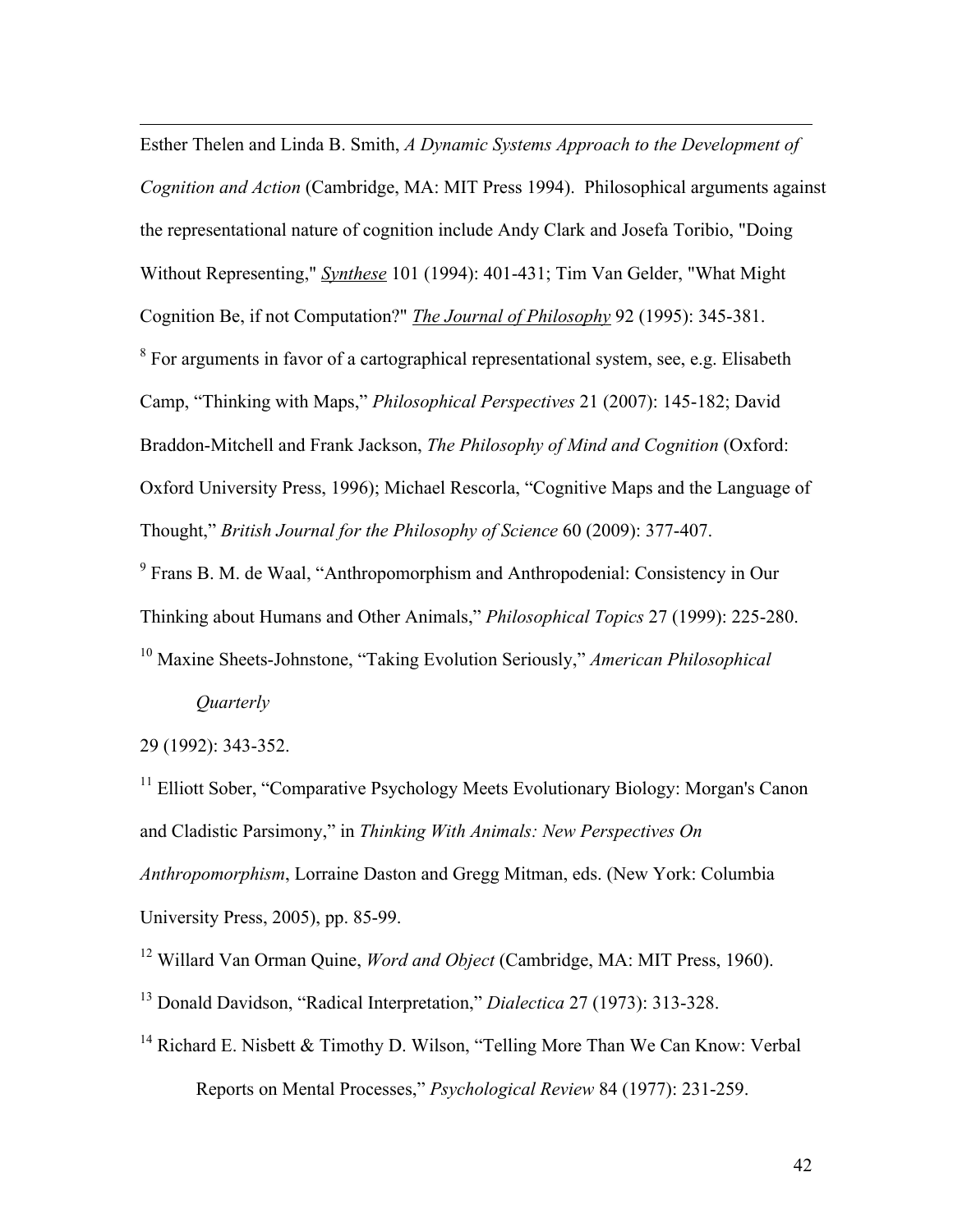<sup>15</sup> John Newson, "The Growth Of Shared Understandings Between Infant and Caregiver," in *Before Speech: The Beginning of Interpersonal Communication*, Margaret Bullowa, ed. (London: Cambridge University Press, 1979), pp. 207-222.

<sup>16</sup> Robert L. Russell, "Anthropomorphism in Mother-Infant Interaction: Cultural Imperative Or Scientific Acumen?" in *Anthropomorphism, Anecdotes, and Animals*, Robert W.

Mitchell, Nicholas S. Thompson, and H. Lynn Miles, eds., (Albany: State University of New York Press, 1997), pp. 116-122).

<sup>17</sup> John H. Flavell, Patricia H. Miller, and Scott A. Miller, *Cognitive Development*, 4<sup>th</sup> edition. (Upper Saddle River, NJ: Prentice Hall, 2002).

18 Mary Midgley, "Being Objective," *Nature* 410 (2001): 753.

19 Konrad Lorenz, "Part and Parcel in Animal and Human Societies," in *Studies in Animal and Human Behavior, vol. 2* (Cambridge: Harvard University Press, 1971), pp. 115-195.

20 Alexandra Horowitz and Marc Bekoff, "Naturalizing Anthropomorphism: Behavioral Prompts to Our Humanizing Of Animals," *Anthrozoos* 20 (2007): 23-35.

21 Philip N. Lehner, *Handbook of Ethological Methods* (Cambridge: Cambridge University Press, 1996).

<sup>22</sup> Kristin Andrews, "Politics or Metaphysics? On Attributing Psychological Properties to Animals," *Biology and Philosophy* 24 (2009): 51-63.

 $23$  Others also point out that there is great knowledge in those who work closely with animals. Bernard Rollin writes "usually the best source of information about animal pain are farmers, ranchers, animal caretakers, trainers—in short those whose lives are spent in the company of animals and who make their living through animals" ("Anecdote, Anthropomorphism, and Animal Behavior," in *Anthropomorphism, Anecdotes and*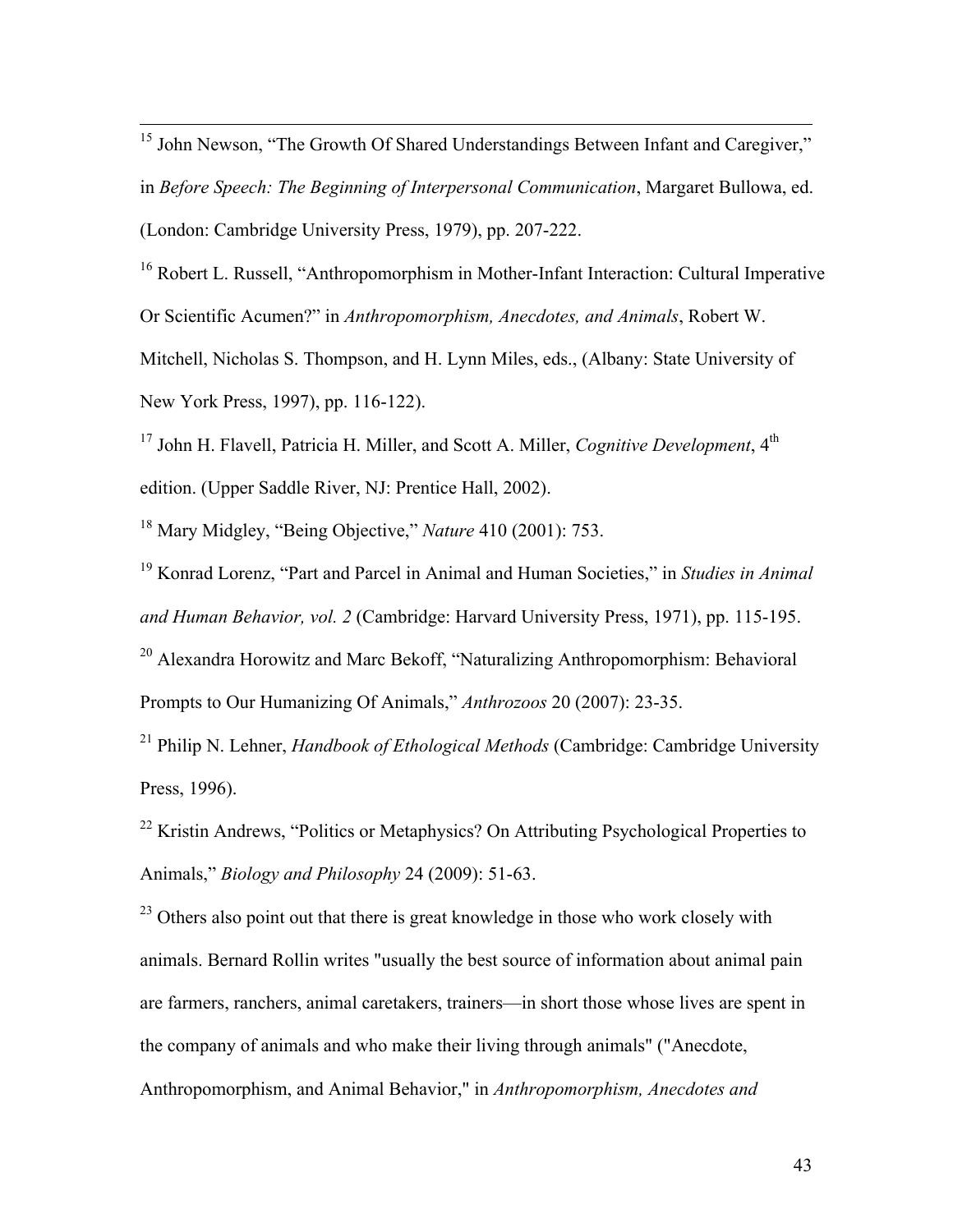*Animals*, Robert W. Mitchell, Nicholas S. Thompson, and H. Lynn Miles, eds. (Albany: State University of New York Press, 1997), p. 128. However, we shouldn't conclude that all those who work with animals are sensitive to their behavior. Being a folk expert requires having a certain quality of relationship, and it is likely that those caregivers who have a nurturing relationship with their charges are the ones who have developed the greater understanding of their personality, capability, and intentions.

 $\overline{a}$ 

<sup>24</sup> Renée Baillargeon and Julie DeVos, "Object Permanence in Young Infants: Further Evidence," *Child Development* 62 (1991): 1227-1246; Elizabeth S. Spelke, "Physical Knowledge in Infancy: Reflections of Piaget's Theory," in *Epigenesis of Mind: Studies in Biology and Cognition,* Susan Carey & Rochel Gelman, eds. (Hillsdale, NJ: Erlbaum, 1991).

 $25$  The Habituation-Dishabituation Method has also been used to study primate concepts; for example, the number concept was studied in rhesus monkeys (Marc D. Hauser, Pogen MacNeilage, and Molly Ware, "Numerical Representation in Primates," *Proceeding of the National Academy of the Sciences* 93 (1996): 1514-1517) and cotton-top tamarins (Claudia Uller, *Origins of Numerical Concepts: A Comparative Study of Human Infants and Nonhuman Primates* (Cambridge, MA: MIT Press, 1997)).

26 Gordon G. Gallup, "Chimpanzees: Self-recognition," *Science* 167 (1970): 341-343.

 $27$  David H., Ledbetter and Jeffry A. Basen, "Failure to Demonstrate Self-Recognition in Gorillas," *American Journal of Primatology* 2 (1982): 307-310.

 $28$  Francine G. P. Patterson and Ronald H. Cohn, "Self-recognition and Self-awareness in Lowland Gorillas," in *Self-awareness in Animals and Humans: Developmental Perspectives*, Sue Taylor Parker, Robert W. Mitchell, and Maria L. Boccia, eds.

(Cambridge: Cambridge University Press, 1994), pp. 273-290.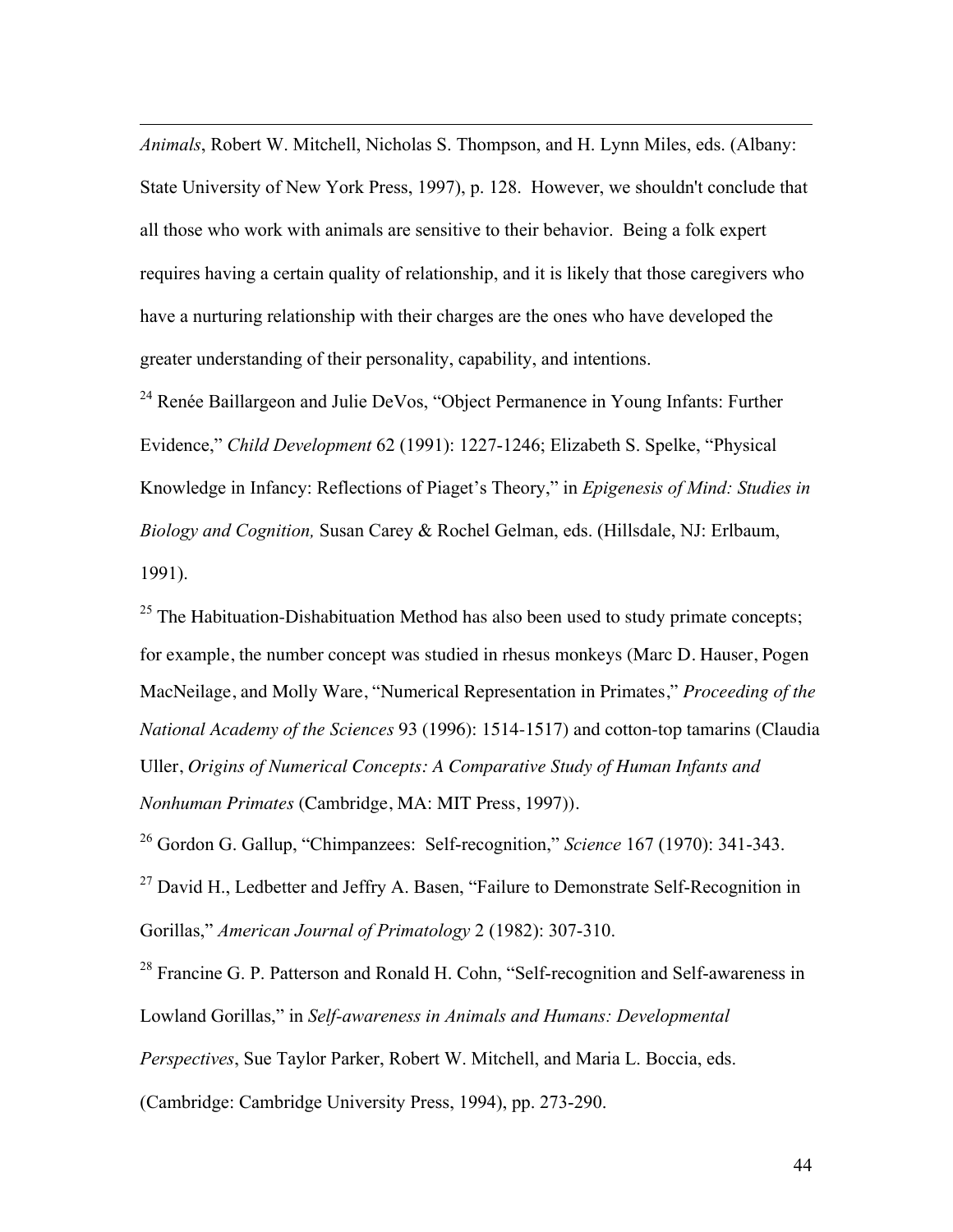29 Patterson and Cohn, *Self-recognition and Self-awareness in Lowland Gorillas*, p. 286.

<sup>30</sup> Robert W. Shumaker and Karyl B. Swartz, "When Traditional Methodologies Fail: Cognitive Studies Of Great Apes," in *The Cognitive Animal: Empirical and Theoretical Perspectives on Animal Cognition*, Marc Bekoff, Colin Allen, and Gordon M. Burghardt, eds. (Cambridge, MA: MIT Press, 2002), pp. 335-343; M. Allen and Bennett L. Schwartz, "Mirror Self-recognition in a Gorilla (*Gorilla Gorilla Gorilla*)," *Electronic Journal of Integrative Biosciences* 5 (2008): 19-24.

<sup>31</sup> Werner Güth, Rolf Schmittberger, and Bernd Schwarze, "An Experimental Analysis Of Ultimatum Bargaining," *Journal of Economic Behavior and Organization* 3 (1982): 367- 388.

<sup>32</sup> Keith Jensen, Josep Call, and Michael Tomasello, "Chimpanzees are Rational Maximizers in an Ultimatum Game," *Science* 318 (2007): 107-109.

33 Marc Bekoff and Jessica Pierce, *Wild Justice: The Moral Lives of Animals* (Chicago: University of Chicago Press, 2009).

34 Frans B. M. de Waal, *The Age of Empathy: Nature's Lessons for a Kinder Society*  (Toronto: McClelland & Stewart, 2009).

 $35$  Frans B. M. de Waal & Lesleigh M. Luttrell, "Mechanisms of Social Reciprocity in Three Primate Species: Symmetrical Relationship Characteristics or Cognition?" *Ethology and Sociobiology* 9 (1988): 101-118.

36 Gary Finn, "Lottery Winners Reveal How Much They Gave Away," *The Independent,* November 15, 1999 at

http://www.independent.co.uk/news/lottery-winners-reveal-how-much-they-give-away-1126242.html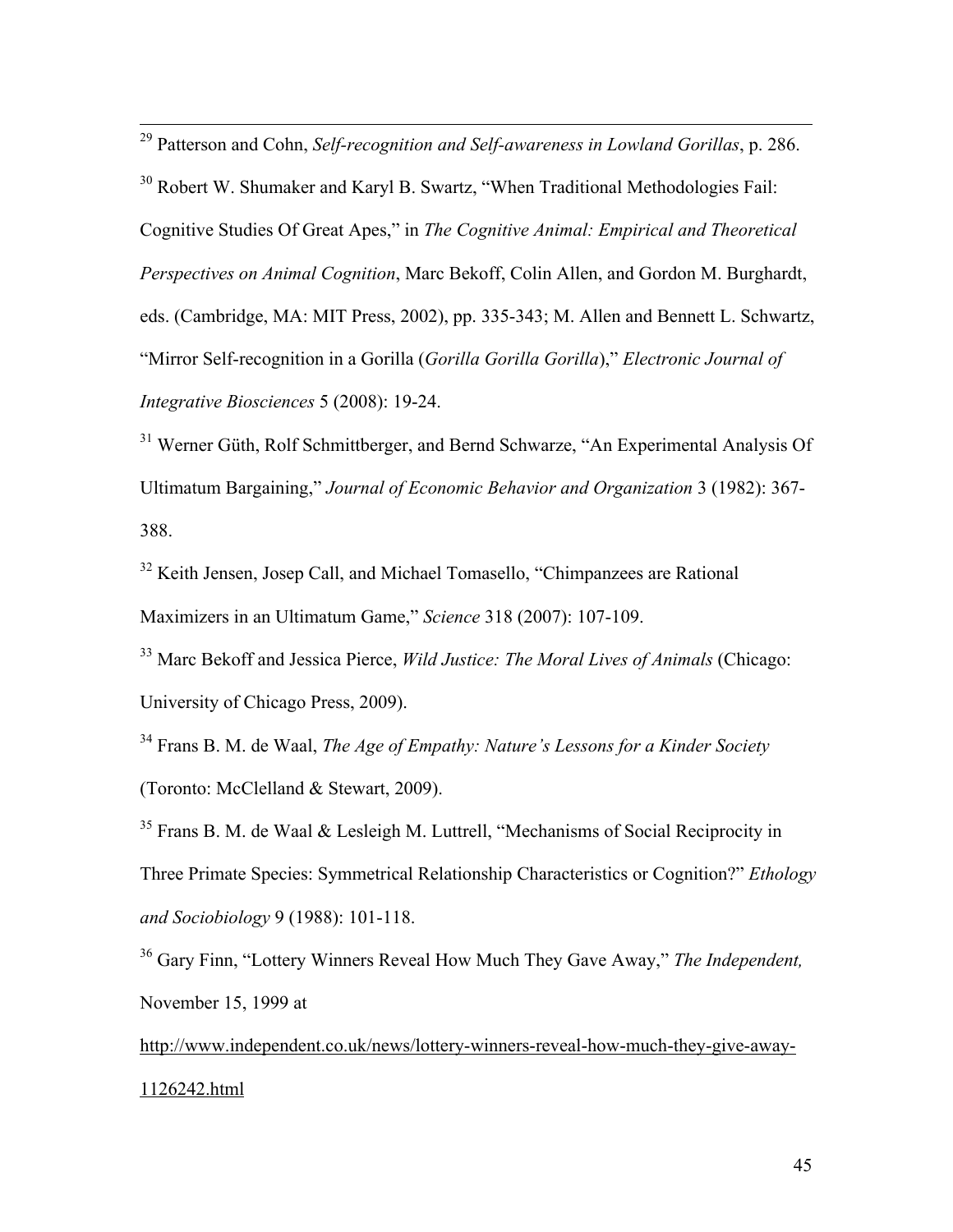<sup>37</sup> Brian Josep Call, Bryan Agnetta, and Michael Tomasello, "Chimpanzees Know What Conspecifics Do and Do Not See," *Animal Behaviour* 59 (2000): 771-785.

38 Christophe Boesch, "Cooperative Hunting In Wild Chimpanzees," *Animal Behavior* 48 (1994): 653-667; Christophe Boesch, "Cooperative Hunting Roles among Taie Chimpanzees," *Human Nature* 13 (2002): 27-46.

<sup>39</sup> Samuel D. Gosling and Oliver P. John, "Personality Dimensions in Non-Human" Animals: A Cross-Species Review," *Current Directions in Psychological Science* 8 (1999): 69-75.

40 John M. Digman, "Personality Structure: Emergence of the Five-Factor Model," *Annual Review of Psychology* 41 (1990): 417-440.

41 T. J. Bouchard, Jr. and J. C. Loehlin, "Genes, Evolution, and Personality," *Behavior Genetics* 31(2001): 243-273.

42 A. A. Jolijn Hendriks, Willem K. B. Hofstee, and Boele De Raad, "The Five-Factor Personality Inventory," *Personality and Individual Differences* 27 (1999): 307-325.

43 Thomas M. Achenbach and Craig Edelbrock, *Manual for the Child Behavior Checklist and Revised Child Behavior Profile* (Burlington, VT: Queen City Printers, 1983).

<sup>44</sup> Sara S. Sparrow, David A. Balla, and Domenic V. Cicchetti, *Vineland Adaptive Behavior Scales—Survey* Form (Circle Pines, MN: American Guidance Service U.S. Census Bureau, 1984).

<sup>45</sup> Philip D. Harvey, Michael Davidson, Kim T. Mueser, Michael Parrella, Leonard White, and Peter Powchik, "The Social Adaptive Functioning Evaluation: An Assessment Measure for Geriatric Psychiatric Patients," *Schizophrenia Bulletin* 23 (1997): 131-145.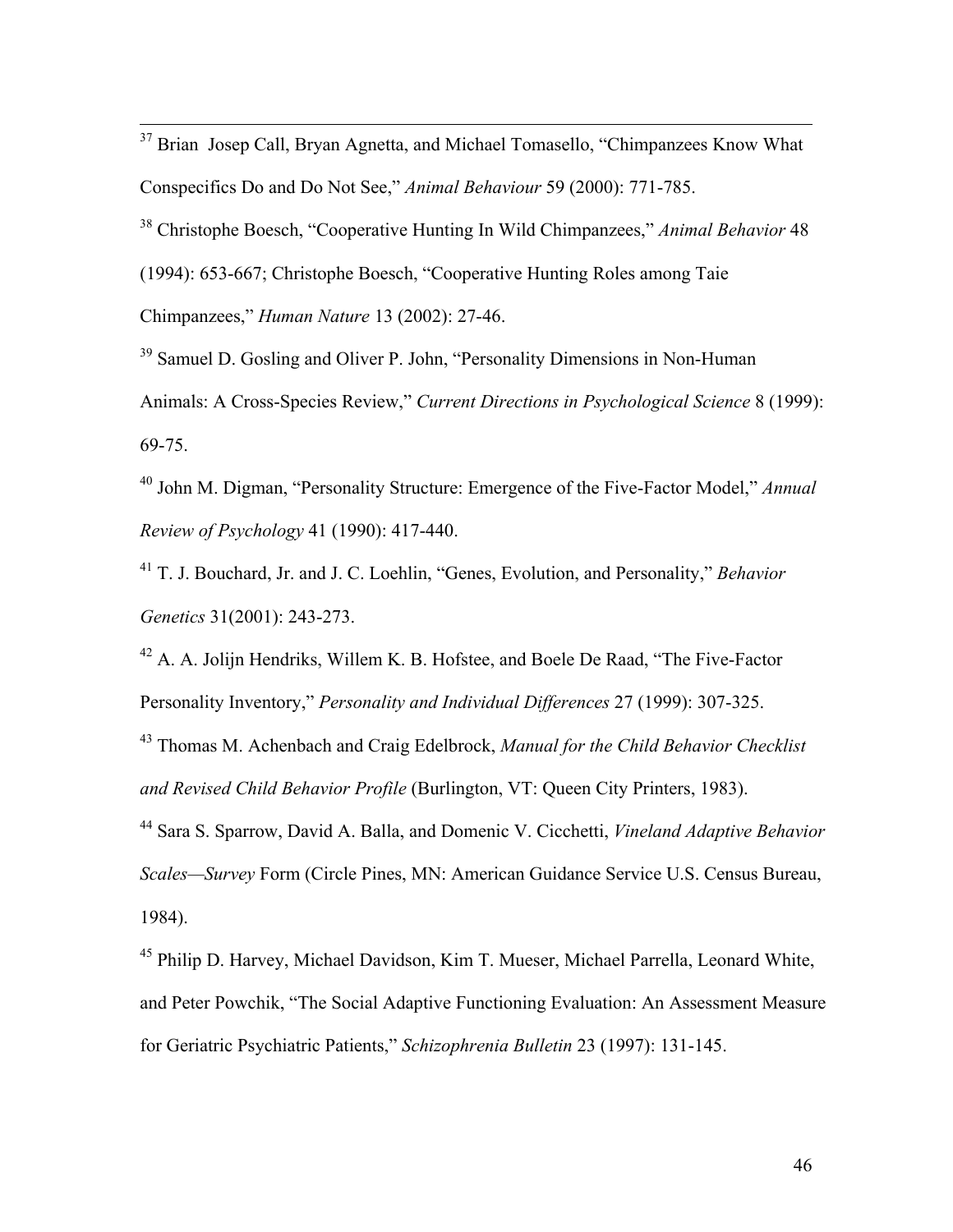46 James E. King and Aurelio José Figueredo, "The Five-Factor Model Plus Dominance in Chimpanzee Personality," *Journal of Research in Personality 31* (1997): 257-271.

47 Alexander Weiss, James E. King, and Lori Perkins, "Personality and Subjective Well-Being in Orangutans (Pongo Pygmaeus and Pongo Abelii)," *Journal of Personality and Social Psychology* 90 (2006): 501-511.

48 King and Figueredo, *The Five-Factor Model Plus Dominance in Chimpanzee Personality*, pp. 257-271.

49 Weiss et al., *Personality and Subjective Well-Being in Orangutans,* pp. 501-511.

50 Thomas J. Bouchard and John C. Loehlin, "Genes, Evolution, and Personality," *Behavior Genetics* 31 (2001): 243-273.

<sup>51</sup> David Premack and Guy Woodruff, "Does The Chimpanzee Have a Theory of Mind?" *Behavioral and Brain Sciences* 1 (1978): 515-526.

52 Daniel C. Dennett, "Beliefs about Beliefs," *Behavioral and Brain Sciences* 4 (1978): 568-570.

53 Heinz J. Wimmer and Josef Perner, "Beliefs about Beliefs: Representation and Constraining Function of Wrong Beliefs in Young Children's Understanding of Deception," *Cognition* 13 (1983): 103-128.

54 Josep Call and Michael Tomasello, "Does the Chimpanzee Have A Theory Of Mind? 30 Years Later," *Trends in Cognitive Science* 12 (2008): 187-192.

55 Hare et al., *Chimpanzees Know What Conspecifics Do and Do Not See,* p. 771-785.

56 Daniel J. Povinelli and Timothy J. Eddy, "What Young Chimpanzees Know about Seeing," *Monographs of the Society for Research on Child Development* 61 (1996): 1-152; Josep Call and Michael Tomasello, "A Nonverbal False Belief Task: The Performance of